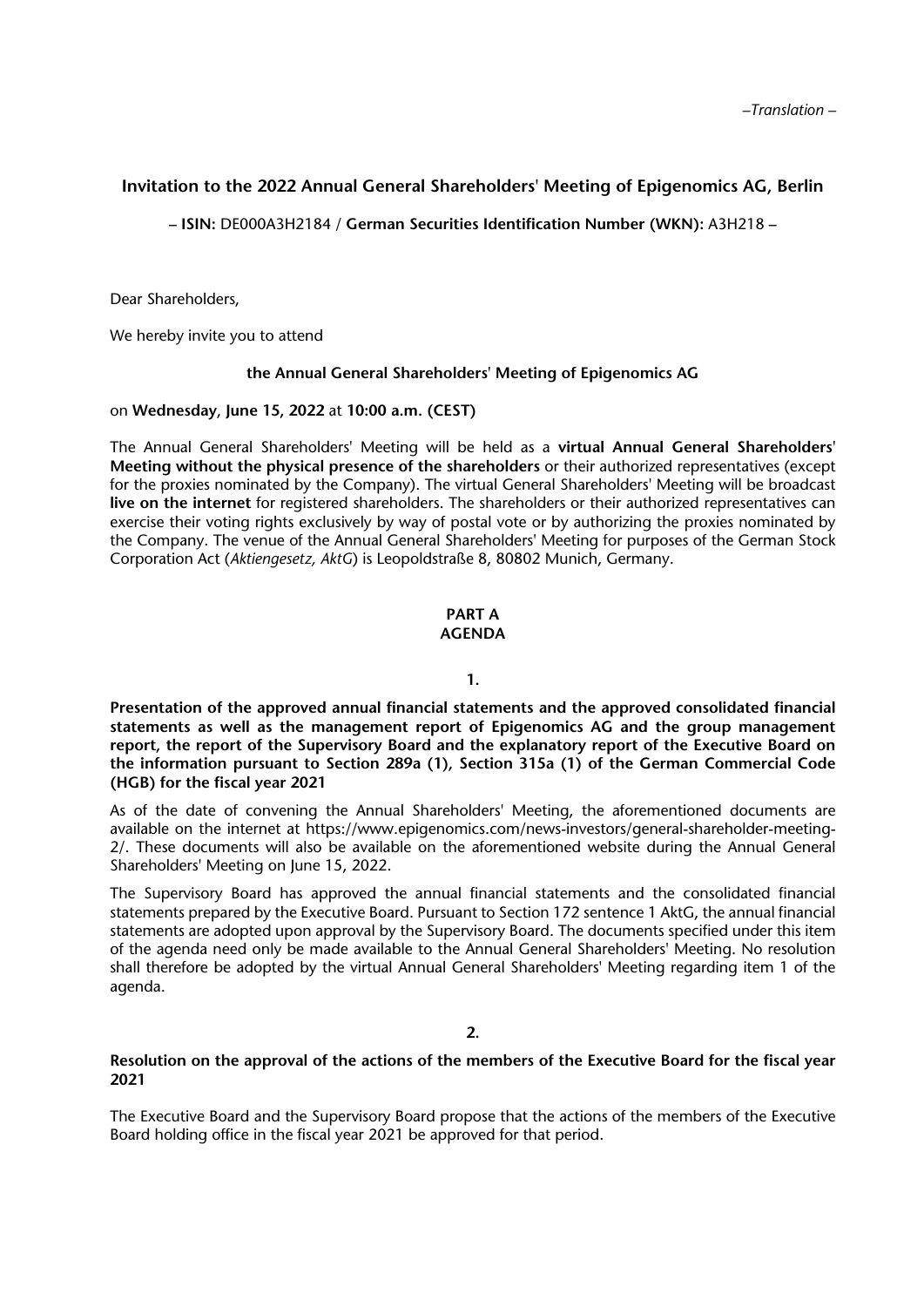# **Resolution on the approval of the actions of the members of the Supervisory Board for the fiscal year 2021**

The Executive Board and the Supervisory Board propose that the actions of the members of the Supervisory Board holding office in the fiscal year 2021 be approved for that period.

#### **4.**

#### **Resolution on the approval of the remuneration system for the members of the Executive Board**

Pursuant to Section 120a (1) sentence 1 AktG, as amended by the German Act Implementing the Second Shareholder Rights Directive (*Gesetz zur Umsetzung der zweiten Aktionärsrechterichtlinie, ARUG II*) of December 12, 2019 (German Federal Law Gazette, Part I 2019, pp. 2637 et seqq.), the general shareholders' meeting shall resolve on the approval of the remuneration system for the members of the company's executive board presented by the supervisory board in the event of significant amendments to the system, but at least once every four years.

On April 28, 2022, the Supervisory Board resolved to adjust the remuneration system for the members of the Executive Board adopted by it on April 27, 2021 and approved by the Company's Annual Shareholders' Meeting on June 16, 2021. The adjusted remuneration system is set out below in Part B. (the "remuneration system for members of the Executive Board").

The Supervisory Board proposes to approve the remuneration system for members of the Executive Board.

#### **5.**

### **Submission for discussion of the remuneration report for the fiscal year 2021 prepared and audited in accordance with Section 162 AktG**

Pursuant to Section 162 AktG, as amended by the German Act Implementing the Second Shareholder Rights Directive (*Gesetz zur Umsetzung der zweiten Aktionärsrechterichtlinie, ARUG II*) of December 12, 2019 (German Federal Law Gazette, Part I 2019, pp. 2637 et seqq.), the Executive Board and the Supervisory Board are obliged to prepare each year a report on the remuneration granted and due (*gewährt und geschuldet*) to the members of the Executive Board and Supervisory Board in the previous fiscal year (remuneration report). In accordance with Section 26j (2) of the German Act introducing the German Stock Corporation Act (*Einführungsgesetz zum Aktiengesetz*, *EGAktG*), the obligation to prepare a remuneration report applies for the first time for the fiscal year starting after December 31, 2020.

Accordingly, the Executive Board and the Supervisory Board of the Company prepared a remuneration report for the first time for the fiscal year 2021. The remuneration report is set out at the end of the agenda in Part C. Furthermore, the remuneration report will be available on the Company's website at https://www.epigenomics.com/news-investors/corporate-governance-2/remuneration/ as of the date on which the Annual General Shareholders' Meeting is convened and during the Annual General Shareholders' Meeting.

The remuneration report is submitted to the General Shareholders' Meeting for discussion. Since the Company is a small corporation within the meaning of Section 267 (1) HGB, no resolution on this item of the agenda has to be passed pursuant to Section 120a (5) AktG.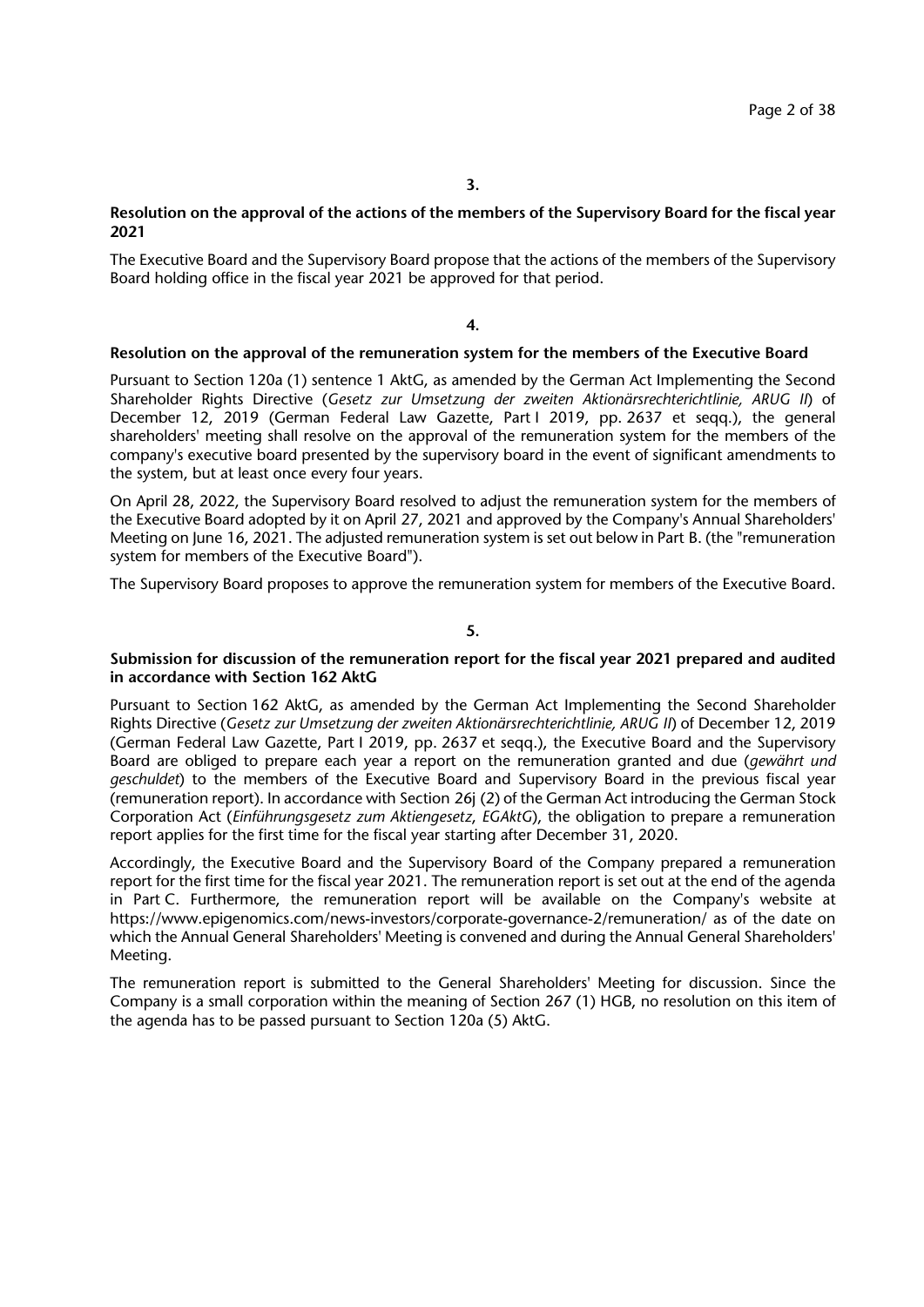### **Resolution on the increase of the number of Supervisory Board members and the amendment of § 10 (1) of the Articles of Association**

The Supervisory Board currently consists of four members. The number of Supervisory Board members shall be increased from currently four to five members. The increase is intended to attract additional expertise to the company.

The Executive Board and the Supervisory Board therefore propose to resolve:

The number of Supervisory Board members is increased from four to five members and  $\S 10$  (1) of the Articles of Association is amended accordingly as follows:

"(1) The Supervisory Board shall consist of five members, who are elected by the General Shareholders' Meeting."

# **7.**

### **Election of a new Supervisory Board member**

From the date on which the amendment to § 10 (1) of the Articles of Association proposed under item 6 of the agenda takes effect, the Supervisory Board of the Company shall consist of a total of five members elected by the General Shareholders' Meeting in accordance with Sections 95, 96 (1) 1 AktG in conjunction with § 10 (1) of the Articles of Association (in the version proposed under item 6 of the agenda).

The Supervisory Board currently consists of only four members elected by the General Shareholders' Meeting, whose term of office ends upon conclusion of the General Shareholders' Meeting that resolves on the approval of the actions of the members of the Supervisory Board for the fiscal year 2023. Therefore, a further member of the Supervisory Board shall be elected, whose term of office begins when the amendment to § 10 (1) of the Articles of Association proposed under item 6 of the agenda takes effect, and ends upon conclusion of the General Shareholders' Meeting that resolves on the approval of the actions of the members of the Supervisory Board for the fiscal year 2023.

The Supervisory Board proposes to resolve, to elect

Mr. Heikki Lanckriet, Ph.D., Cambridge, United Kingdom, Chief Executive Officer of 4basebio PLC, Cambridge, United Kingdom,

as a member of the Supervisory Board for the period beginning when the amendment to § 10 (1) of the Articles of Association proposed under item 6 of the agenda takes effect until the conclusion of the General Shareholders' Meeting that resolves on the approval of the actions of the Supervisory Board for the fiscal 2023.

Mr. Lanckriet, Ph.D., is a member of the following legally required supervisory boards (marked with "—") and comparable domestic or foreign control committees of commercial enterprises (marked with  $\blacksquare$ ):

- Biofrontera AG, Leverkusen
- 4basebio UK Ltd, Cambridge, United Kingdom
- 4basebio Discovery Limited, Cambridge, United Kingdom
- 4basebio SLU, Madrid, Spain
- I2I Capital Limited, Cambridge, United Kingdom
- KITHER BIOTECH S.R.L., Turin, Italy
- NeoPhore Ltd, Cambridge, United Kingdom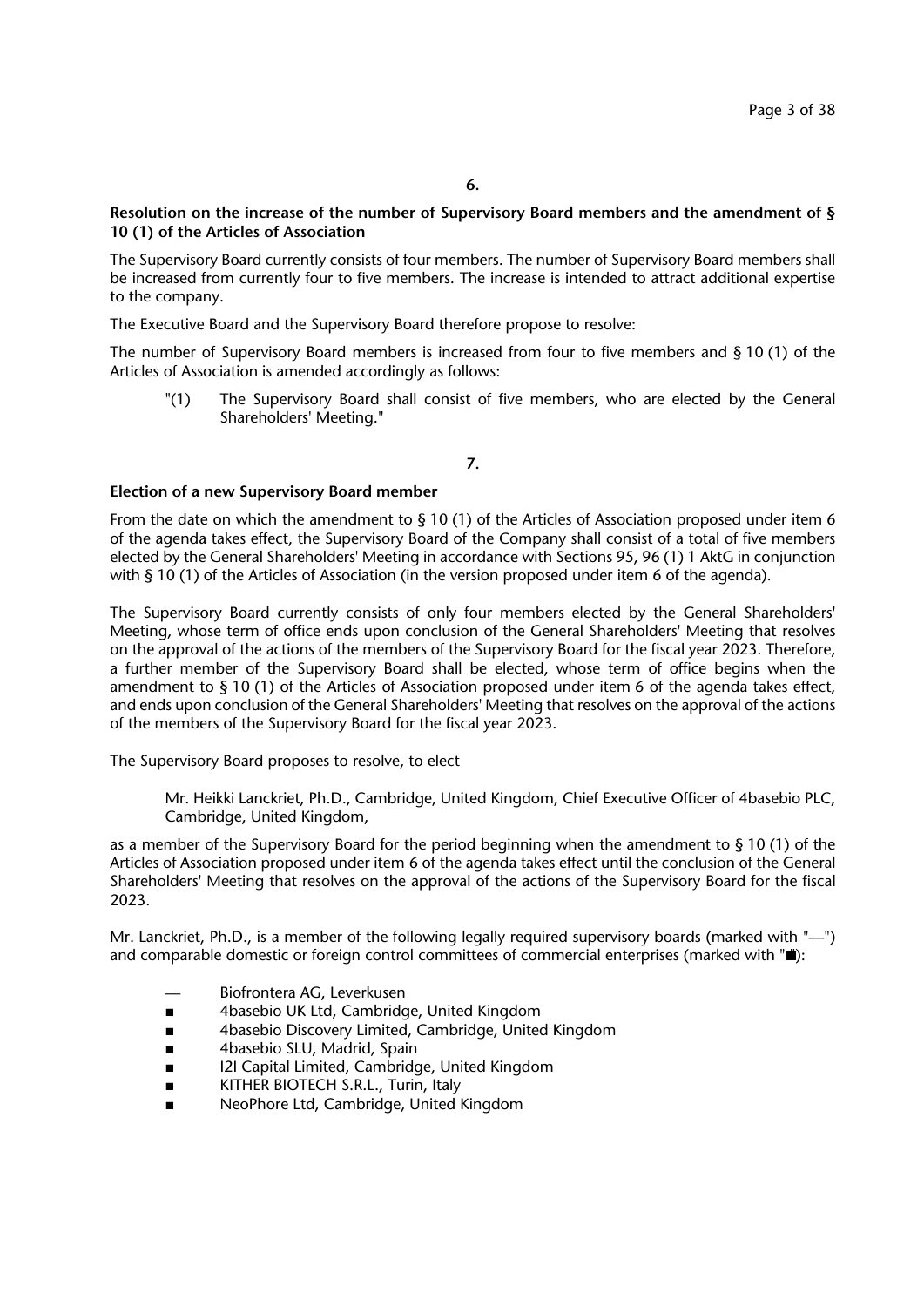Mr. Lanckriet, Ph.D., is the Chief Executive Officer of 4basebio PLC. Deutsche Balaton AG, which directly and indirectly through subsidiaries holds more than 10 % of the voting shares of the Company and whose Executive Board member, Mr. Alexander Link, is a member of the Company's Supervisory Board, is a major shareholder of 4basebio PLC and consolidates it. Beyond this, in the opinion of the Supervisory Board, there are no other personal or business relationships of Mr. Lanckriet, Ph.D., with the Group, the Company's executive bodies or a shareholder with a material interest in the Company that would have to be disclosed in accordance with recommendation C.13 of the German Corporate Governance Code.

Pursuant to Section 111 (5) AktG, the Supervisory Board has set a target of 25 % for the proportion of women on the Supervisory Board. Taking into account the election proposal, the proportion of women amounts to 20 % and is therefore not in line with this target. For the Supervisory Board, diversity, particularly with regard to gender, is a key issue in its composition. For this reason, the aspect of diversity, in particular the target set by the Supervisory Board for the proportion of women, was taken into account in its decision on the election proposal. However, even when taking this aspect into account, the Supervisory Board is of the opinion that Mr. Lanckriet's experience and expertise make him the right candidate for the Company's Supervisory Board.

The election proposal is in line with the profile of skills and expertise prepared by the Supervisory Board with respect to its composition.

The Supervisory Board has satisfied itself that Mr. Lanckriet, Ph.D., will be able to devote the time expected to be necessary to exercise his mandate.

The curricula vitae of Mr. Lanckriet, Ph.D., including an overview on his main activities, is attached to this invitation as an annex and can be found on the Company's website at https://www.epigenomics.com/company/supervisory-board/.

#### **8.**

### **Resolution on the amendment of Conditional Capital XI (Stock Option Program 16-18), Conditional Capital XII (Stock Option Program 17-19) and Conditional Capital XIII (Stock Option Program 19-21)**

Conditional Capital XI resolved by the Annual General Shareholders' Meeting of May 25, 2016 under item 9 of the agenda, Conditional Capital XII resolved by the Annual General Shareholders' Meeting of May 30, 2017 under item 7 of the agenda and Conditional Capital XIII resolved by the Annual General Shareholders' Meeting of May 15, 2019 under item 10 of the agenda – all three of which currently amount to EUR 1,000,000.00 each – are no longer required in the full amount. Option rights granted under the Company's Stock Option Program 16-18 established in accordance with the resolution of the General Shareholders' Meeting of May 25, 2016 may only be exercised for 29.102 shares representing a pro rata amount of the share capital of, in aggregate, EUR 29,102.00 (Conditional Capital XI), option rights granted under the Company's Stock Option Program 17-19 established in accordance with the resolution of the General Shareholders' Meeting of May 30, 2017 may only be exercised for 52.547 shares representing a pro rata amount of the share capital of, in aggregate, EUR 52,547.00 (Conditional Capital XII) and option rights granted under the Company's Stock Option Program 19-21 established in accordance with the resolution of the General Shareholders' Meeting of May 15, 2019 may only be exercised for 141.516 shares representing a pro rata amount of the share capital of, in aggregate, EUR 141,516.00 (Conditional Capital XIII). Moreover, the authorizations to issue option rights in connection with the Stock Option Program 16-18, the Stock Option Program 17-19 and the Stock Option Program 19-21 resolved by the General Shareholders' Meeting have each expired. Therefore, Conditional Capital XI is to be reduced to EUR 29,102.00, Conditional Capital XII to EUR 52,547.00 and Conditional Capital XIII to EUR 141,516.00.

The Executive Board and the Supervisory Board therefore propose to resolve: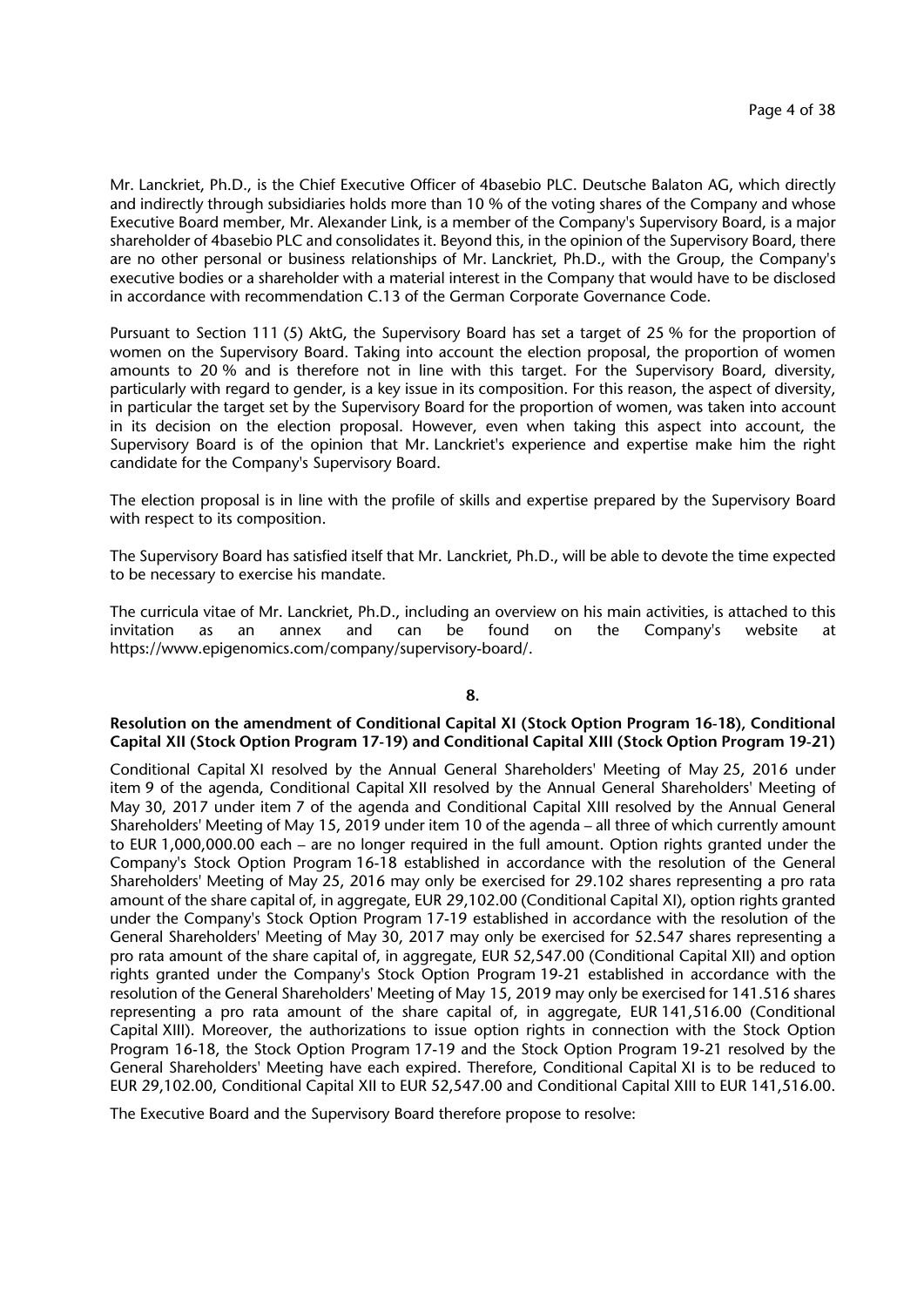1. The amount of Conditional Capital XI will be adjusted from EUR 1,000,000.00 to EUR 29,102.00 and sentence 1 of the resolution adopted by the General Shareholders' Meeting of May 25, 2016 with respect to item 9 b) of the agenda will be amended as follows:

"The Company's share capital is conditionally increased by up to  $\epsilon$  29,102.00 through issuance of up to 29,102 non-par value registered shares (Conditional Capital XI)".

In accordance with this amendment,  $\S 5 (9)$  sentence 1 of the Articles of Association will be amended as follows:

- "(9) The Company's share capital is conditionally increased by up to  $\epsilon$  29.102,00 divided into up to 29,102 non-par value registered shares (Conditional Capital XI)".
- 2. The amount of Conditional Capital XII will be adjusted from EUR 1,000,000.00 to EUR 52,547.00 and sentence 1 of the resolution adopted by the General Shareholders' Meeting of May 30, 2017 with respect to item 7 b) of the agenda will be amended as follows:

"The Company's share capital is conditionally increased by up to  $\epsilon$  52,547.00 through issuance of up to 52,547 non-par value registered shares (Conditional Capital XII)".

In accordance with this amendment,  $\S 5 (10)$  sentence 1 of the Articles of Association will be amended as follows:

- "(10) The Company's share capital is conditionally increased by up to  $\epsilon$  52,547.00 divided into up to 52,547 non-par value registered shares (Conditional Capital XII)".
- 3. The amount of Conditional Capital XIII will be adjusted from EUR 1,000,000.00 to EUR 141,516.00 and sentence 1 of the resolution adopted by the General Shareholders' Meeting of May 15, 2019 with respect to item 10 b) of the agenda will be amended as follows:

"The Company's share capital is conditionally increased by up to  $\epsilon$  141,516.00 through issuance of up to 141,516 non-par value registered shares (Conditional Capital XIII)".

In accordance with this amendment,  $\S 5 (11)$  sentence 1 of the Articles of Association will be amended as follows:

"(11) The Company's share capital is conditionally increased by up to  $\epsilon$  141,516.00 divided into up to 141,516 non-par value registered shares (Conditional Capital XIII)".

#### **9.**

**Appointment of the auditor for the audit of the annual financial statements and the consolidated financial statements for the fiscal year 2022 as well as the auditor for the review, if applicable, of interim financial statements for the fiscal year 2022 and the first and second quarter of the fiscal year 2023** 

In accordance with the recommendation issued by the Audit Committee, the Supervisory Board proposes that the audit firm Baker Tilly GmbH & Co. KG Wirtschaftsprüfungsgesellschaft, Düsseldorf, be appointed

- a) as auditor for the annual financial statements and the consolidated financial statements for the fiscal year 2022 and
- b) as auditor for the review of interim (condensed) financial statements and interim management reports for the fiscal year 2022 and for the first and second quarter of the fiscal year 2023, if and to the extent such interim financial statements and interim management reports are reviewed.

According to Article 16 (2) subparagraph 3 of Regulation (EU) No 537/2014 of 16 April 2014 on specific requirements regarding statutory audit of public-interest entities and repealing Commission Decision 2005/909/EC (EU Audit Regulation), the Audit Committee has stated that its recommendation is free from undue influence by third parties and that no clause of the kind referred to in Article 16 (6) of the EU Audit Regulation has been imposed on it.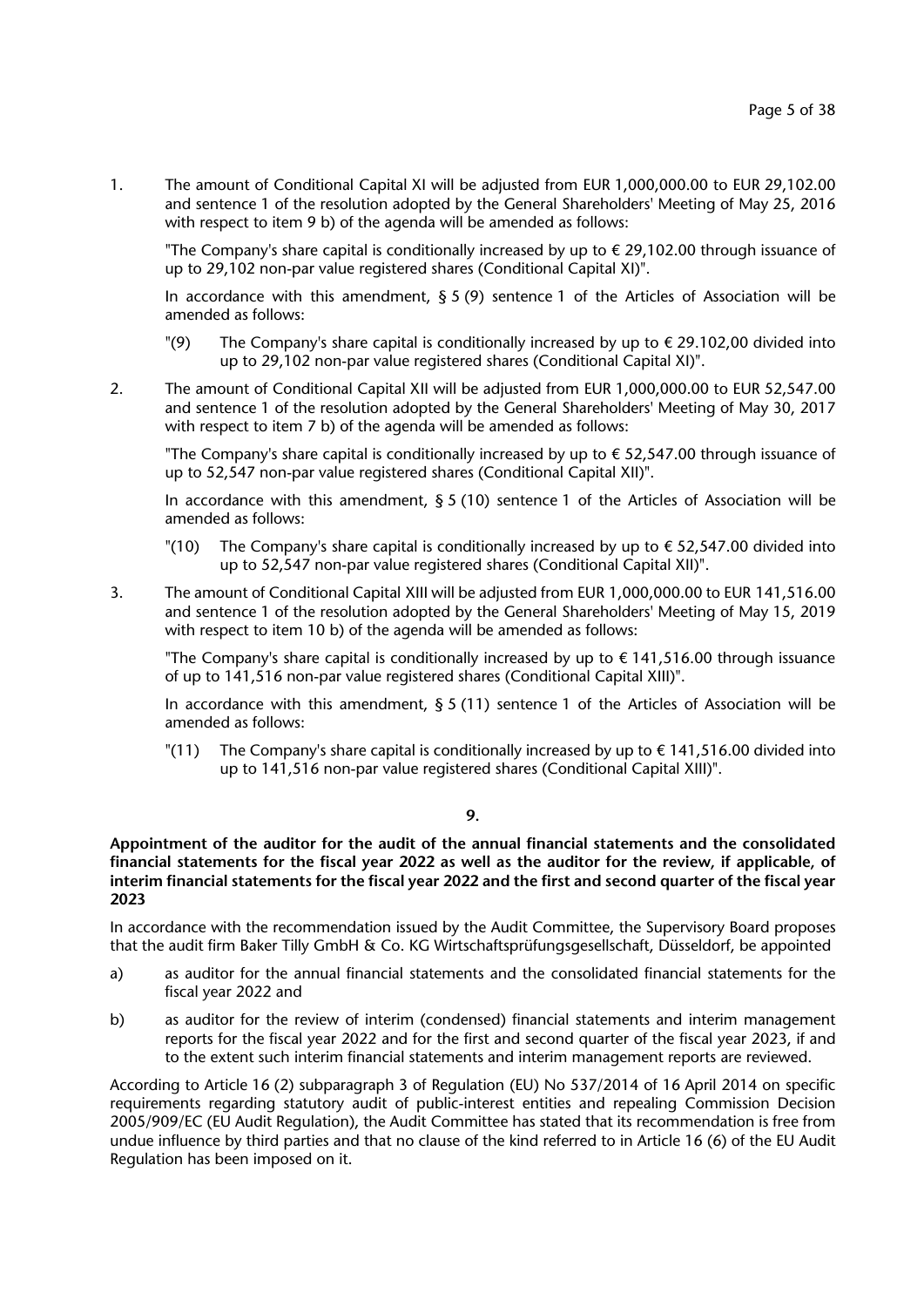The audit firm of Baker Tilly GmbH & Co. KG Wirtschaftsprüfungsgesellschaft, Düsseldorf, has issued the confirmation pursuant to Article 6 (2) lit. a) of the EU Audit Regulation.

### **PART B THE REMUNERATION SYSTEM FOR MEMBERS OF THE EXECUTIVE BOARD (on item 4 of the agenda)**

# **1. Preliminary remarks**

Pursuant to Section 87a (1) sentence 1 AktG, the supervisory board of a listed company adopts a clear and understandable system for the remuneration of the executive board members.

On April 28, 2022, the Supervisory Board of Epigenomics AG adopted an adjusted remuneration system for members of the Executive Board that is presented herein below. To the extent that this remuneration system deviates from the recommendations set forth in the German Corporate Governance Code in each case as amended from time to time, this will be separately disclosed in the Company's declaration of conformity and justified.

The remuneration system adopted by the Supervisory Board is basically equal to the remuneration system that was adopted last year and approved by the Annual General Shareholders' Meeting on June 16, 2021, but deviates from the remuneration system approved in 2021 in certain aspects. These deviations mainly relate to the following:

- Unlike the remuneration system approved in 2021, the present remuneration system hereby presented for approval does not provide for a value enhancement bonus potentially to be paid in the event of a change of control or asset deal. An exception from this rule only applies in an "old case".
- The due date for payout of the short-term variable remuneration will be delayed. According to the remuneration system approved in 2021, it will be paid out after the end of the Annual General Shareholders' Meeting of the following year. According to the remuneration system hereby presented for approval, it is to be paid after the consolidated financial statements for the year for which the goals were set have been adopted;
- The maximum amount for fringe benefits (excluding extraordinary fringe benefits like relocation costs and sign-on bonuses) is 15%. The remuneration system approved in 2021 provides for a maximum amount of 6%.

#### **2. The remuneration system for members of the Executive Board**

#### *Principles of the remuneration system for members of the Executive Board*

The remuneration system of the Company's Executive Board is designed to contribute to the achievement of strategic goals and the Company's development. The remuneration of the Executive Board is determined by the Company's size, complexity, geographical scope and financial position, as well as the performance of the members of the Executive Board as a whole. The amount of the variable remuneration is derived from the achievement of operational and strategic goals as well as the development of the share price. The long-term strategic goals communicated as part of Epigenomics AG's strategy form the key performance indicators for the short-term and long-term variable remuneration (short-term incentives (STI) and longterm incentives (LTI)).

The Supervisory Board determines the structure and amount of remuneration of the members of the Executive Board. To assess the appropriateness of the structure and level of remuneration, a comparison to the external market has been performed. For this, a selection of companies operating in the biotechnology sector and operating in Europe and the United States have served as an external reference. The following 18 companies were identified to make up the peer group: 4basebio AG, 4SC AG, AC Immune SA, Advaxis, Inc., Advicenne S.A., Biofrontera AG, BioPorto A/S, Cembio Diagnostics, Inc., Exact Sciences, Corp.,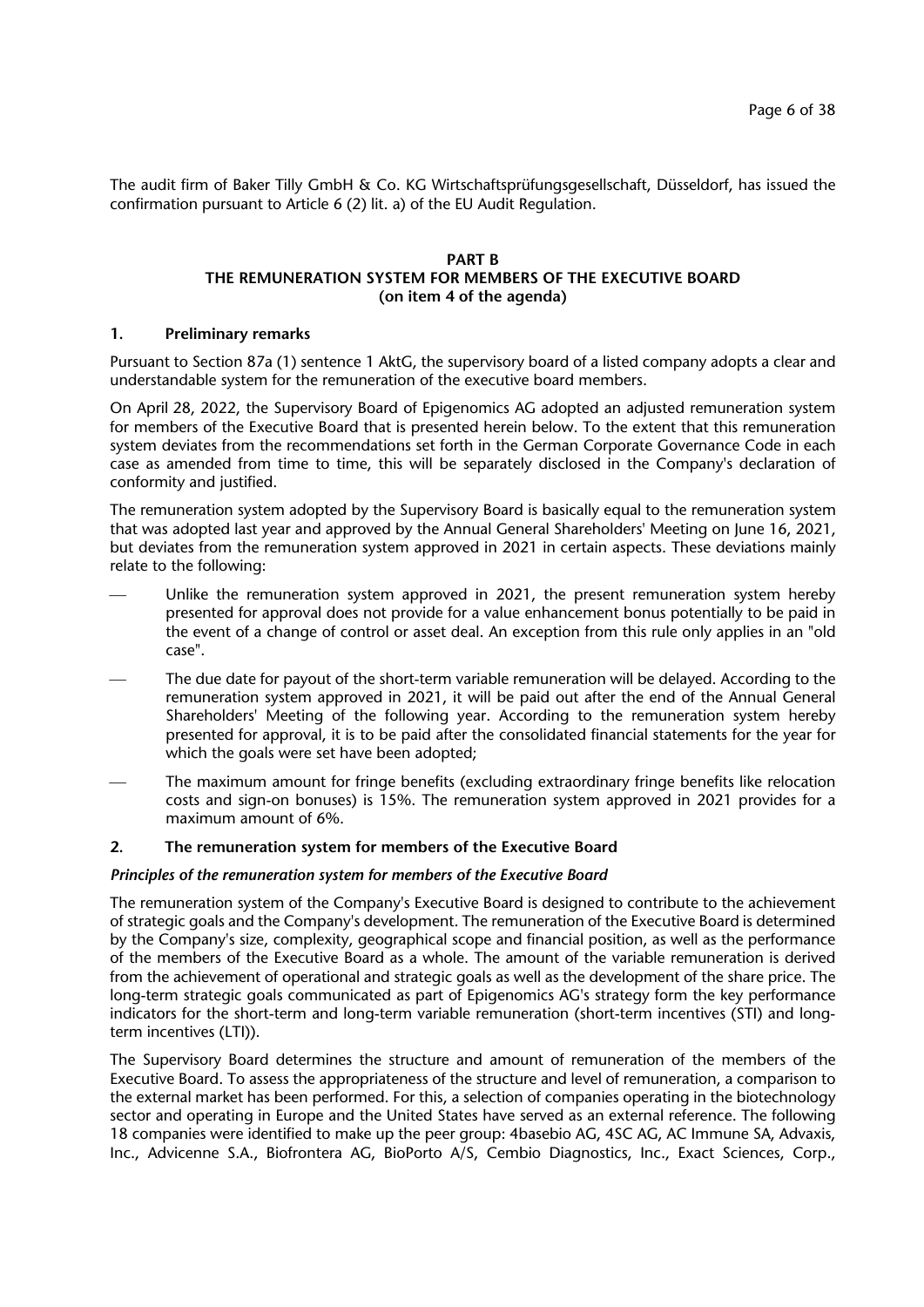Genmark Diagnostics, Inc., Heidelberg Pharma AG, Medigene AG, Oramed Pharmaceuticals, Inc., Oxford Biodynamics plc, Oxford Immunotec, Inc., Paion AG, Synlogic, Inc., Synthetic MR AB. The peer group used is depicted in Table 1. When determining the remuneration of the members of the Executive Board, Epigenomics AG has also considered the internal wage and salary structure and looked at the relation between the Executive Board remuneration and that of Senior Managers and other employees over time.

The remuneration system for the Executive Board is determined by the Supervisory Board. If needed, the Supervisory Board can call on external independent advisors. The Supervisory Board also annually reviews the system and determines the target total remuneration for each member of the Executive Board. This is done in compliance with the provisions set out by the German Stock Corporation Act and the German Corporate Governance Code (GCGC) regarding executive remuneration and the treatment of conflicts of interests. If material changes are made, and in any case at least once every four years, the remuneration system resolved by the Supervisory Board is submitted to the General Shareholders' Meeting for approval.

In exceptional cases (e.g., in the event of a severe economic crisis), the Supervisory Board may temporarily deviate from the components of the remuneration system for the Executive Board if this is in the interest of the long-term well-being of the Company. This applies to the structure and the amount of remuneration as well as to all or individual remuneration components.

| <b>Company</b>              | <b>Country</b> |
|-----------------------------|----------------|
| 4basebio AG                 | Germany        |
| 4SC AG                      | Germany        |
| AC Immune SA                | Switzerland    |
| Advaxis, Inc.               | <b>USA</b>     |
| Advicenne S.A.              | France         |
| Biofrontera AG              | Germany        |
| BioPorto A/S                | Denmark        |
| Chembio Diagnostics. Inc.   | <b>USA</b>     |
| Exact Sciences Corp.        | <b>USA</b>     |
| Genmark Diagnostics. Inc.   | <b>USA</b>     |
| Heidelberg Pharma AG        | Germany        |
| Medigene AG                 | Germany        |
| Oramed Pharmaceuticals Inc. | <b>USA</b>     |
| Oxford Biodynamics plc      | UK             |
| Oxford Immunotec, Inc.      | UK             |
| Paion AG                    | Germany        |
| Synlogic. Inc.              | <b>USA</b>     |
| SyntheticMR AB              | Sweden         |

### **Table 1: Peer group**

The remuneration components for members of the Executive Board are a fixed salary, an STI and an LTI as well as further fringe benefits customary in the market. The two variable components STI and LTI are linked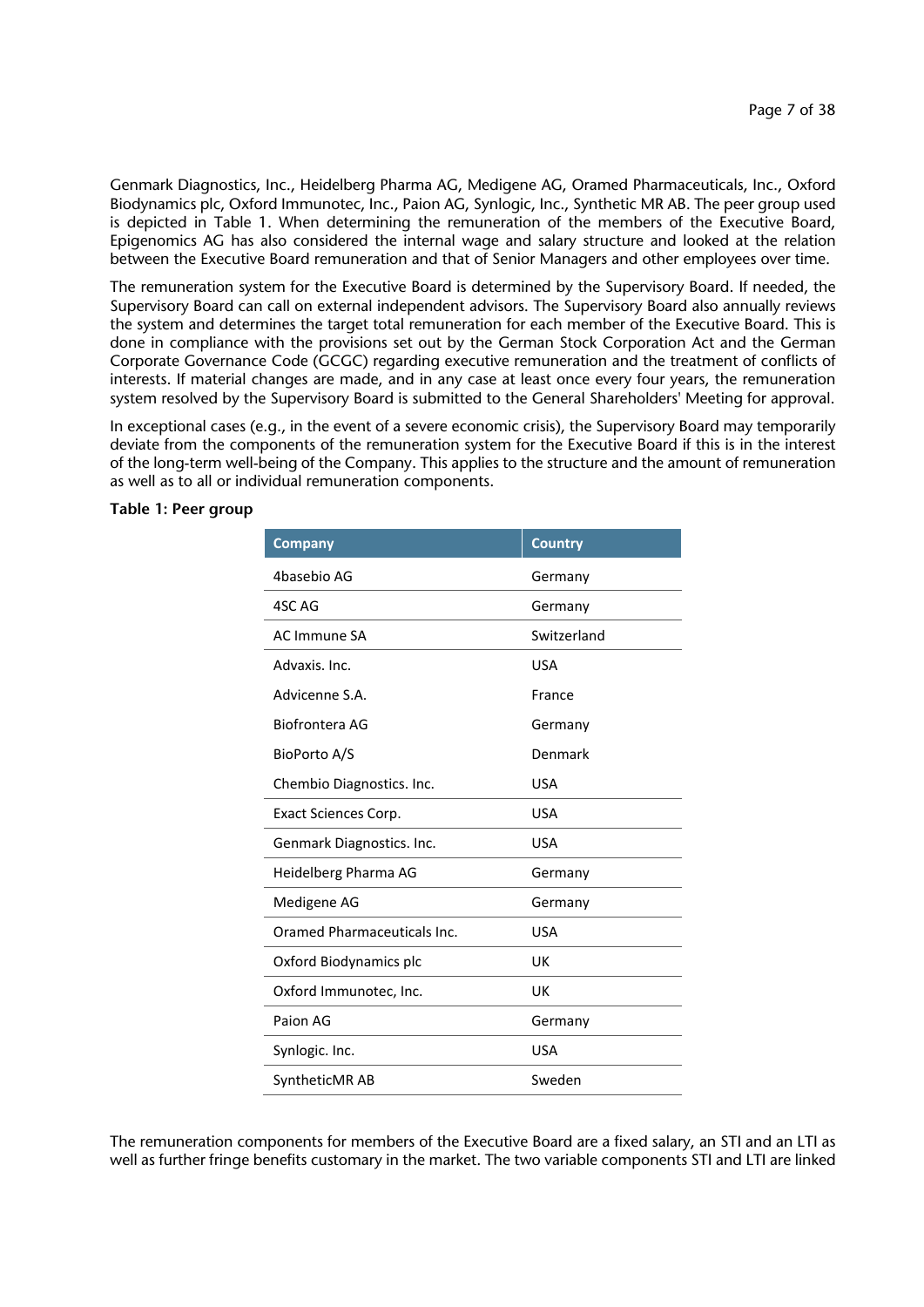to Epigenomics AG's annual performance and the performance over four years, respectively, and reward the sustainable, value-oriented development of the Company. The remuneration system for the Executive Board contains the components listed in Figure 1 below:

| Figure 1: Overview of remuneration components for each member of the Executive Board |  |  |
|--------------------------------------------------------------------------------------|--|--|
|--------------------------------------------------------------------------------------|--|--|

|                                 |                                    | Non-performance-related remuneration $+ -$ Performance-related remuneration |                                 |
|---------------------------------|------------------------------------|-----------------------------------------------------------------------------|---------------------------------|
| <b>Fixed Salary</b>             | <b>Fringe Benefits</b>             | STI                                                                         | LTI                             |
| 35-55% of total<br>remuneration | Up to 15% of total<br>remuneration | 15-40% of total<br>remuneration at 100%<br>target achievement               | 25-50% of total<br>remuneration |

The remuneration system also includes a clawback clause, which enables variable remuneration components to be clawed back in the event that a Board member commits a serious infringement of the duty of care as a member of the Executive Board.

The structure of the remuneration is significantly aligned to the Company's performance and long-term value creation.

### *Fixed salary*

The fixed salary is paid out in twelve equal instalments at month-end and is market oriented.

### *Short-term incentive (STI)*

For each fiscal year, a short-term variable remuneration with a one-year performance period is granted. The short-term variable remuneration is based on the achievement of financial criteria, commercial goals and development goals, which are relevant for the further development of the Company. The weights attributed to the financial, commercial and development goals are 25%, 50% and 25%, respectively. The achievement of each of these goals is calculated additively. The actual amount of the short-term variable remuneration will be paid out after the consolidated financial statements have been approved for the year for which the goals were set;

Epigenomics AG's primary corporate objective is to develop and commercialize in vitro diagnostic products for detecting cancer. The Company takes a goal-oriented approach to managing and monitoring operational progress when executing its strategy. The Supervisory Board and the Executive Board of the Company regularly define milestones and deliverables including revenue, operating results and business targets as well as product development, clinical and regulatory milestones against which the performance of the Company and its employees is regularly monitored.

In order to assess the performance of the members of the Executive Board, each year the Supervisory Board sets a target agreement with the Executive Board as a whole. This target agreement primarily contains targets for commercial success and the development of the Company:

- ⸺ One-year financial goals;
- ⸺ One-year strategic targets relating to the further development of Epigenomics AG.

The overall level of achievement is subject to the discretion of the Supervisory Board. No payout takes place at an overall level of achievement below 60%. Payout is capped at a maximum of 120% of target performance. The corresponding payout curve is shown in Figure 2. The payout mechanism underlying the short-term variable remuneration component will be identical for all members of the Executive Board.

The service agreements can provide that, in accordance with the recommendation of the German Corporate Governance Code, the Supervisory Board is entitled to take extraordinary developments and circumstances into account and apply adequate upward/downward adjustments. Notably, the Supervisory Board shall have the power through corresponding agreements in the service agreements, in particular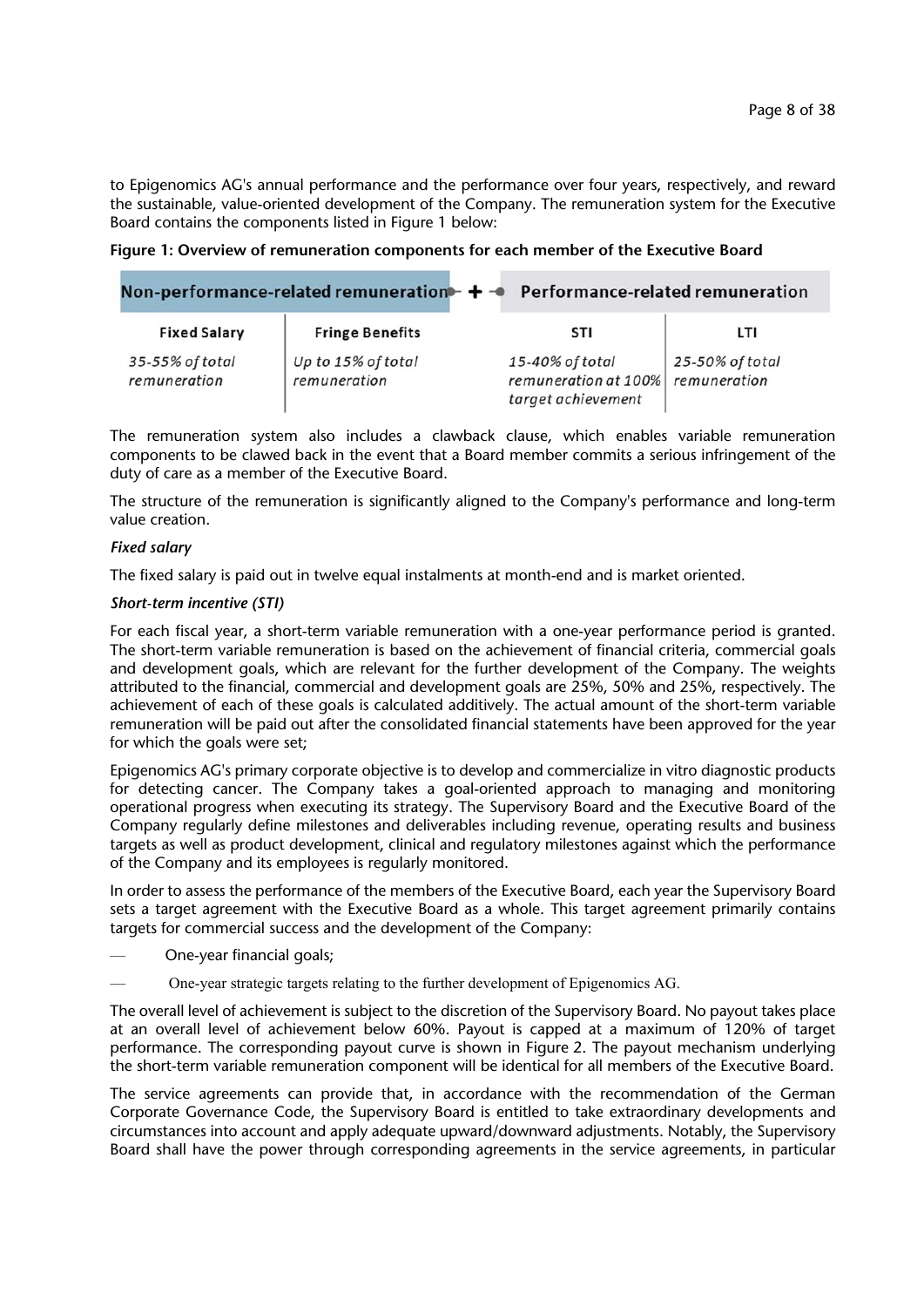through a so-called clawback clause (see below), to withhold or reclaim variable remuneration components.



**Figure 2: STI payout curve for all members of the Executive Board**

# *Long-term incentive (LTI)*

The LTI plan takes into consideration the development of the share price of Epigenomics AG over a period of four years and, thus, fosters the creation of long-term value. This long-term remuneration component is granted in the form of stock options under the Company's Stock Option Program (SOP). Epigenomics AG intends to give substantial weight to the long-term variable remuneration in order to stay competitive and to be able to attract, motivate and retain the necessary talent.

Provided that a sufficient number of stock options is available under the respective SOP in a given calendar year, the Company grants on an annual basis a fixed number of stock options to each member of the Executive Board.

The Supervisory Board decides whether the stock options will be issued in one or several tranches. The stock options will vest over a four-year period with a vesting proportion of 25% per year. The waiting period of four years calculated from the date of grant ensures an orientation towards the long-term development of the Company.

After the waiting period the stock options can be exercised within an exercise period of three years with the exception of certain black-out periods. The exercise price includes a premium ensuring an ambitious target level. The remuneration which the Executive Board members receive under the long-term component for a fiscal year is limited to a maximum amount determined for each Board member. Once the member of the Executive Board has received from the exercise of stock options granted in a calendar year a total remuneration equal to the defined maximum amount, the member of the Executive Board is not entitled to exercise any further stock options granted in that calendar year and such further stock options automatically expire without consideration.

Should the number of available stock options not be sufficient, the Supervisory Board can grant virtual phantom stock rights in lieu of stock options on terms that are essentially economically equivalent.

### *Special remuneration for extraordinary achievements; fringe benefits*

The Supervisory Board may provide in the service agreements that, in exceptional cases and taking into account the determined maximum remuneration, it is entitled to grant a special remuneration of up to 60% of the base salary for extraordinary achievements of a member of the Executive Board.

In addition to the above-mentioned remuneration, the Company grants fringe benefits to members of the Executive Board. These fringe benefits may include:

- ⸺ a D&O insurance policy with deductible according to the statutory minimum amount;
- ⸺ in the case of a temporary incapacity to work due to illness, a continued payment of the fixed salary for a period of up to twelve months or up to the termination of the respective service agreement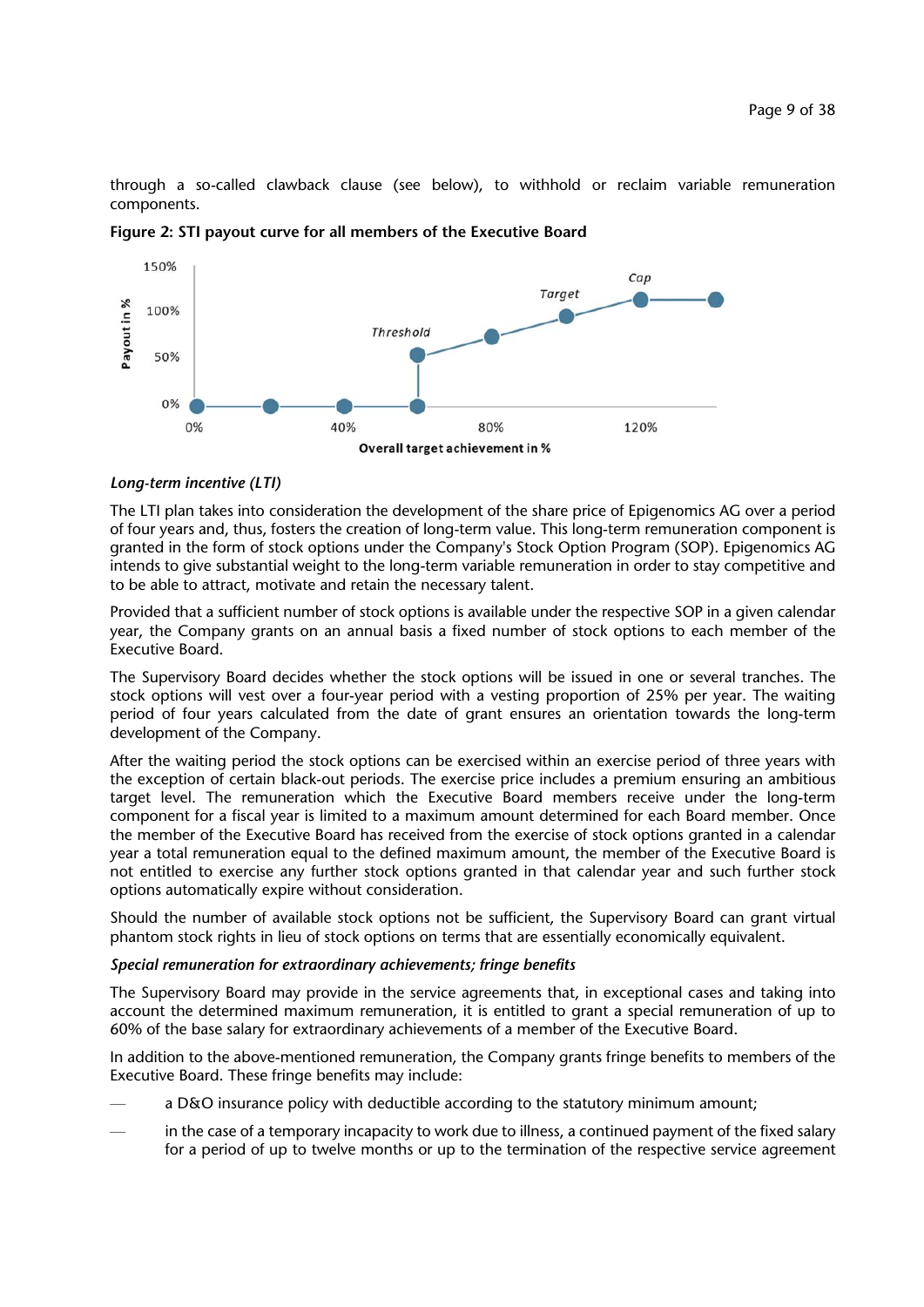(in such a case, any payments received under insurance policies as sickness benefits will be deducted from the fixed salary);

- ⸺ an annual car allowance;
- ⸺ various insurance policies and reimbursement for legal and tax advice expenses and the communication costs associated with the Executive Board member working from his or her country of residence;
- ⸺ contributions to health insurance, long-term care insurance and accident and/or term life insurance;
- further fringe benefits, in particular, sign-on bonuses and relocation costs.

The total amount of the fringe benefits must not exceed 15% (excluding sign-on bonuses and relocation costs) or 50% (including sign-on bonuses and relocation costs), as the case may be, of the sum of (i) the fixed salary and (ii) the STI at 100% target achievement (cap).

#### *Clawback provision*

A clawback provision is included in the service agreements of all members of the Executive Board. In the event of serious substantial violations by the Executive Board member of his statutory obligations or internal company guidelines, the Company is entitled:

- To withhold the short-term variable remuneration (STI) of the Executive Board member for the fiscal year in which the serious substantial violation, in whole or in part, was committed and / or persisted, or to reclaim it from the board member if the bonus has already been paid out; and / or
- ⸺ To refrain from granting the long-term variable remuneration (LTI) for the fiscal year in which the serious substantial violation was committed and/or persisted and/or for subsequent years or, if it has already been granted but not paid out or the rights have not yet been exercised, to declare it expired without compensation.

The assertion of claims is at the dutiful discretion of the Supervisory Board. It is not necessary to provide evidence of damage caused by the member of the Executive Board acting in breach of duty. The claims also exist if the time of office or the employment relationship with the Board member has already ended at the time the respective claim is asserted. The Board member cannot plead that the remuneration that is the subject of a claim for reimbursement is no longer available in his or her assets; Section 818 (3) BGB does not apply. Claims for damages against the Board member remain unaffected.

#### *Maximum remuneration*

The total remuneration is capped in accordance with Section 87a AktG and the recommendation under G.1 of the German Corporate Governance Code (GCGC). By establishing a maximum amount (cap) for the STI and the LTI, the amount of both variable remuneration components is limited. The maximum remuneration levels based on the current target remuneration for members of the Executive Board are calculated as sum of fixed salary, fringe benefits, maximum amount of variable remuneration components (STI and LTI) and any special remuneration for extraordinary achievements. The maximum remuneration amounts to EUR 5 million for the CEO and EUR 3.25 million for other Executive Board members. These maximum remuneration levels concern the sum of all payments resulting from the remuneration system for a given fiscal year (provided that, as regards the LTI, in the calculation of the maximum amounts, only the payments or remuneration relating to an LTI tranche granted for one year are taken into account, even if the LTI tranches for several years are paid out or exercised in the same year). Regarding the foregoing amounts it should be noted that the Company continues to be in a crucial stage. The remuneration of the board members largely depends on whether and to what extent this situation is successfully mastered. In line with their nature as maximums, the foregoing amounts, while high, are and can only be achieved in case of extraordinary performance by the Board members and exceptional circumstances in the event of which they appear to be commensurate with the increase in value of the Company and thus the added value for the shareholders.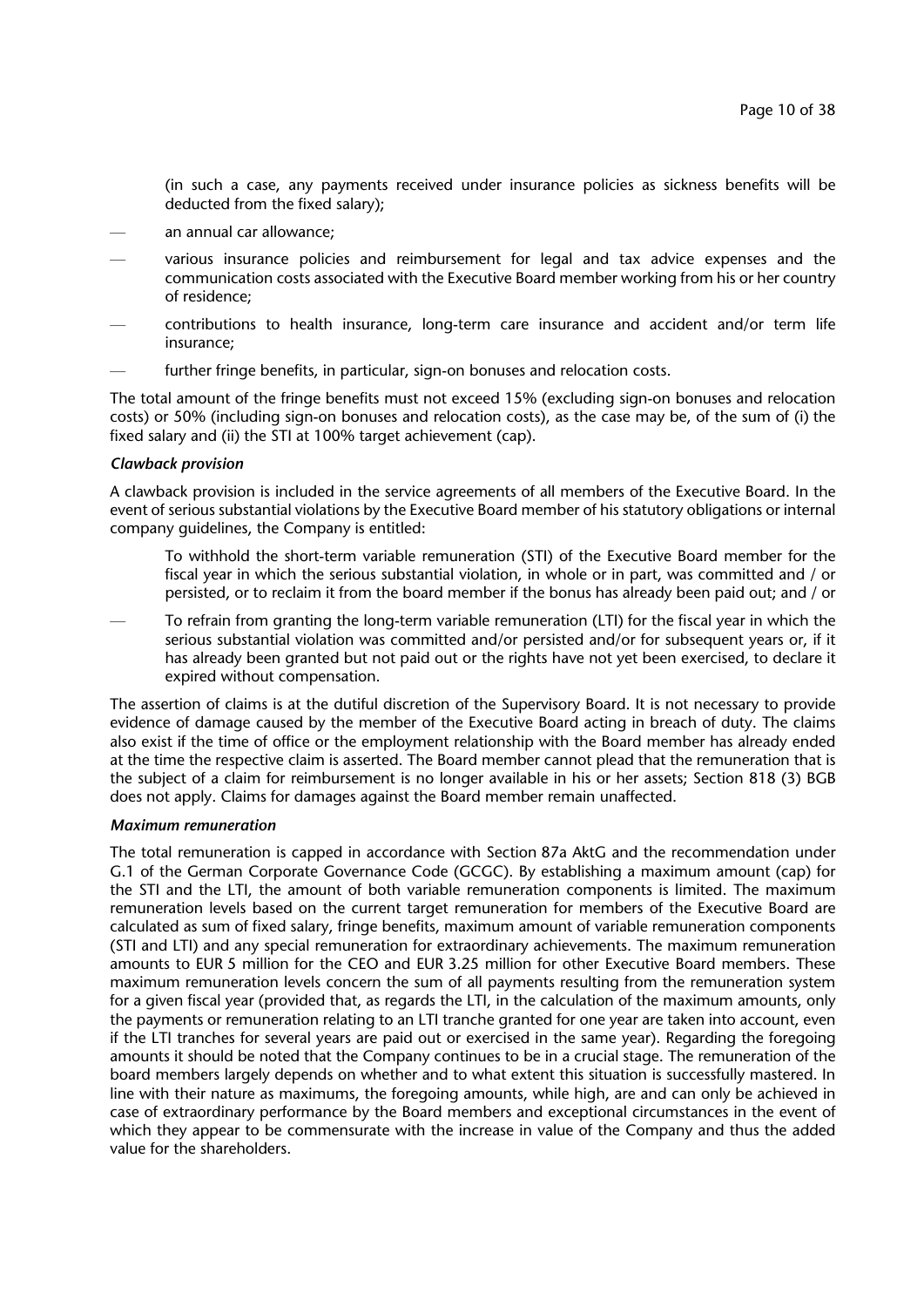#### *Value enhancement bonus in an "old case"*

In cases where service agreements for Executive Board members provide for a value enhancement bonus at the time the present remuneration system is approved, such a bonus may also be granted as a component of the present remuneration system. This is only the case for the CEO, Gregory Hamilton.

The value enhancement bonus is a bonus to be paid in cash that is triggered in the event of a change of control or an asset deal during the term of the service agreement, and that is equal to the lower of 3% of the amount by which the change of control consideration respectively the asset deal consideration exceeds the initial market capitalization, and an individually determined maximum amount. A "change of control" means the gaining of control over the Company within the meaning of Sections 29 (2), 30 of the German Securities Acquisition and Takeover Act (Wertpapierübernahmegesetz, WpÜG), irrespective of whether the control is gained by way of a merger, share purchase, share swap or any other means. The "change of control consideration" means the aggregate purchase price or any other consideration offered to the shareholders of the Company as a whole in connection with the change of control. An "asset deal" means an asset deal under which the Company transfers all or essentially all of its assets to a third party. The "asset deal consideration" means the total consideration received by the Company in connection with the asset deal minus the book value of (y) all liabilities of the Company and its subsidiaries existing, and (z) all provisions/accruals booked or that would have to be booked based on statutory law and applicable GAAP in the consolidated financial statements of the Company, in each case at the time of the closing of the asset deal and not assumed by the acquirer in connection with the asset deal. The "initial market capitalization" means the number of shares issued by the Company times the stock exchange closing price of the shares of the Company in the electronic trading system of the Frankfurt Stock Exchange, in each case of the last trading day preceding a date specified in the service agreement, or times a higher value agreed in the service agreement.

If a value enhancement bonus is agreed, the maximum amount of remuneration (maximum remuneration) will be EUR 12 million instead of the amount of EUR 5 million set out above.

#### *End-of-service benefits in special cases*

Normally, the Supervisory Board observes a time limit of two to three years for the service agreements of members of the Executive Board. Pursuant to Section 84 AktG, the maximum contractual term is five years.

There is a general limit on severance pay (severance payment cap) for all members of the Executive Board. Accordingly, payments made to a member of the Executive Board upon premature termination of their contract, without cause, may not exceed the value of two years' remuneration (not taking into account any special remuneration for extraordinary achievements or any value enhancement bonuses in an "old case"), including fringe benefits, nor compensate more than the remaining term of the contract. The severance payment cap is to be calculated based on the total remuneration for the past fiscal year and, if appropriate, also the expected total remuneration for the current fiscal year. Stock options that have not yet vested will be forfeited without compensation if the service agreement is terminated by the Company for cause or by the member of the Executive Board. Stock options that have already vested but have not yet been exercised will be forfeited without compensation if the service agreement is terminated by the Company for cause.

In the event of (i) a change of control pursuant to the provisions of the German Securities Acquisition and Takeover Act (*Wertpapierübernahmegesetz*, WpÜG) or (ii) the closing of an Asset Deal, the members of the Executive Board have a special right to terminate their service agreements and resign from their office as members of the Executive Board by written notice to the Supervisory Board observing a six months' notice period, and would in such case be entitled to receive payment of their fixed remuneration plus STI for the remaining term of their respective service agreements. However, in no case would such payment exceed 150% of the severance cap described in G.13 of the German Corporate Governance Code. Severance payments stemming from post-contractual non-compete provisions are considered in the calculation of any remuneration payments.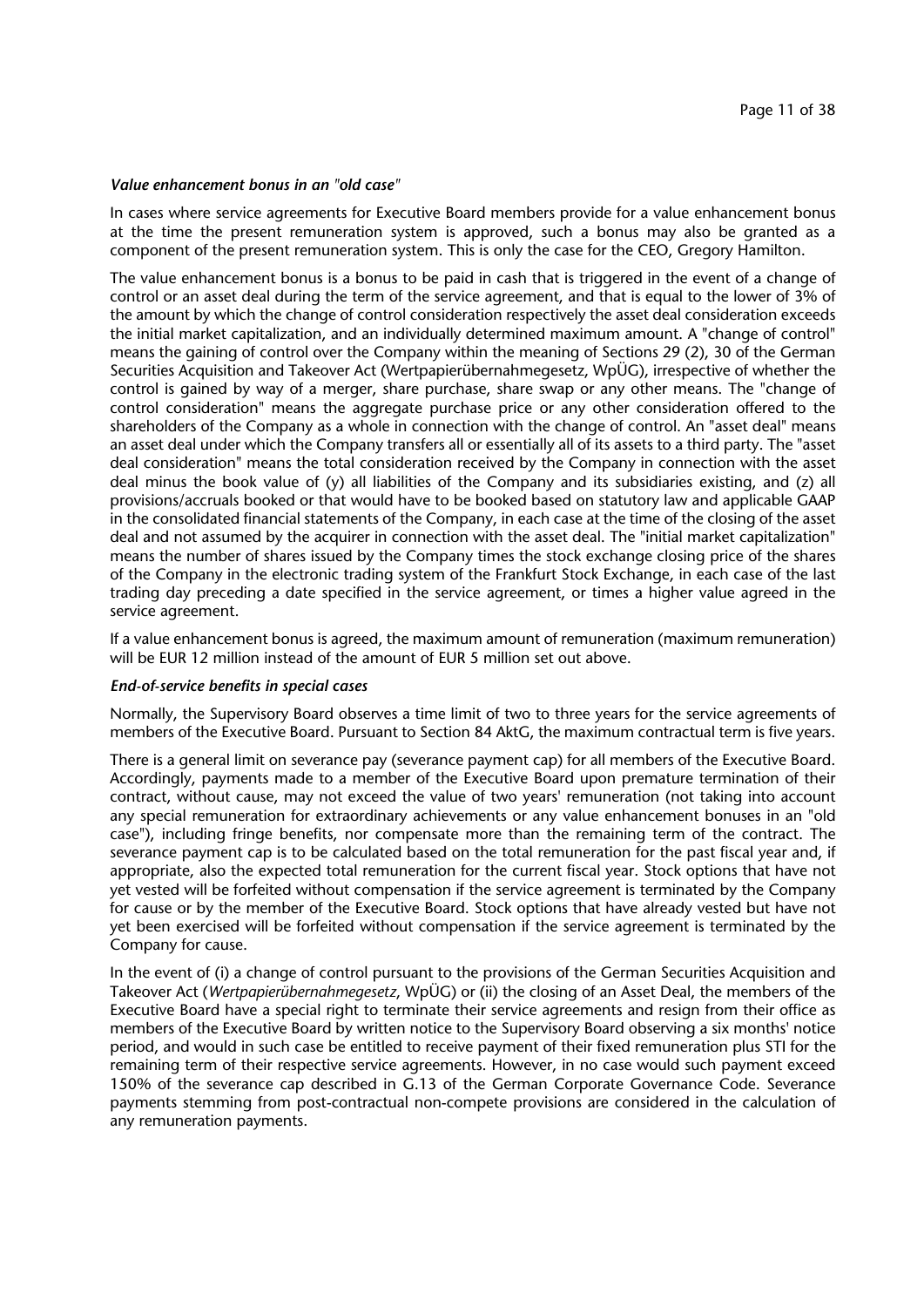# **PART C. REMUNERATION REPORT 2021 (on item 5 of the agenda)**

This Remuneration Report presents and discusses the individual remuneration granted and due to the current and former members of the Executive Board and Supervisory Board of Epigenomics AG (the "Company") in fiscal year 2021 (January 1, 2021 to December 31, 2021). Detailed remuneration information is available on the Company's website at *https://www.epigenomics.com/newsinvestors/corporate-governance-2/remuneration/*.

The members of the Executive Board in office during the reporting period – Gregory Hamilton, Jorge Garces and Andrew Lukowiak – generally received their remuneration in U.S. dollars (USD). The USD amounts are translated into euros (EUR) for the purposes of this Remuneration Report. Unless otherwise indicated, amounts are translated at the EUR exchange rate published by the European Central Bank as of the end of the month in which the corresponding amount was paid out.

Due to rounding and currency translation, the individual figures disclosed in this report may not add up precisely to the totals given and the percentages may not precisely reflect the absolute values.

### **A. OVERVIEW OF FISCAL YEAR 2021**

#### *Basis*

The German Act Implementing the Second Shareholder Rights Directive (*Gesetz zur Umsetzung der zweiten Aktionärsrechterichtlinie*) dated December 12, 2019 (Federal Gazette (BGBl.) 2019 I, p. 2637 et seq.; "ARUG II") introduced a new remuneration report under section 162 of the German Stock Corporation Act (*Aktiengesetz* – AktG) (new version) aimed at providing the shareholders of listed companies with comprehensive information on the remuneration granted to executive and supervisory board members. Epigenomics AG is subject to the reporting obligation for the first time for the 2021 reporting period. Section 162 (1) sentence 2 no. 2 AktG in conjunction with section 26j (2) sentence 2 of the Introductory Act to the German Stock Corporation Act (*Einführungsgesetz zum Aktiengesetz* – EGAktG) sets a five-year period for businesses to transition to the new requirements. In accordance therewith, the requirement to make "vertical" remuneration disclosures for the past five fiscal years does not apply in the first year of mandatory application. Instead, the Remuneration Report contains these disclosures only for the reporting period and the previous year, in other words for fiscal years 2020 and 2021. Each subsequent fiscal year will see the reporting obligation expand by one further year until ultimately the Remuneration Report for fiscal year 2024 will contain disclosures for the full five-year period stipulated.

In accordance with section 120a (1) sentence 1 AktG in the version amended by ARUG II, the General Shareholders' Meeting must vote on whether to approve the remuneration system for the members of the Executive Board – in the form presented to it by the Supervisory Board – whenever material changes are made to it or at least every four years. The first resolution on approval of the remuneration system for the members of the Executive Board, as presented by the Supervisory Board, had to be adopted by the end of the first Annual General Shareholders' Meeting held after December 31, 2020 (section 26j (1) sentence 1 EGAktG). On April 27, 2021, the Supervisory Board of Epigenomics AG resolved a new remuneration system for the members of the Executive Board in accordance with section 87a (1) AktG (in the version amended by ARUG II), which was approved by the Company's Annual General Shareholders' Meeting on June 16, 2021 with a majority of 90.36% of votes cast. This remuneration system approved by the General Shareholders' Meeting was applied in fiscal year 2021, to the extent it did not conflict with the provisions of service agreements entered into beforehand. During the reporting period, the members of the Executive Board opted to forgo 10% of their fixed salaries between January 1, 2021 and September 12, 2021 on account of the COVID-19 pandemic.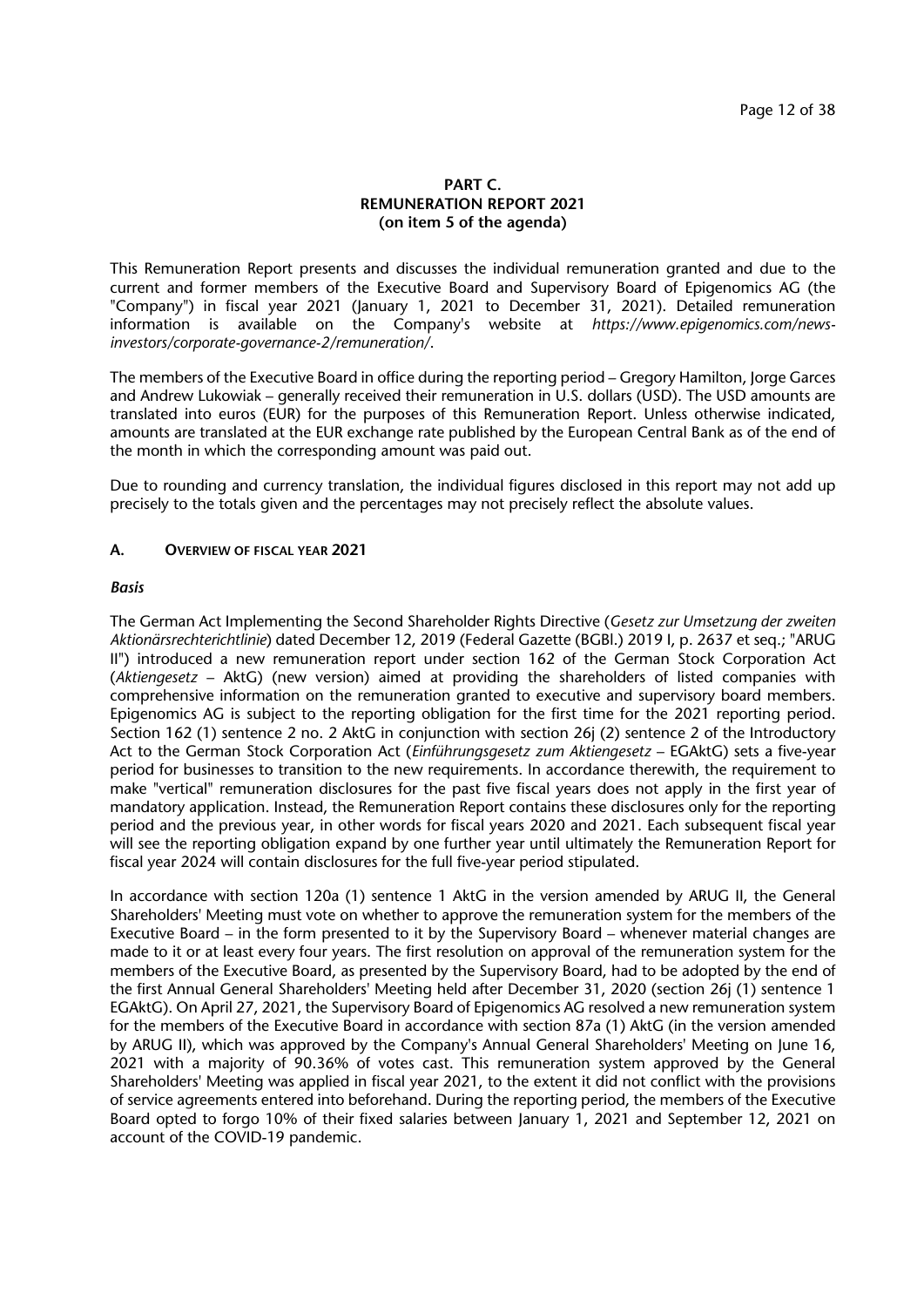Furthermore, the Annual General Shareholders' Meeting on June 16, 2021 resolved the remuneration for the members of the Supervisory Board, including the disclosures in accordance with section 87a (1) sentence 2 AktG, with a majority of 81.36% of the votes cast, and reworded Article 12 of the Company's Articles of Association which governs Supervisory Board remuneration. Following its adoption, the remuneration for the members of the Supervisory Board was brought into line with the resolution of the Annual General Shareholders' Meeting on June 16, 2021 for the remainder of the reporting period. During the period from January 1, 2021 until the resolution of the Annual General Shareholders' Meeting on June 16, 2021, the Supervisory Board remuneration was granted in accordance with the previous version of Article 12 of the Articles of Association. On account of the COVID-19 pandemic, the Supervisory Board also forwent 20% of the remuneration due for Supervisory Board and committee work and 50% of the attendance fees for virtual Supervisory Board meetings during the period until the resolution of the Annual General Shareholders' Meeting on June 16, 2021.

Given the above, this Remuneration Report outlines the key elements of the remuneration system for the Executive Board and Supervisory Board of Epigenomics AG and discloses the underlying structure of Executive Board and Supervisory Board remuneration and the respective amounts in the 2021 reporting period. Further details relating to the remuneration system for the members of the Executive Board can be found in Part B of the Invitation to the 2021 Annual General Shareholders' Meeting.

### *Changes on the Executive Board and Supervisory Board*

The composition of the Executive Board and Supervisory Board changed during fiscal year 2021.

Jorge Garces, Ph.D., left the Executive Board with effect as of January 31, 2021, and Albert Weber left with effect as of December 31, 2021.

The Supervisory Board appointed the following persons to the Executive Board: Andrew Lukowiak, Ph.D. as President and Chief Scientific Officer with effect as of December 1, 2021, and Jens Ravens as Chief Financial Officer with effect as of February 1, 2022. Andrew Lukowiak's experience in molecular diagnostics and life sciences is a key element in successfully implementing the strategic plan for Epi proColon "Next-Gen". Following the departure of Albert Weber, Jens Ravens will bring his many years of management experience and financial acumen to bear providing the financial leadership needed to realize the Company's strategic vision.

Ann C. Kessler, Ph.D and Prof. Günther Reiter left the Supervisory Board with effect as of June 16, 2021 following the end of their terms of office. The General Shareholders' Meeting of the Company on June 16, 2021 reelected Heino von Prondzynski, Alexander Link, Dr. Helge Lubenow and Franz Thomas Walt as members of the Supervisory Board.

# **B. REMUNERATION FOR THE MEMBERS OF THE EXECUTIVE BOARD**

#### *Principles of the remuneration system*

The current remuneration system for the members of the Company's Executive Board has been in place since fiscal year 2021 and was approved by the General Shareholders' Meeting on June 16, 2021 with a majority of 90.36% of votes cast.

The remuneration for the members of the Executive Board comprises fixed remuneration components (fixed salary and market standard fringe benefits), variable remuneration components (short-term incentive ("STI") and long-term incentive ("LTI") components) and a value enhancement bonus. The two variable components (STI and LTI) are linked to Epigenomics AG's performance over a period of one and four years, respectively, and thus reward sustainable and value-oriented corporate development. The Executive Board remuneration system includes the components listed in the following overview: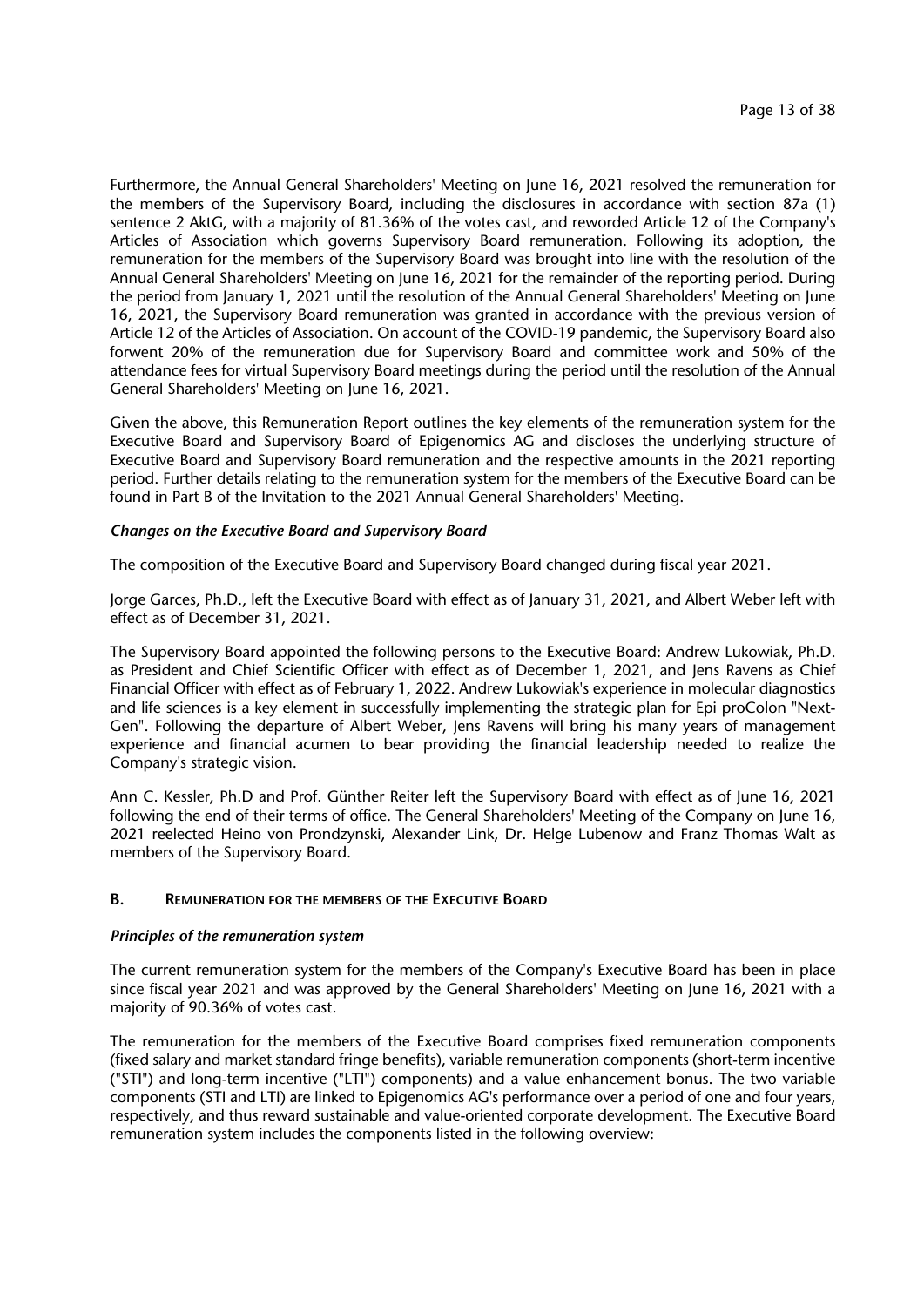| Non-performane-<br>Related | Fixed salary                        | 35 – 55 % of total remuneration                                                                                                                                                                                                                                                                                                       |
|----------------------------|-------------------------------------|---------------------------------------------------------------------------------------------------------------------------------------------------------------------------------------------------------------------------------------------------------------------------------------------------------------------------------------|
|                            | Fringe benefits                     | Up to 6 % of total remuneration                                                                                                                                                                                                                                                                                                       |
| Performance-related        | Value<br>Enhancement<br>Bonus $(1)$ | 3% of the amount by which the consideration received for the change of control or asset deal<br>exceeds the Company's market capitalization on the date the respective member of the<br>Executive Board entered into their service agreement; capped at an amount determined<br>individually for each position of the Executive Board |
| Remuneration               | STI                                 | 15 - 40 % of total remuneration at 100 % target achievement                                                                                                                                                                                                                                                                           |
|                            | LTI                                 | 25 - 50 % of total remuneration                                                                                                                                                                                                                                                                                                       |

*Overview of the remuneration components for each member of the Executive Board*

(1): Eligibility for the value enhancement bonus is triggered by a change of control or asset deal.

The components of the remuneration system include a clawback provision that enables variable remuneration components to be reclaimed if an Executive Board member grossly breaches their duty of care as a member of the Executive Board.

The structure and substantive design of the remuneration is closely aligned with Company's net profit and long-term value enhancement.

# *II. Principles for determining remuneration*

The Executive Board remuneration system is designed to help achieve strategic goals and contribute to the Company's development. The Executive Board remuneration is based on the size, complexity, geographical reach and financial position of the Company and the performance of the Executive Board members as a whole. The amount of the variable remuneration is determined based on the achievement of operating and strategic targets and the Company's share price performance. The key performance indicators for the STI and LTI components are the long-term strategic targets communicated as part of Epigenomics AG's strategy.

The Supervisory Board defines the structure and amount of remuneration for the member of the Executive Board. The structure and amount of the remuneration is reviewed for appropriateness based on a peer comparison. Internal wage and salary structures are also taken into consideration in determining the Executive Board remuneration, as is the relationship between Executive Board remuneration and that of senior managers and other employees over time.

The Supervisory Board reviews the system at regular intervals and determines the total target remuneration for the individual members of the Executive Board each year. It does so in accordance with the provisions of the AktG and the recommendations of the German Corporate Governance Code on executive board remuneration and conflicts of interest. If material changes are made, and in any case at least once every four years, the remuneration system resolved by the Supervisory Board is submitted to the General Shareholders' Meeting for approval.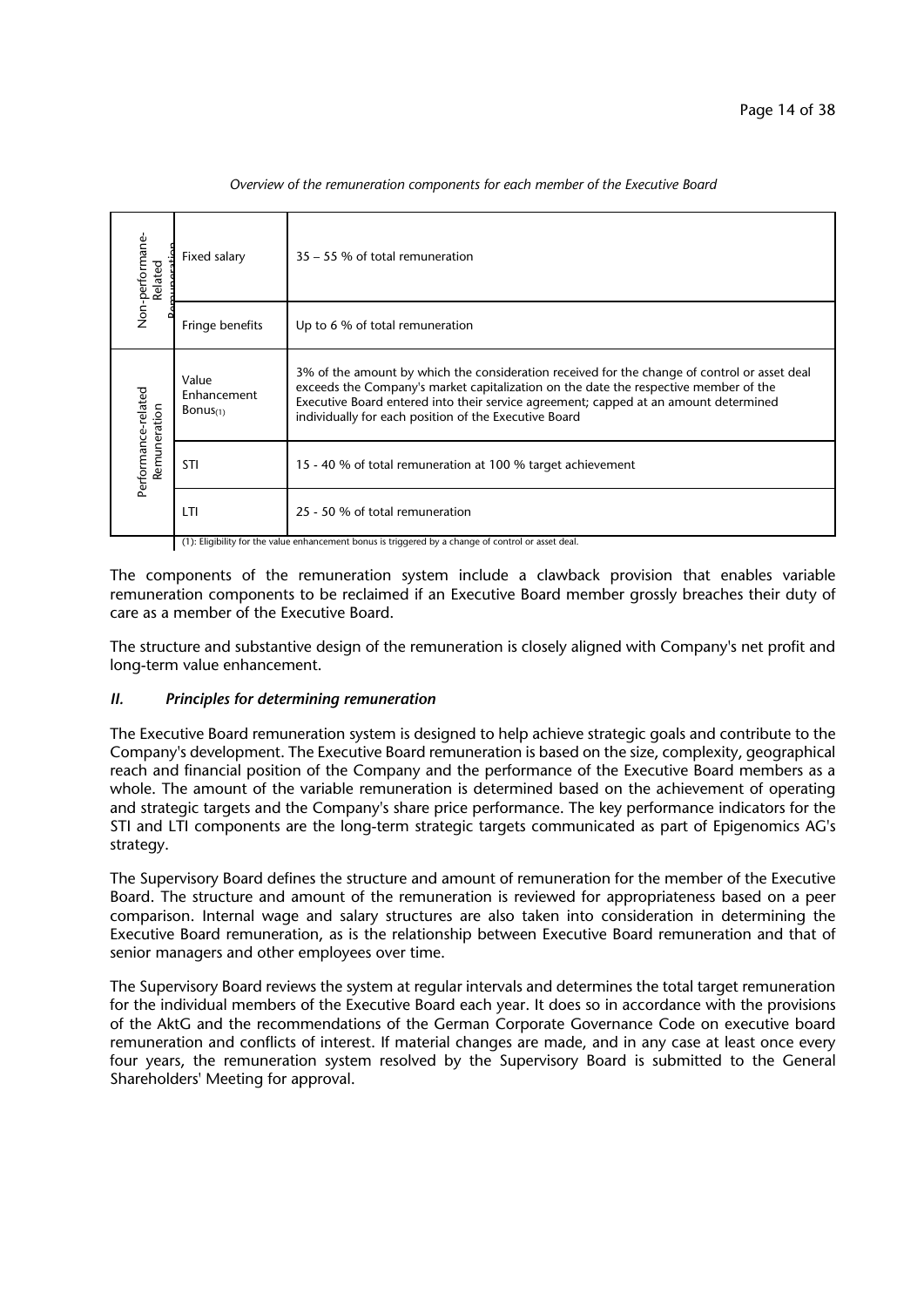# *III. Executive Board members during the reporting period*

The Executive Board of Epigenomics AG consisted of the following members during the reporting period (2021):

| <b>Function</b><br><b>Name</b> |                                         | Executive Board membership during the reporting<br>period |
|--------------------------------|-----------------------------------------|-----------------------------------------------------------|
|                                |                                         |                                                           |
| Greg Hamilton                  | <b>Chief Executive Officer</b>          | January 1, 2021 - December 31, 2021                       |
| Albert Weber                   | <b>Executive Vice President Finance</b> | January 1, 2021 - December 31, 2021                       |
| Jorge Garces, Ph.D.            | Chief Scientific Officer                | January 1, 2021 - January 31, 2021                        |
| Andrew Lukowiak, Ph.D.         | Chief Scientific Officer                | December 1, 2021 - December 31, 2021                      |

### *IV. Fixed and variable remuneration components*

### **1. Fixed remuneration components**

The fixed remuneration components comprise fixed salary and fringe benefits.

### a) *Fixed salary*

The fixed salary is paid out in 12 equal installments at the end of each month. The annual fixed salary paid to the members of the Executive Board is market-oriented and in accordance with the remuneration system amounts to between 35% and 55% of the total remuneration of each individual member of the Executive Board.

During the reporting period, the members of the Executive Board opted to forgo 10% of their fixed salaries in the period to September 12, 2021 on account of the COVID-19 pandemic.

#### b) *Fringe benefits*

The Company grants members of the Executive Board various fringe benefits in addition to their fixed salaries. These fringe benefits are capped at 6% of total remuneration.

In the reporting period, the fringe benefits for all members of the Executive Board included:

- D&O insurance policy with excess set at the statutory minimum;
- reimbursements of expenses for travel between their place of residence and the Company's registered office in accordance with the Company's travel expenses policy, as amended from time to time;
- in the case of temporary unfitness for work due to sickness, continued payment of their fixed salary for a period of up to 12 months or until the termination of their respective service agreement (in this case any payments under insurance policy benefits are deducted from the fixed salary as sickness benefits);
- contributions to health insurance, long-term care insurance and accident insurance.

Mr. Hamilton, Mr. Garces and Mr. Lukowiak were also entitled to the following fringe benefits:

- an annual car allowance;
- a 50% matching contribution by the Company to a 401k plan in the USA;
- various insurance premiums;
- reimbursement of expenses for legal and tax advice;
- reimbursement of communications costs associated with working from their place of residence.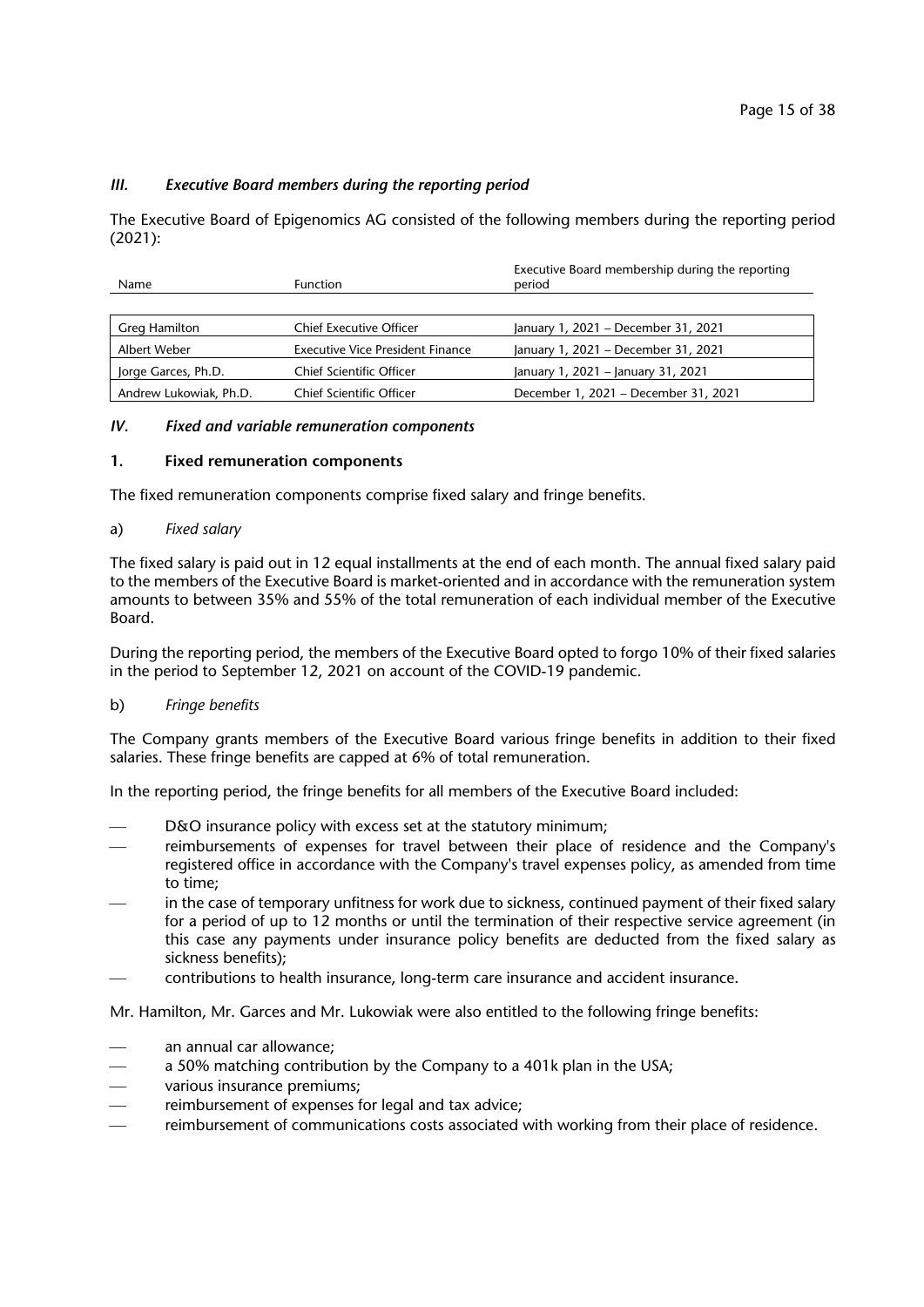The Company may also grant other fringe benefits in addition to those stated above, in particular a signon bonus or relocation package if the respective total cost does not exceed 15% of the fixed salary and STI at a target achievement rate of 100% (excluding sign-on bonus) or 50% (including sign-on bonus). No members of the Executive Board received these fringe benefits in the reporting period.

# **2. Variable remuneration components**

The variable remuneration components include a short-term incentive (STI) and long-term incentive (LTI) component, and a value enhancement bonus.

a) *STI* 

At 100% target achievement, the STI can amount to between 15% and 40% of total remuneration. The STI is awarded for a one-year performance period. It is based on the achievement of

- financial criteria (25%);
- commercial targets (50%); and
- development targets (25%)

that are relevant to the Company's further development. Target achievement is calculated by adding the figures together. The actual STI amount is paid out after the Annual General Shareholders' Meeting in the following year.

To assess the performance of the members of the Executive Board, the Supervisory Board defines a target agreement with the Executive Board as a whole. This target agreement includes one-year financial targets and one-year strategic targets relating to the Company's further development. The overall level of target achievement is determined at the discretion of the Supervisory Board. No payment is made below an overall performance level of 60%. The payment is capped at 120% of target performance. The payment mechanism underlying the STI will (going forward) be identical for all Executive Board members' service agreements.

b) *LTI* 

The LTI can account for 25% to 50% of total remuneration.

The LTI plan takes into consideration the Company's share price performance over a period of four years and therefore promotes long-term value enhancement. The LTI is generally awarded in the form of rights under stock option programs ("SOPs"). Stock options ensure that Executive Board remuneration follows developments in the Company's value (both upwards and downwards). They serve to align the Executive Board's interests with those of the shareholders. The Company assigns a relatively strong weighting to the LTI component in the context of the overall remuneration package (20% to 50%) to win out against other employers in the competition to recruit, motivate and retain talented board members and staff. Depending on availability, the Company awards each Executive Board member a fixed number of stock options every year.

The stock options vest at 25% per year for a period of four years. The waiting period of four years from the date on which the stock options are granted ensures a focus on the Company's long-term development. The exercise price includes a premium in order to ensure an ambitious target level. Further rules and regulations can be found in the Company's SOPs. The remuneration that each individual member of the Executive Board receives under the STI per year is subject to a cap set by the Supervisory Board. Once a member of the Executive Board has received a total amount of remuneration from the subsequent exercise of stock options granted in a given calendar year that corresponds to the maximum amount defined for that calendar year, the member of the Executive Board is no longer entitled to exercise any further stock options and those further stock options automatically expire without consideration. If there is an insufficient number of stock options available, the Supervisory Board may grant virtual stock rights (e.g., phantom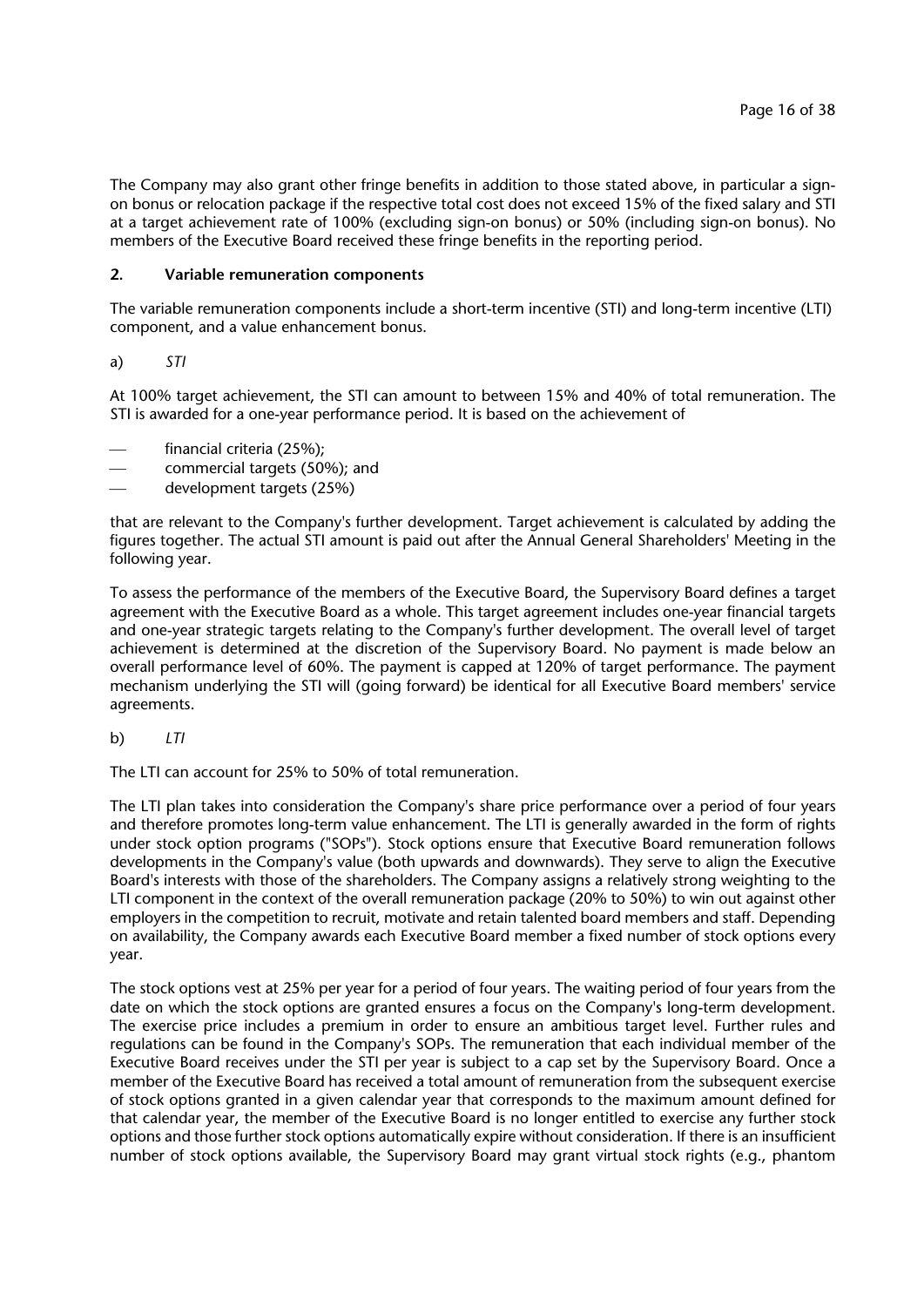stock rights) in lieu of the stock options on terms that essentially have the same economic effect as those of the stock options.

The table below shows the stock options held by the members of the Executive Board, each with a term of seven years. Please note that an agreement was reached with Jorge Garces on his departure that his unvested stock options will expire.

|                                        |                  |           |           |                  | Rights    |          |
|----------------------------------------|------------------|-----------|-----------|------------------|-----------|----------|
|                                        |                  |           |           |                  | expired   |          |
|                                        |                  |           |           | Rights           | and       | Rights   |
|                                        |                  |           | Rights    | granted          | forfeited | held on  |
| <b>Executive Board</b>                 |                  | Reporting | held on   | in               | in        | December |
| member                                 | Program          | year      | January 1 | 2021             | 2021      | 31       |
| <b>Greg Hamilton</b>                   | SOP 16-18        | 2021      | 28,436    | 0                | 8,552     | 19,884   |
|                                        |                  | 2020      | 28,436    | 0                | 0         | 28,436   |
|                                        | SOP 17-19        | 2021      | 20,509    | 0                | 3,947     | 16,562   |
|                                        |                  | 2020      | 20,509    | 0                | 0         | 20,509   |
|                                        | SOP 19-21        | 2021      | 12,500    | 25,000           | $\bf{0}$  | 37,500   |
|                                        |                  | 2020      | 0         | 12,500           | 0         | 12,500   |
|                                        | <b>Total AOP</b> | 2021      | 61,445    | 25,000           | 12,499    | 73,946   |
|                                        |                  | 2020      | 48,945    | 12,500           | 0         | 61,445   |
|                                        |                  |           |           |                  |           |          |
| Jorge Garces, PhD<br>until January 31, | SOP 17-19        | 2021      | 21,250    | 0                | 13,282    | 7,968    |
| 2021                                   |                  | 2020      | 21,250    | $\boldsymbol{0}$ | 0         | 21,250   |
|                                        | SOP 19-21        | 2021      | 10,625    | $\bf{0}$         | $\bf{0}$  | n/a      |
|                                        |                  | 2020      | 0         | 10,625           | 0         | 10,625   |
|                                        | <b>Total AOP</b> | 2021      | 31,875    | $\bf{0}$         | 13,282    | 7,968    |
|                                        |                  | 2020      | 21,250    | 10,625           | 0         | 31,875   |
|                                        |                  |           |           |                  |           |          |
| Albert Weber                           | SOP 16-18        | 2021      | 3,750     | 0                | 3,750     | $\bf{0}$ |
|                                        |                  | 2020      | 3,750     | $\mathbf 0$      | 0         | 3,750    |
|                                        | SOP 17-19        | 2021      | 17,500    | 0                | $\bf{0}$  | 17,500   |
|                                        |                  | 2020      | 17,500    | 0                | 0         | 17,500   |
|                                        | SOP 19-21        | 2021      | 8,750     | 17,500           | $\bf{0}$  | 26,250   |
|                                        |                  | 2020      | 0         | 8,750            | 0         | 8,750    |
|                                        | <b>Total AOP</b> | 2021      | 30,000    | 17,500           | 3,750     | 43,750   |
|                                        |                  | 2020      | 21,250    | 8,750            | 0         | 30,000   |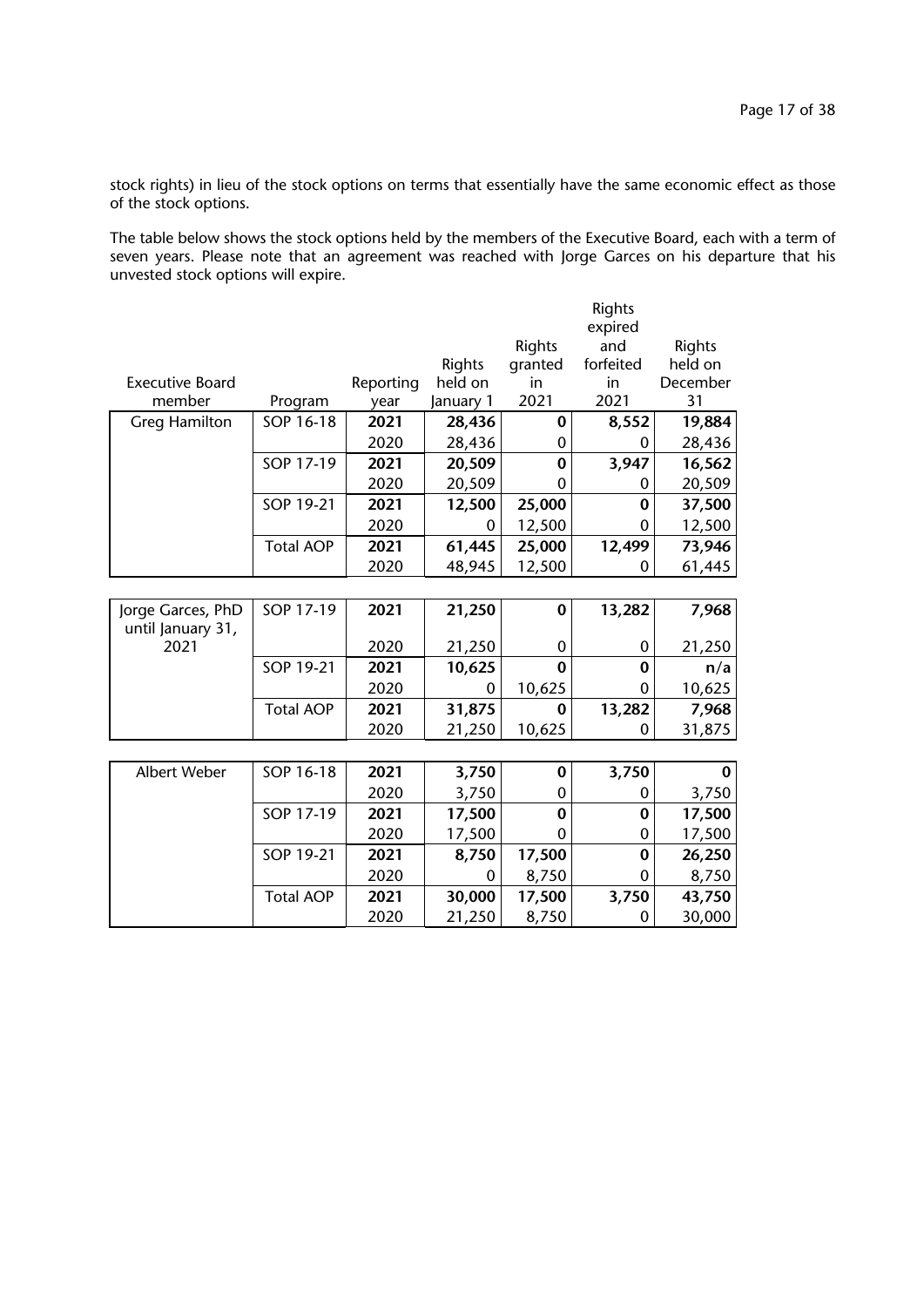The following table shows the exercise prices and earliest possible exercise dates for the rights held by active Executive Board members during the reporting period (as of December 31, 2021):

| <b>Executive Board</b><br>member | Program   | Rights<br>held on<br>December 31, 2021 | Exercise<br>price<br>in EUR | Earliest<br>possible<br>exercise date |
|----------------------------------|-----------|----------------------------------------|-----------------------------|---------------------------------------|
| <b>Greg Hamilton</b>             | SOP 16-18 | 11,447                                 | 43.44                       | Oct. 1, 2020                          |
|                                  |           | 8,437                                  | 32.96                       | Apr. 1, 2022                          |
|                                  | SOP 17-19 | 4,062                                  | 32.96                       | Apr. 1, 2022                          |
|                                  |           | 12,500                                 | 15.36                       | Apr. 1, 2023                          |
|                                  | SOP 19-21 | 12,500                                 | 20.00                       | Apr. 1, 2024                          |
|                                  |           | 25,000                                 | 20.00                       | Apr. 1, 2025                          |
|                                  |           |                                        |                             |                                       |
| Jorge Garces, PhD                | SOP 17-19 | 5,312                                  | 32.96                       | Apr. 1, 2022                          |
|                                  |           | 2,656                                  | 15.36                       | Apr. 1, 2023                          |
|                                  |           |                                        |                             |                                       |
| Albert Weber                     | SOP 17-19 | 8,750                                  | 32.96                       | Apr. 1, 2022                          |
|                                  |           | 8,750                                  | 15.36                       | Apr. 1, 2023                          |
|                                  | SOP 19-21 | 8,750                                  | 20.00                       | Apr. 1, 2024                          |
|                                  |           | 17,500                                 | 20.00                       | Apr. 1, 2025                          |

The table below outlines the maximum remuneration for each member of the Executive Board under the stock options (or virtual stock rights) granted annually:

|                       | Maximum contractual level of annual LTI remuneration |  |  |
|-----------------------|------------------------------------------------------|--|--|
| Greg Hamilton         | EUR 4,530,400                                        |  |  |
| Albert Weber          | EUR 1,500,000                                        |  |  |
| Jorge Garces          | EUR 3,397,800                                        |  |  |
| (until Jan. 31, 2021) |                                                      |  |  |
| Andrew Lukowiak       | EUR 3,397,800                                        |  |  |
| (since Dec. 1, 2021)  |                                                      |  |  |

If the maximum amounts in the service agreements are given in U.S. dollars, the amounts in the table above are translated into euros at the exchange rate published by the European Central Bank as of December 31, 2021.

#### c) *Value enhancement bonus*

Another long-term component of the Executive Board remuneration is the value enhancement bonus. This can be claimed by Executive Board members in the event of a change of control or an asset deal during the term of their service agreements. A change of control is defined in accordance with section 29 (2) of the German Securities Acquisition and Takeover Act (*Wertpapiererwerbs- und Übernahmegesetz* – WpÜG) and an asset deal is defined as a transaction under which the Company transfers all or substantially all of its total assets to a third party.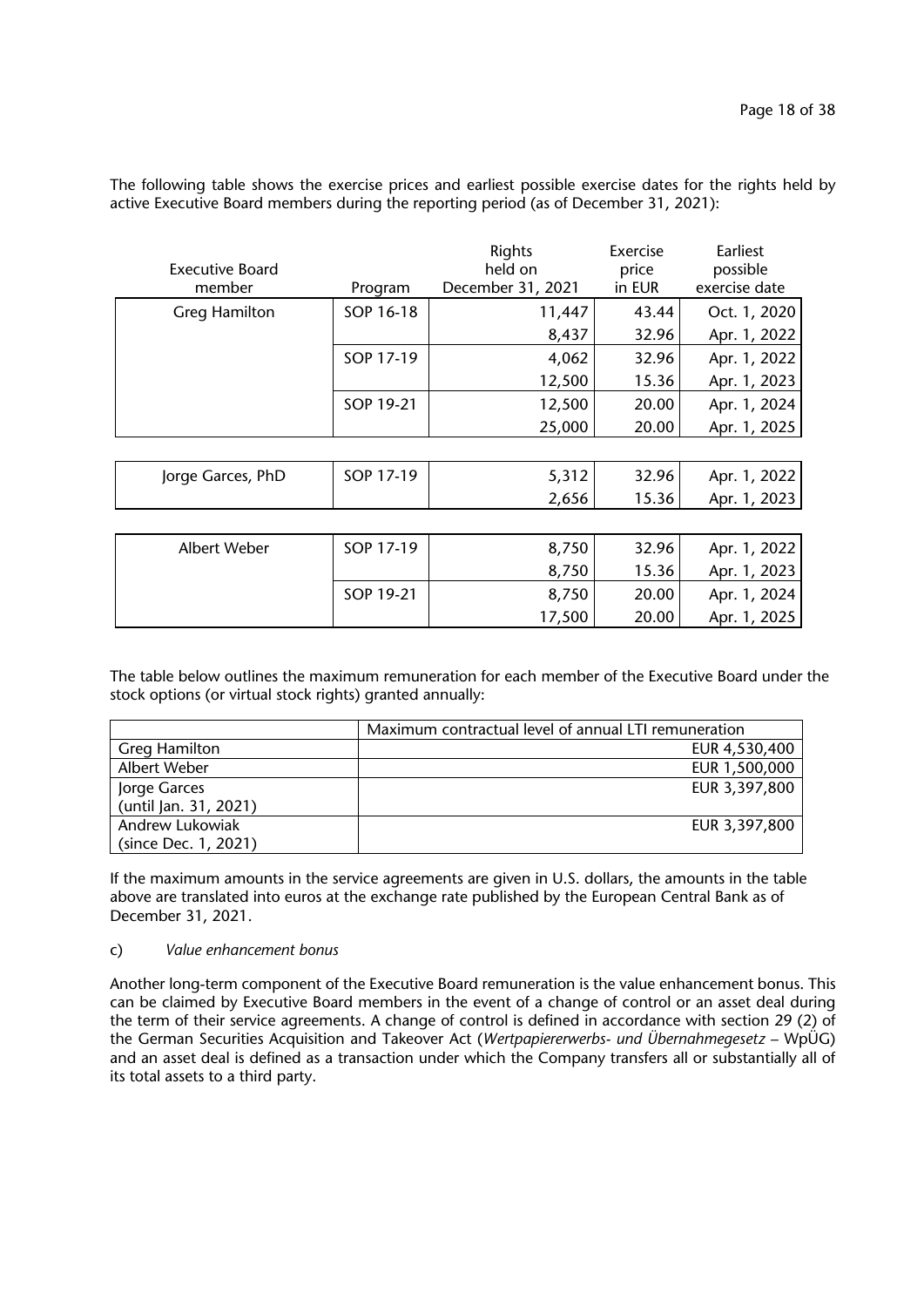Upon target achievement, the value enhancement bonus will be paid out in cash in the lower of the two amounts given below:

- 3% of the amount by which the consideration received for the change of control or asset deal exceeds the Company's market capitalization on the date the respective member of the Executive Board entered into their service agreement;
- an individual amount contractually agreed for each member of the Executive Board.

The table below shows the individual maximum value enhancement bonus amounts agreed with each member of the Executive Board:

|                       | Maximum amount of the value        |  |  |
|-----------------------|------------------------------------|--|--|
|                       | enhancement bonus                  |  |  |
| <b>Greg Hamilton</b>  | EUR 7,928,200                      |  |  |
| Albert Weber          | EUR 3,000,000                      |  |  |
| Jorge Garces          | EUR 5,776,260                      |  |  |
| (until Jan. 31, 2021) |                                    |  |  |
| Andrew Lukowiak       | No value enhancement bonus agreed. |  |  |
| (since Dec. 1, 2021)  |                                    |  |  |

If the maximum amounts in the service agreements are given in U.S. dollars, the amounts in the table above are translated into euros at the exchange rate published by the European Central Bank as of December 31, 2021.

### *V. End of service benefits*

No commitment is made to grant benefits to the members of the Executive Board in the event that their employment is subject to regular termination. A general severance payment cap applies to all members of the Executive Board. Payments to Executive Board members in the event of their service agreements being terminated early without cause may not exceed twice their annual salary including fringe benefits (but excluding value enhancement bonus), and may not constitute remuneration for more than the remaining term of the agreement.

In the event of a change of control, each member of the Executive Board has the right to terminate their service agreement without observance of a notice period and resign from their position as a member of the Executive Board. If a member of the Executive Board exercises this right, they have a claim to payment of their fixed salary plus STI for the remaining term of their service agreement, however up to a maximum of 150% of the cap on severance pay within the meaning of recommendation G.13 of the German Corporate Governance Code. During the reporting period, this clause in the service agreement with Greg Hamilton was modified so as also to apply to the closing of an asset deal. Andrew Lukowiak signed a new agreement on joining the Company, and in his case the clause applies to both a change of control and the closing of an asset deal.

No benefits were promised or granted to any member of the Executive Board in the reporting period in connection with the termination of their employment. This notwithstanding, a consultancy agreement was entered into with Jorge Garces in connection with his departure. The Company paid Jorge Garces EUR 93 thousand in the reporting period for services performed under this consultancy agreement.

#### *VI. Clawback provision*

The service agreements with all members of the Executive Board contain a clawback provision. In the case of a gross breach of statutory duties or gross violation of Company policies by a member of the Executive Board, this entitles the Company to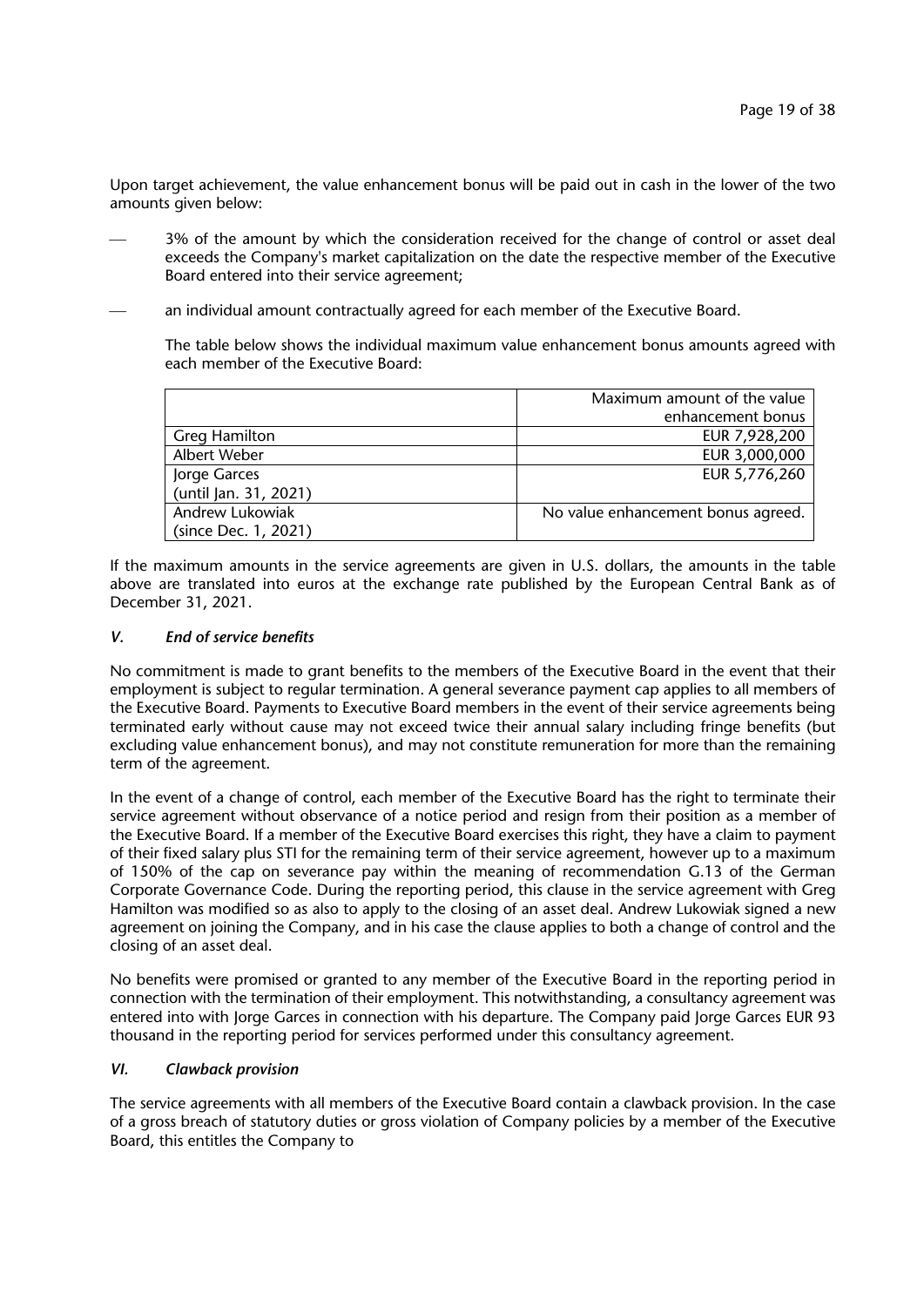- withhold the Executive Board member's short-term variable remuneration (STI) for the fiscal year in which the gross breach of duty was committed (either in full or in part) and/or persisted, or to reclaim from the Executive Board member any bonus that has already been paid out; and/or
- to refrain from granting long-term variable remuneration (LTI) for the fiscal year in which the gross breach/violation was committed and/or persisted and/or for subsequent years or, if it has already been granted but not paid out or the rights have not yet been exercised, to declare it expired without compensation.

Such claims are asserted at the due discretion of the Supervisory Board. It is not necessary to demonstrate the damage/losses arising due to the actions of the Executive Board member in breach of their duties. The claims also apply if the member of the Executive Board has already left office or their service agreement has already been terminated at the time the claims are asserted.

In the reporting period, the Company did not make use of the opportunity to reclaim variable remuneration components from current or former members of the Executive Board.

### *VII. Maximum remuneration*

The total remuneration of every member of the Executive Board is capped in accordance with section 87a AktG and recommendation G.1 of the German Corporate Governance Code.

The maximum remuneration is calculated as the total of all remuneration components: fixed salary, fringe benefits, STI, LTI and value enhancement bonus. The service agreements with the members of the Executive Board contain maximum amounts for all variable components. In addition, the service agreements that have been entered into since the approval of the remuneration system by the General Shareholders' Meeting on June 16, 2021 include a maximum amount of total remuneration. These maximum amounts correspond to the maximum remuneration amounts stipulated in the approved remuneration system. To determine whether the actual remuneration complies with the contractually agreed maximum amount, all remuneration payments for the respective fiscal year (including fringe benefits) are added up, in accordance with the remuneration system approved by the Annual General Shareholders' Meeting on June 16, 2021. For the LTI, the calculation only includes payments or (in the case of stock options) the amount by which the closing price of the Company's shares in electronic trading on the Frankfurt Stock Exchange (XETRA or successor system) on the date preceding exercise of the respective stock options exceeds the exercise price (as defined in the SOP) paid in each case by the member of the Executive Board in relation to the LTI tranches for the given fiscal year. This applies irrespective of the year in which the payments are made or the remuneration paid out. Likewise, the calculation does not include LTI tranches granted for other fiscal years but paid out or exercised in the same year. These contractual mechanisms ensure that the actual remuneration does not exceed the defined maximum remuneration.

Accordingly, the maximum remuneration was complied with in the reporting period.

The maximum remuneration stipulated by the General Shareholders' Meeting is as follows:

- Chairperson of the Executive Board (CEO): EUR 5 million (excluding value enhancement bonus) and EUR 12 million (including value enhancement bonus);
- other members of the Executive Board: EUR 3.25 million and EUR 6.75 million, respectively.

The actual remuneration of the members of the Executive Board was as follows, and was significantly below the respective maximum remuneration amounts:

- Greg Hamilton (CEO) EUR 801,616
- Jorge Garces, Ph.D. EUR 33,984
- Andrew Lukowiak EUR 54,490;
- Albert Weber EUR 198,787.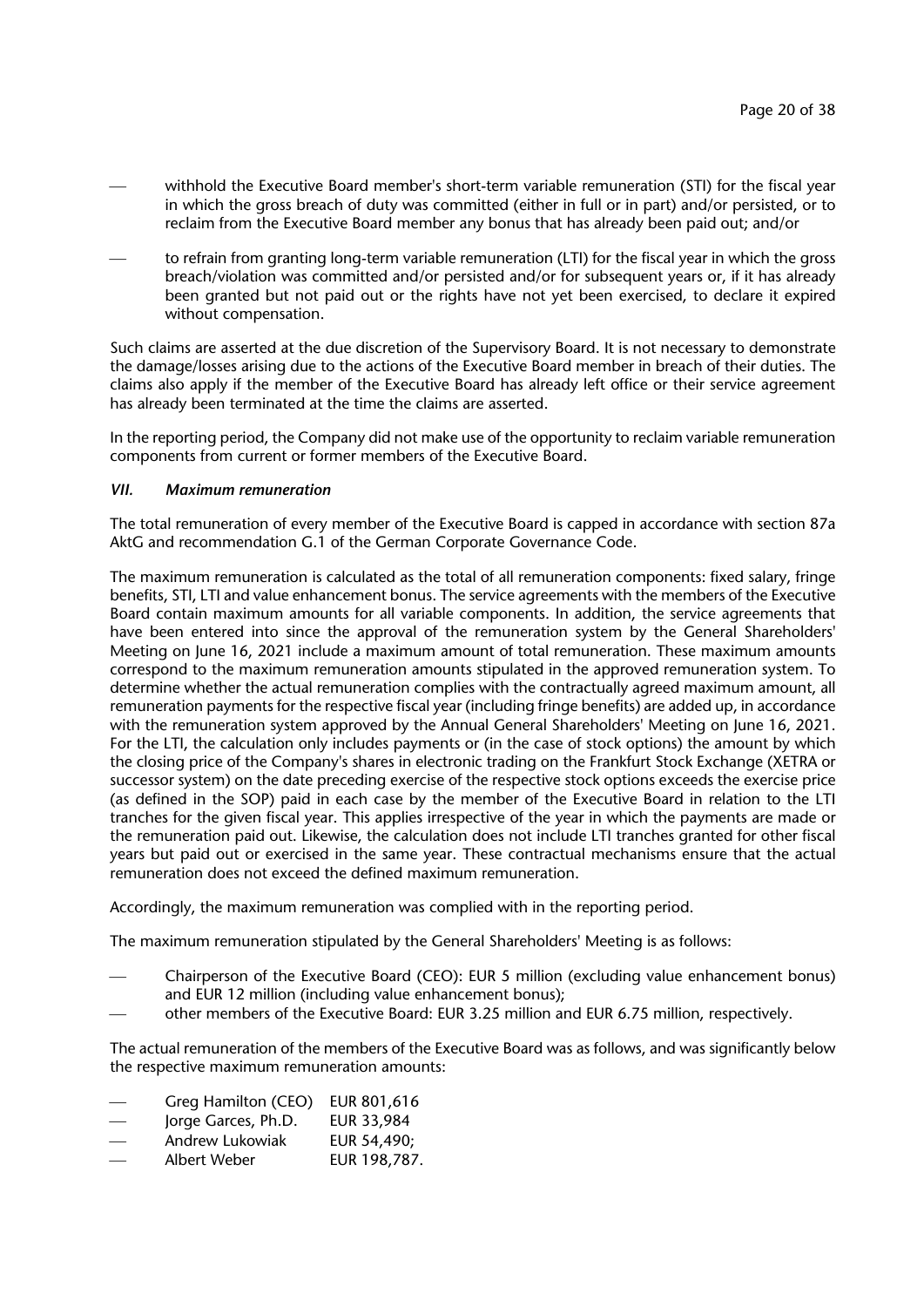# *VIII. Remuneration granted and due to the members of the Executive Board*

The Remuneration Report must disclose the remuneration granted and due, in accordance with section 162 (1) sentence 1 AktG. This report discloses a remuneration component as granted in relation to the fiscal year in which the activities underlying the remuneration were fully performed. A remuneration component is disclosed as due in relation to the fiscal year in which it falls due but has not yet been paid. If the dates for granted remuneration and due remuneration fall in different fiscal years, the remuneration is disclosed for the earlier of the two. If the two dates fall in different fiscal years and this causes the amount to vary, the difference is disclosed in the fiscal year in which the later date falls.

In particular, the principles outlined above mean that:

- the STI is disclosed for the fiscal year to which the key targets for its calculation relate and in which the underlying activities for its calculation were performed, and not for the fiscal year in which the STI was paid out. This means that although the STI presented in this report relates to fiscal year 2021, it will not fall due and be paid out until fiscal year 2022;
- when awarded, stock options are disclosed at their fair value on the date of issue. Any amount in excess of this arising on exercise of the stock options is disclosed in the fiscal year of execution;
- by contrast, share-based payments (e.g., under phantom stock rights) are disclosed in accordance with the non-share-based remuneration to be settled in cash.

# **1. STI: target setting and achievement**

In accordance with the remuneration system approved by the General Shareholders' Meeting on June 16, 2021, the underlying weightings for the STI for 2021 are as follows: 25% financial criteria, 50% commercial targets and 25% development targets. The targets are applied on a uniform basis for all Executive Board members. No individual targets are agreed.

The following specific targets applied in fiscal year 2021:

#### a) *Financial targets*

The financial targets determined for the reporting period were revenue of EUR 0.5 million and adjusted EBITDA of EUR -7.3 million.

While revenue was of lesser importance to the Company in 2021 (as in previous years) due to the fact that none of its products have been approved for coverage, adjusted EBITDA (EBITDA before share-based payment expenses) is a key measure of the annual loss, cost controls and the annual liquidity outflow. Adjusted EBITDA is thus a key criterion for the Company's sustainable and long-term development.

The actual revenue figure was EUR 6.2 million and the actual figure for adjusted EBITDA was EUR -1.8 million. As such, both amounts significantly exceeded the targets.

#### b) *Commercial targets*

The commercial targets were: (1) to obtain a coverage decision for Epi proColon in the U.S.A. by legislative means, (2) to identify a potential M&A transaction or asset deal, and (3) to minimize net cash consumption.

All three targets relate to aspects of strategic significance for the Company. Obtaining a positive coverage decision for Epi proColon would open up the U.S. market and with it completely new opportunities for the Company. An M&A transaction or asset deal could significantly strengthen the Company's financial position and give it the stability to face future challenges and investment demands. Minimizing net cash consumption is of fundamental importance for the Company's long-term financial health.

The Company failed to obtain a coverage decision for Epi proColon in the U.S.A. in the reporting period. Nevertheless, a bill was introduced in the House of Representatives, the number of representatives co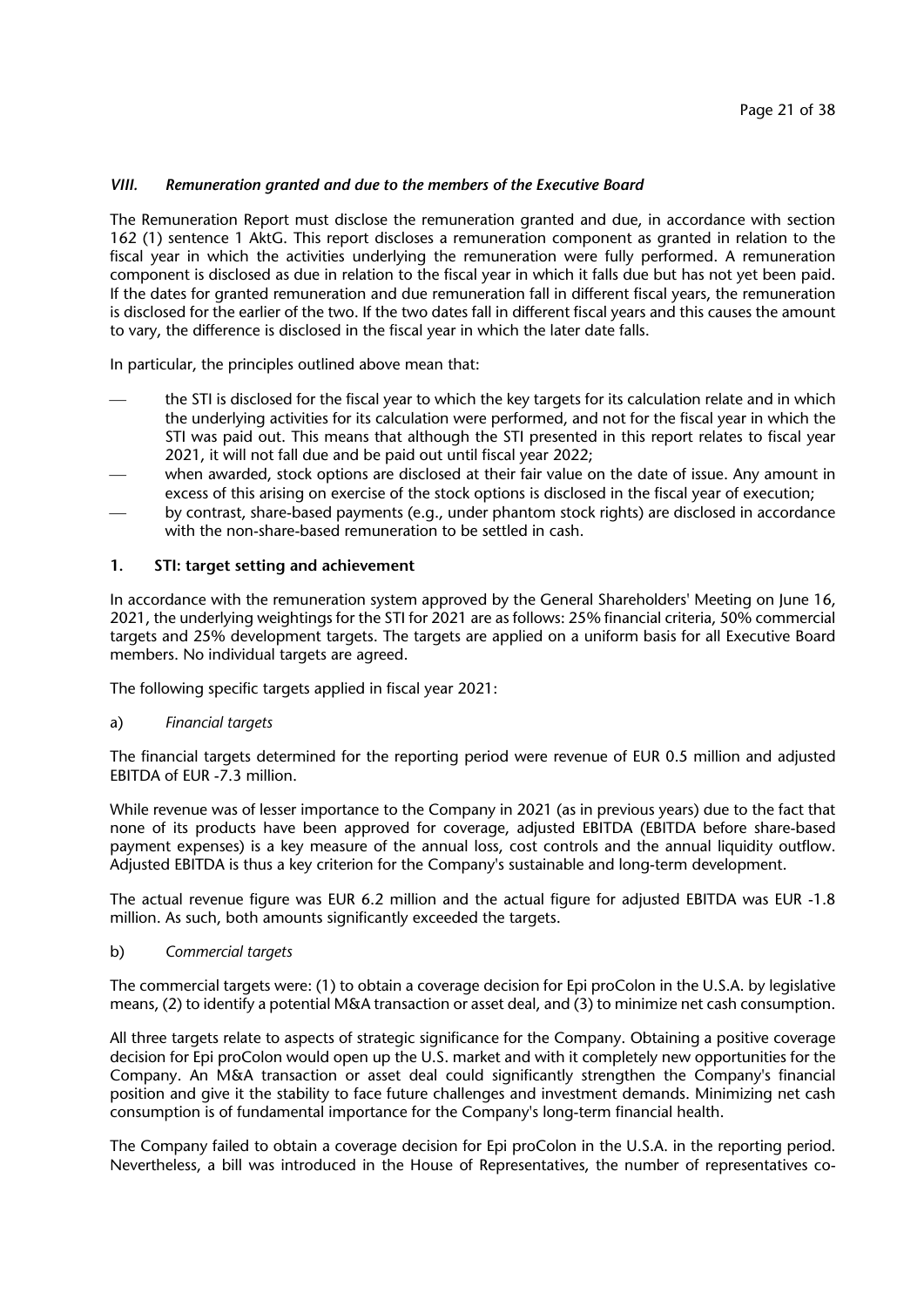sponsoring the bill was doubled and the support of key legislators was secured. A biobank sale was agreed with New Horizon Health Limited in the summer of 2021. This related to the sale of a non-essential portion of the Company's biobank (blood samples). The sale generated EUR 5.7 million in revenue. The Executive Board also held discussions with various parties interested in a potential M&A deal, however these failed to produce a favorable outcome. Net cash consumption was reduced significantly. The actual net cash consumption was within the budgeted range. Adjusted for the revenue generated by the biobank sale (less transaction costs), net cash consumption was significantly lower.

# c) *Development targets*

Developing an alternative strategy for Epi proColon was set as a development target in the reporting period.

Epi proColon is a blood-based CRC screening test approved by the competent authorities in Europe and the U.S.A. in particular, and as such it the Company's key product. Despite considerable efforts on the part of the Company, to date it has not been included in coverage in either Europe or the U.S.A. For the Company, it is therefore of great importance to formulate an alternative strategy for Epi proColon should it not prove possible to obtain a positive coverage decision for Epi proColon in the U.S.A.

During the reporting period, the Company developed Epi proColon "Next-Gen", the next generation of the Epi proColon test. It has also developed a strategy and timetable for Epi proColon "Next-Gen".

### d) *Target achievement*

After a thorough review, the Supervisory Board determined the following levels of target achievement for the reporting period:

| Target              | Target      | Weighting | Total target |
|---------------------|-------------|-----------|--------------|
|                     | achievement |           | achievement  |
| Financial targets   | 120%        | 25%       |              |
| Commercial targets  | 85%         | 50%       | 100%         |
| Development targets | 110%        | 25%       |              |

#### e) *STI for the individual members of the Executive Board*

On this basis, the table below summarizes the individual Executive Board members' STI for the reporting period. Please note that an agreement was reached with Jorge Garces and Albert Weber on their departure that they would not receive a bonus for fiscal year 2021. As such, the STI payout amount in the table below is given as EUR 0.

|                                      | achievement) | Lower threshold<br>(60%/80% target) | Target amount<br>$(100\%$ target<br>achievement) | Cap<br>$(120\%$ target<br>achievement) | Total target<br>achieveme<br>nt | Payout<br>amount  |
|--------------------------------------|--------------|-------------------------------------|--------------------------------------------------|----------------------------------------|---------------------------------|-------------------|
| Greg<br>Hamilton                     | $80\%$ :     | EUR 305,139                         | EUR 381,423                                      | EUR 457,708                            |                                 | EUR 381,423       |
| Albert Weber                         | 60%:         | <b>EUR 72,000</b>                   | EUR 120,000                                      | EUR 144,000                            |                                 | EUR 0             |
| Jorge Garces<br>(until Jan. $31$ ,   | 60%:         | EUR 173,759                         |                                                  |                                        | 100%                            | EUR 0             |
| 2021)                                |              |                                     | EUR 289,599                                      | EUR 347,519                            |                                 |                   |
| Andrew<br>Lukowiak<br>(since Dec. 1, | 60%:         | EUR 165,283                         |                                                  |                                        |                                 | <b>EUR 22,956</b> |
| 2021)                                |              |                                     | EUR 275,472                                      | EUR 330,567                            |                                 |                   |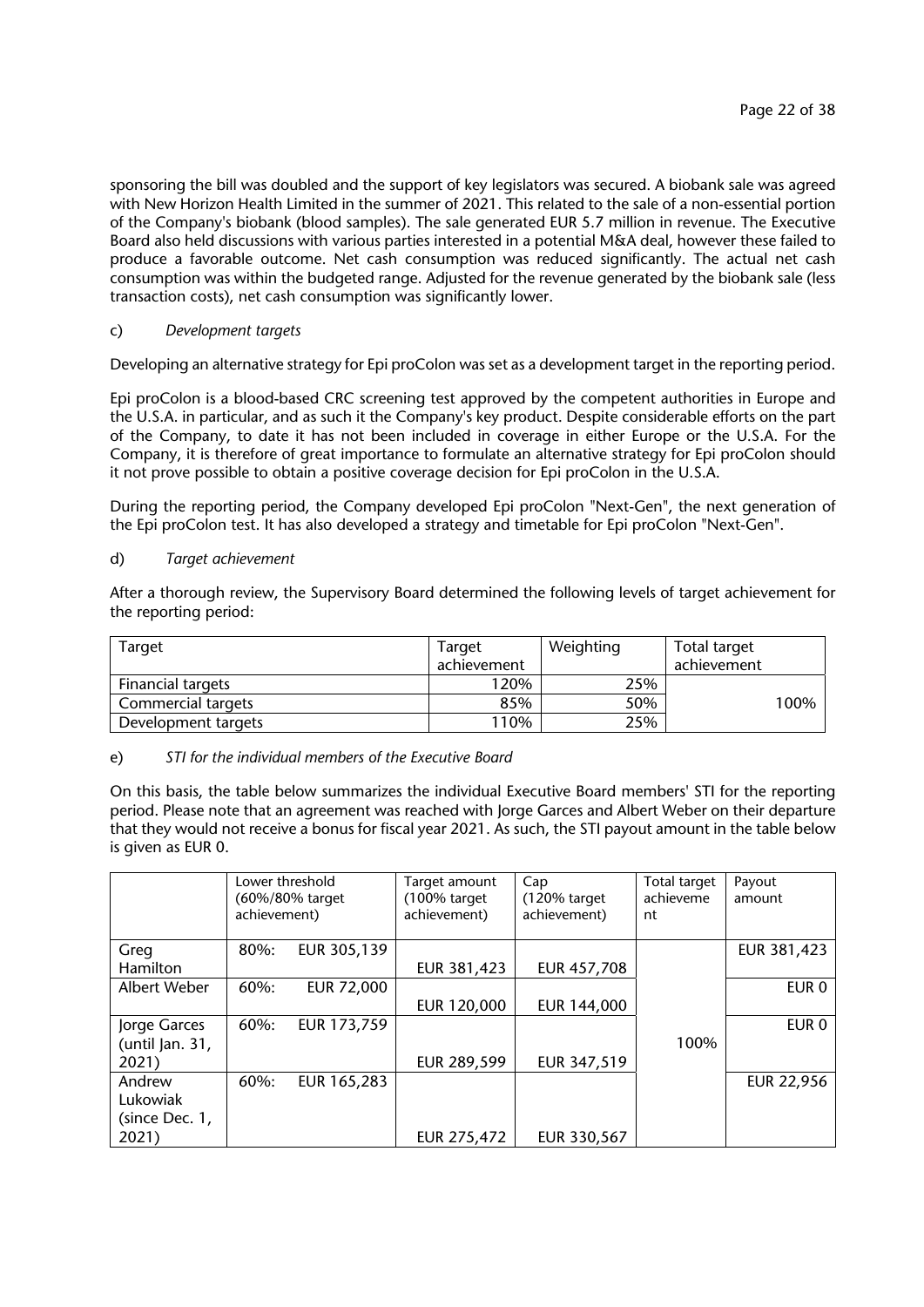The amounts given in the columns lower threshold, target amount and cap in the table are disclosed in relation to performance over the reporting period as a whole. If a member joins or leaves during the year, the amounts are in principle reduced pro rata temporis.

For those members of the Executive Board with whom a U.S. dollar-denominated STI has been agreed, the amounts in the table above are translated into euros at the exchange rate published by the European Central Bank as of December 31, 2021. Depending on the date of the payment and the exchange rate prevailing at that time, this may mean that the figures given in the table differ from the amount actually paid out in euros.

# **2. Total remuneration**

The table below gives the remuneration granted and due to the individual members of the Executive Board in the reporting period, the individual remuneration components and their relative share of the total remuneration:

| <b>Greg Hamilton, CEO</b> |         | 2021         |         | 2020         |
|---------------------------|---------|--------------|---------|--------------|
|                           | in EUR  | % of total   | in EUR  | % of total   |
|                           |         | remuneration |         | remuneration |
| <b>Fixed remuneration</b> |         |              |         |              |
| Fixed salary              | 340,552 | 42%          | 349,301 | 44%          |
| Fringe benefits           | 69,462  | 9%           | 81,548  | 10%          |
| Total                     | 410,014 | 51%          | 430,849 | 55%          |
| Variable remuneration     |         |              |         |              |
| STI                       | 381,423 | 48%          | 316,845 | 40%          |
| LTI                       | 10,179  | 1%           | 37,517  | 5%           |
| Value<br>enhancement      |         |              |         |              |
| bonus                     | 0       | 0%           | 0       | 0%           |
| Total                     | 391,602 | 49%          | 354,362 | 45%          |
| <b>Total remuneration</b> | 801,616 | 100%         | 785,211 | 100%         |

| Albert Weber, EVP Finance |              | 2021         |         | 2020         |
|---------------------------|--------------|--------------|---------|--------------|
|                           | in EUR       | % of total   | in EUR  | % of total   |
|                           |              | remuneration |         | remuneration |
| <b>Fixed remuneration</b> |              |              |         |              |
| Fixed salary              | 186,000      | 93%          | 185,000 | 57%          |
| Fringe benefits           | 6,688        | 3%           | 5,942   | 2%           |
| Total                     | 192,688      | 96%          | 190,942 | 59%          |
| Variable remuneration     |              |              |         |              |
| STI                       | $\mathbf{0}$ | 0%           | 108,000 | 33%          |
| LTI                       | 7,099        | 4%           | 26,206  | 8%           |
| Value<br>enhancement      |              |              |         |              |
| bonus                     | 0            | 0%           | 0       | 0%           |
| Total                     | 7,099        | 4%           | 134,206 | 41%          |
| <b>Total remuneration</b> | 199,787      | 100%         | 325,148 | 100%         |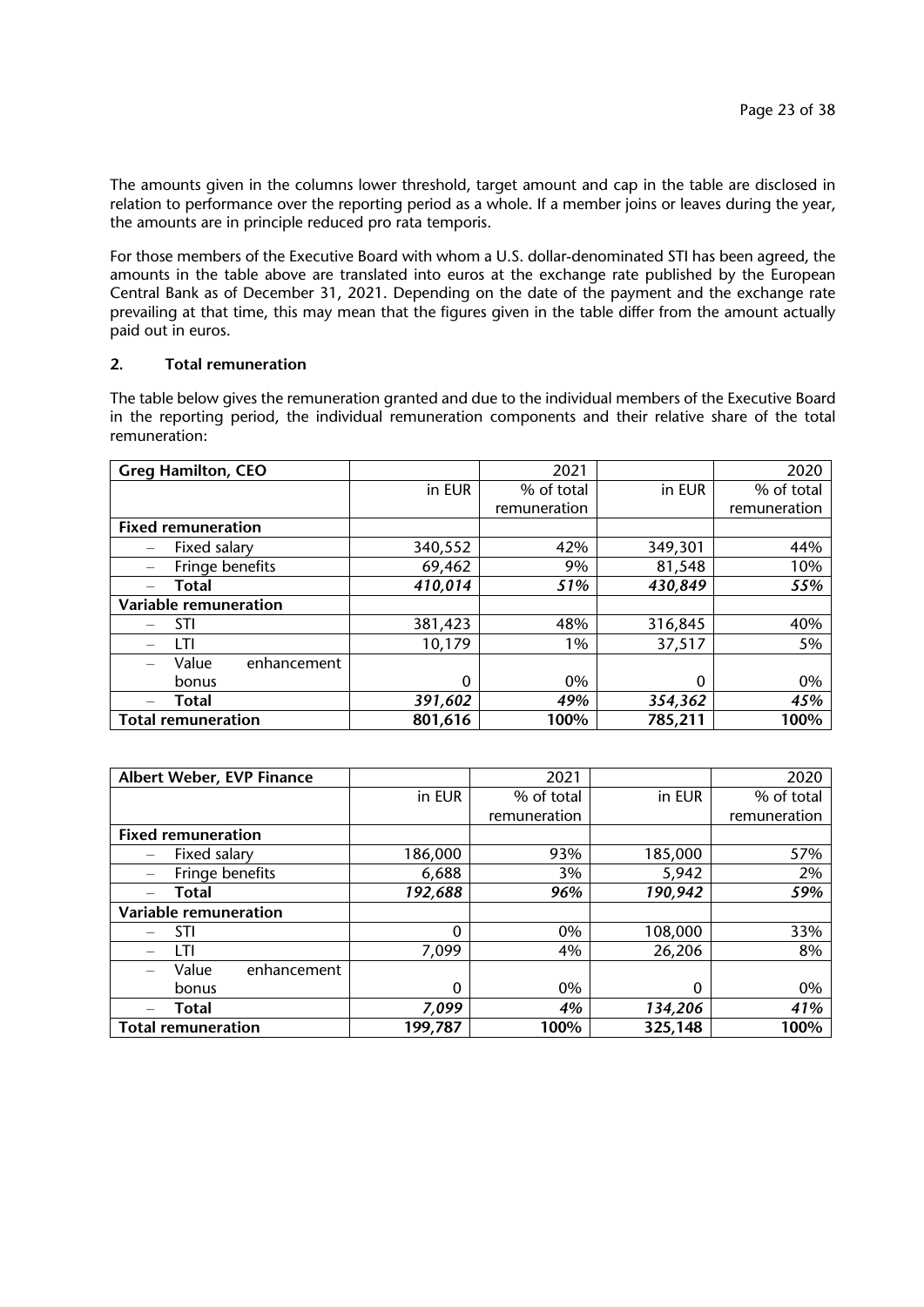| Jorge Garces, Ph.D., CSO (until<br>January 31, 2021) |          | 2021         |          | 2020         |
|------------------------------------------------------|----------|--------------|----------|--------------|
|                                                      | in EUR   | % of total   | in EUR   | % of total   |
|                                                      |          | remuneration |          | remuneration |
| <b>Fixed remuneration</b>                            |          |              |          |              |
| Fixed salary                                         | 25,338   | 75%          | 303,036  | 73%          |
| Fringe benefits                                      | 8,646    | 25%          | 78,344   | 19%          |
| Total                                                | 33,984   | 100%         | 381,380  | 92%          |
| Variable remuneration                                |          | $\Omega$     |          |              |
| STI                                                  | $\Omega$ | 0%           | $\Omega$ | 0%           |
| l TI                                                 | $\Omega$ | 0%           | 31,889   | 8%           |
| Value<br>enhancement                                 |          |              |          |              |
| bonus                                                | $\Omega$ | 0%           | $\Omega$ | 0%           |
| Total                                                | 0        | 0%           | 31,889   | 8%           |
| <b>Total remuneration</b>                            | 33,984   | 100%         | 413,269  | 100%         |

| Andrew Lukowiak, Ph.D., CSO<br>(since December 1, 2021) |          | 2021         |        | 2020         |
|---------------------------------------------------------|----------|--------------|--------|--------------|
|                                                         |          |              |        |              |
|                                                         | in EUR   | % of total   | in EUR | % of total   |
|                                                         |          | remuneration |        | remuneration |
| <b>Fixed remuneration</b>                               |          |              |        |              |
| Fixed salary                                            | 28,695   | 53%          | n/a    | n/a          |
| Fringe benefits                                         | 2,839    | 5%           | n/a    | n/a          |
| Total                                                   | 31,534   | 58%          | n/a    | n/a          |
| Variable remuneration                                   |          | $\Omega$     |        |              |
| STI                                                     | 22,956   | 42%          | n/a    | n/a          |
| LTI                                                     | $\Omega$ | 0%           | n/a    | n/a          |
| Value<br>enhancement                                    |          |              |        |              |
| bonus                                                   | $\Omega$ | 0%           | n/a    | n/a          |
| Total                                                   | 22,956   | 42%          | n/a    | n/a          |
| <b>Total remuneration</b>                               | 54,490   | 100%         | n/a    | n/a          |

In the above tables showing the total remuneration of Executive Board members, the fixed remuneration for those members whose remuneration is agreed in U.S. dollars was translated into euros at the exchange rate published by the European Central Bank as of the last day of the month in which the respective portion of fixed remuneration was paid. The STI payments to those members of the Executive Board were translated at the exchange rate published by the European Central Bank as of December 31, 2021.

### **C. REMUNERATION OF THE MEMBERS OF THE SUPERVISORY BOARD**

### *Principles of the remuneration system*

# **1. Period from January 1, 2021 to June 15, 2021**

Under the remuneration system in force until June 15, 2021, Supervisory Board remuneration was made up of annual fixed pay comprising three components:

- fixed remuneration for Supervisory Board membership;
- fixed remuneration for Supervisory Board committee membership;
- attendance fee.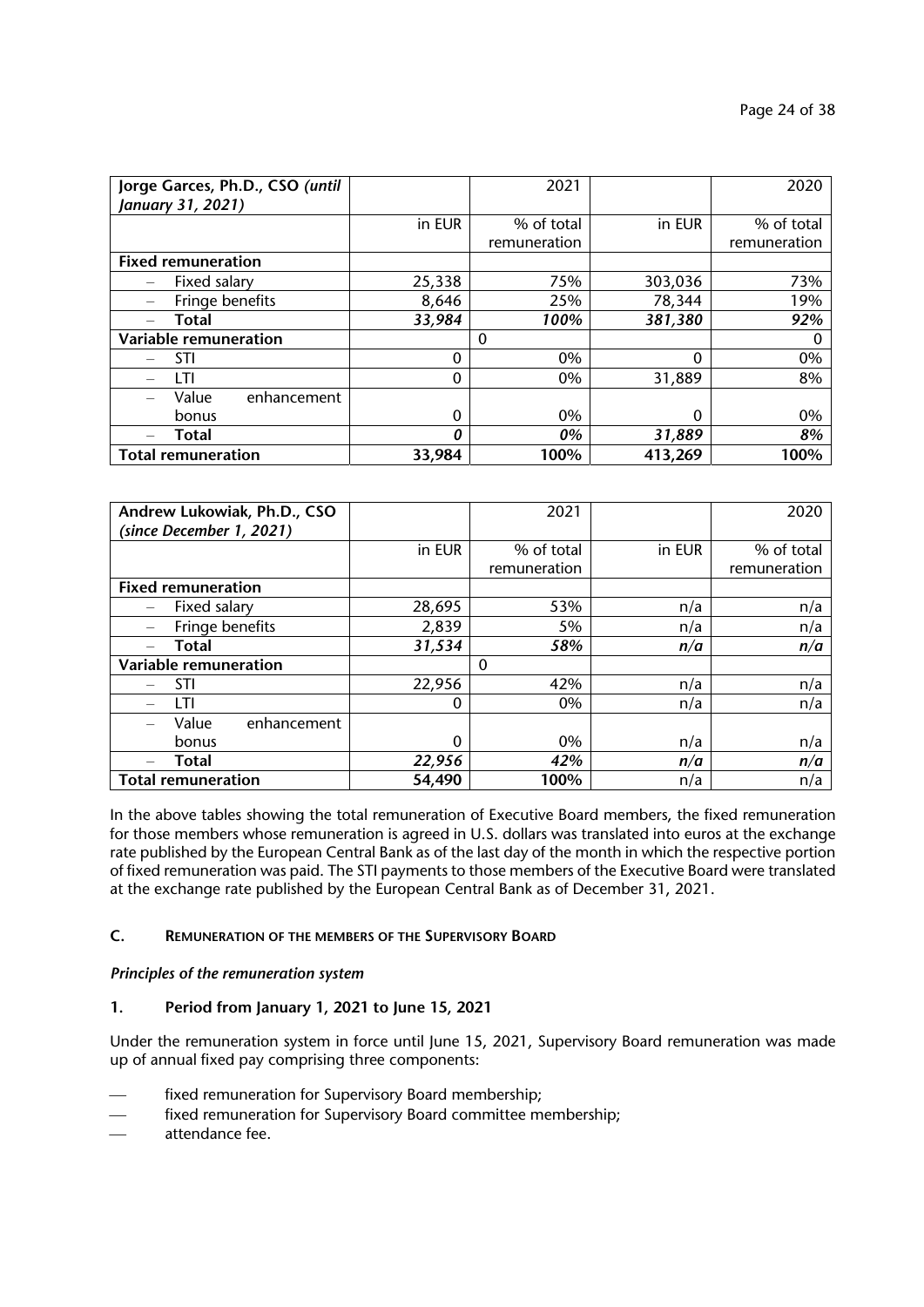# a) *Fixed remuneration for Supervisory Board membership*

The members of the Supervisory Board received fixed annual remuneration of EUR 30,000.00. The fixed remuneration for the Chairperson of the Supervisory Board amounted to EUR 90,000.00 and for each Deputy Chairperson of the Supervisory Board EUR 40,000.00.

# b) *Fixed remuneration for committee membership*

Members of the Supervisory Board belonging to a committee received fixed annual remuneration of EUR 5,000.00 for their committee work. The fixed annual remuneration amounted to EUR 10,000.00 for committee chairpersons. Supervisory Board members who belonged to multiple committees were only paid for their work on one committee, determined at the highest remuneration amount calculated in accordance with the preceding sentences. If and to the extent a committee member or chairperson was simultaneously the Chairperson or Deputy Chairperson of the Supervisory Board, their fixed remuneration for being the chairperson or a member of Supervisory Board committees was reduced by the excess of their remuneration entitlement for that period as Chairperson or Deputy Chairperson of the Supervisory Board over the remuneration for ordinary members of the Supervisory Board (where applicable taking into account reductions calculated *pro rata temporis*).

### c) *Attendance fee*

Supervisory Board members received an attendance fee of EUR 2,000.00 for taking part at a Supervisory Board meeting in person. The attendance fee primarily remunerated members for their preparation and participation at the meeting. No differentiation was made between physically attending the meeting or taking party via conference or video call.

### d) *Partial waiver of remuneration by Supervisory Board members*

Due to the COVID-19 pandemic, in the period to June 15, 2021, the members of the Supervisory Board opted to forgo 20% of the fixed remuneration due to them as members of the Supervisory Board and of the committees and 50% of the attendance fees for meetings held in virtual form.

#### e) *No variable remuneration*

The members of the Supervisory Board did not receive any variable remuneration components and in particular did not receive share-based remuneration components. The waiver of variable remuneration components corresponds to recommendation G.18 of the German Corporate Governance Code. It is the view of the Executive Board and Supervisory Board that purely fixed remuneration corresponds to the Supervisory Board's function as supervisory body and thus serves the performance of its duties. In turn, this supports the Company's business strategy and its long-term development. The Executive Board and Supervisory Board do not consider it necessary or expedient to go beyond this and align the remuneration with and therefore promote specific business policy or strategic aspects, since the Supervisory Board does not generally play an operational role.

# **2. Period from June 16, 2021 to December 31, 2021**

The Annual General Shareholders' Meeting on June 16, 2021 resolved to revise Article 12 of the Company's Articles of Association (Supervisory Board remuneration). The new version entered into force upon resolution by the General Shareholders' Meeting. The members of the Supervisory Board likewise receive exclusively fixed remuneration under the new version (no variable remuneration). However, the fixed remuneration now comprises just a fixed annual payment for membership of the Supervisory Board amounting to EUR 25,000 per year for the members of the Supervisory Board (including the Deputy Chairperson) and EUR 75,000 per year for the Chairperson of the Supervisory Board. Remuneration is no longer paid for membership of committees, nor are attendance fees paid.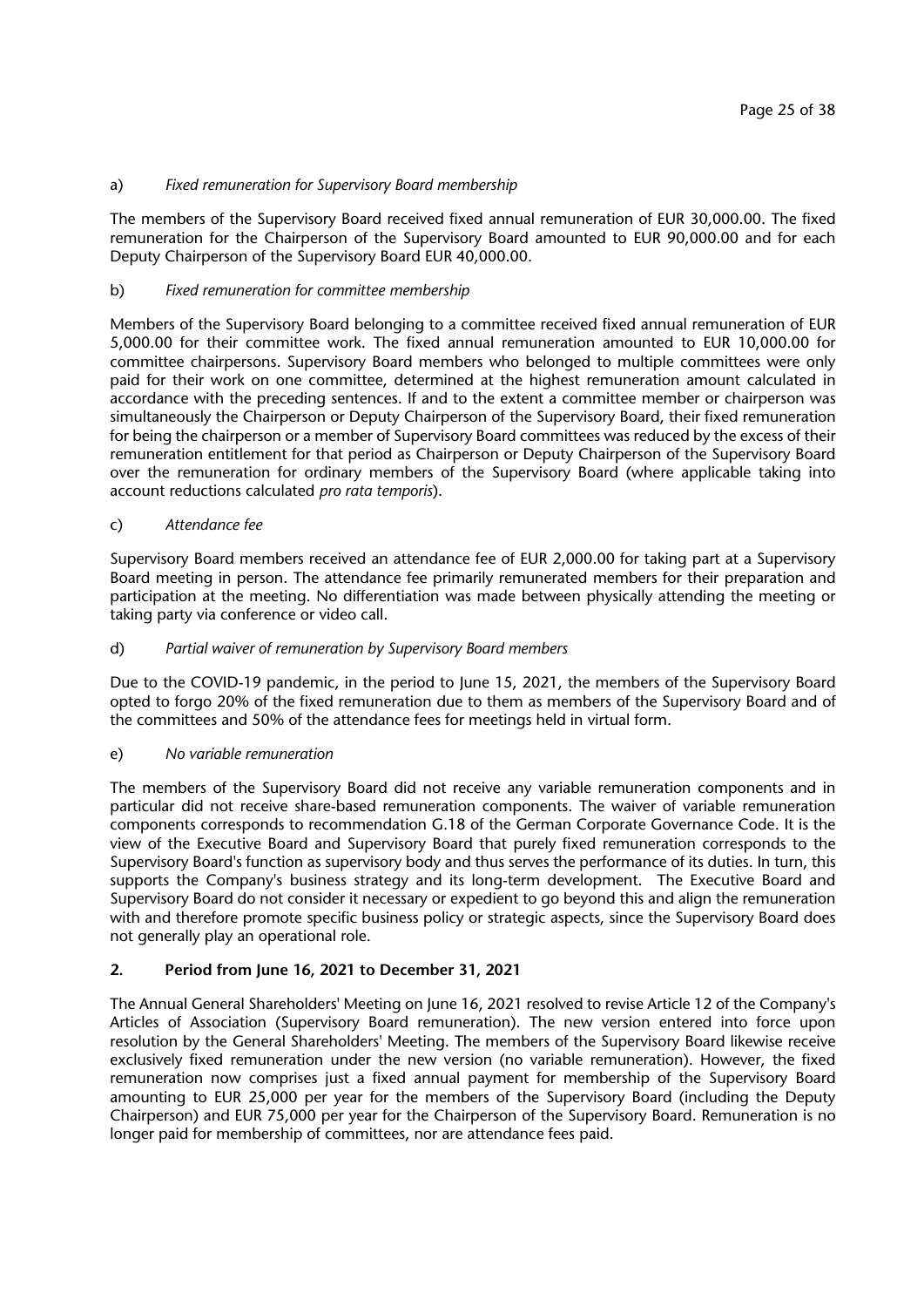# *II. Supervisory Board members in the reporting period*

The Supervisory Board of Epigenomics AG consisted of the following members during the reporting period (2021):

|                          |                                    | Supervisory Board membership in the reporting |
|--------------------------|------------------------------------|-----------------------------------------------|
| Name                     | <b>Function</b>                    | period                                        |
|                          |                                    |                                               |
| Heino von Prondzynski    | Chairman of the Supervisory Board  | January 1, 2021 - December 31, 2021           |
|                          | Deputy Chairman of the Supervisory |                                               |
| Alexander Link           | Board (since June 16, 2021)        | January 1, 2021 - December 31, 2021           |
| Dr. Helge Lubenow        | Member of the Supervisory Board    | January 1, 2021 - December 31, 2021           |
| Franz Walt               | Member of the Supervisory Board    | January 1, 2021 - December 31, 2021           |
|                          | Deputy Chairwoman of the           |                                               |
|                          | Supervisory Board (until June 16,  |                                               |
| Dr. Ann C. Kessler, PhD. | 2021)                              | January 1, 2021 – June 16, 2021               |
|                          | Deputy Chairman of the Supervisory |                                               |
| Prof. Günther Reiter     | Board (until June 16, 2021)        | January 1, 2021 – June 16, 2021               |

# *III. C. Remuneration of the members of the Supervisory Board in the reporting period*

The table below shows the remuneration of the individual members of the Supervisory Board in the reporting period, the individual remuneration components and the respective relative share of total remuneration:

| Member of the                                         | <b>Remuneration for</b><br><b>Supervisory Board work</b> |                                | <b>Remuneration for</b><br>committee work |                                | <b>Attendance fees in EUR</b> |                                | Total<br>remuneration in<br><b>EUR</b> |
|-------------------------------------------------------|----------------------------------------------------------|--------------------------------|-------------------------------------------|--------------------------------|-------------------------------|--------------------------------|----------------------------------------|
| <b>Supervisory Board</b>                              | in EUR<br>thousand                                       | Share of total<br>remuneration | in EUR<br>thousand                        | Share of total<br>remuneration | in EUR<br>thousand            | Share of total<br>remuneration |                                        |
| Heino von<br>Prondzynski                              | 73,625                                                   | 43%                            | U                                         | 0%                             | 2,000                         | 14%                            | 75,625                                 |
| Alexander Link                                        | 24,542                                                   | 14%                            | 0                                         | 0%                             | 2,000                         | 14%                            | 26,542                                 |
| Dr. Helge Lubenow                                     | 24,542                                                   | 14%                            | 1,833                                     | 17%                            | 2,000                         | 14%                            | 28,375                                 |
| Franz Walt                                            | 24,542                                                   | 14%                            | 1,833                                     | 17%                            | 2,000                         | 14%                            | 28,375                                 |
| Dr. Ann C. Kessler,<br>Ph.D. (until<br>June 16, 2021) | 11,069                                                   | 7%                             | 3,667                                     | 33%                            | 3,000                         | 21%                            | 17,736                                 |
| Prof. Günther Reiter<br>(until June 16,<br>2021)      | 11,067                                                   | 7%                             | 3,689                                     | 33%                            | 3,000                         | 21%                            | 17,756                                 |
| <b>Total Supervisory</b><br><b>Board</b>              | 169,386                                                  | 100%                           | 11,022                                    | 100%                           | 14,000                        | 100%                           | 194,409                                |

# **D. COMPARISON OF THE ANNUAL CHANGE IN REMUNERATION, THE COMPANY'S EARNINGS DEVELOPMENT AND EMPLOYEE REMUNERATION**

#### *Average employee remuneration*

The average remuneration of Epigenomics AG employees amounted to EUR 102 thousand on an FTEequivalent basis in 2021.

This figure takes into account all of the Group's employees, in other words 29 persons on an FTE-equivalent basis.

The average remuneration comprised the personnel expenses for the employees under IFRS (wages and salaries, stock options, social security contributions, fringe benefits).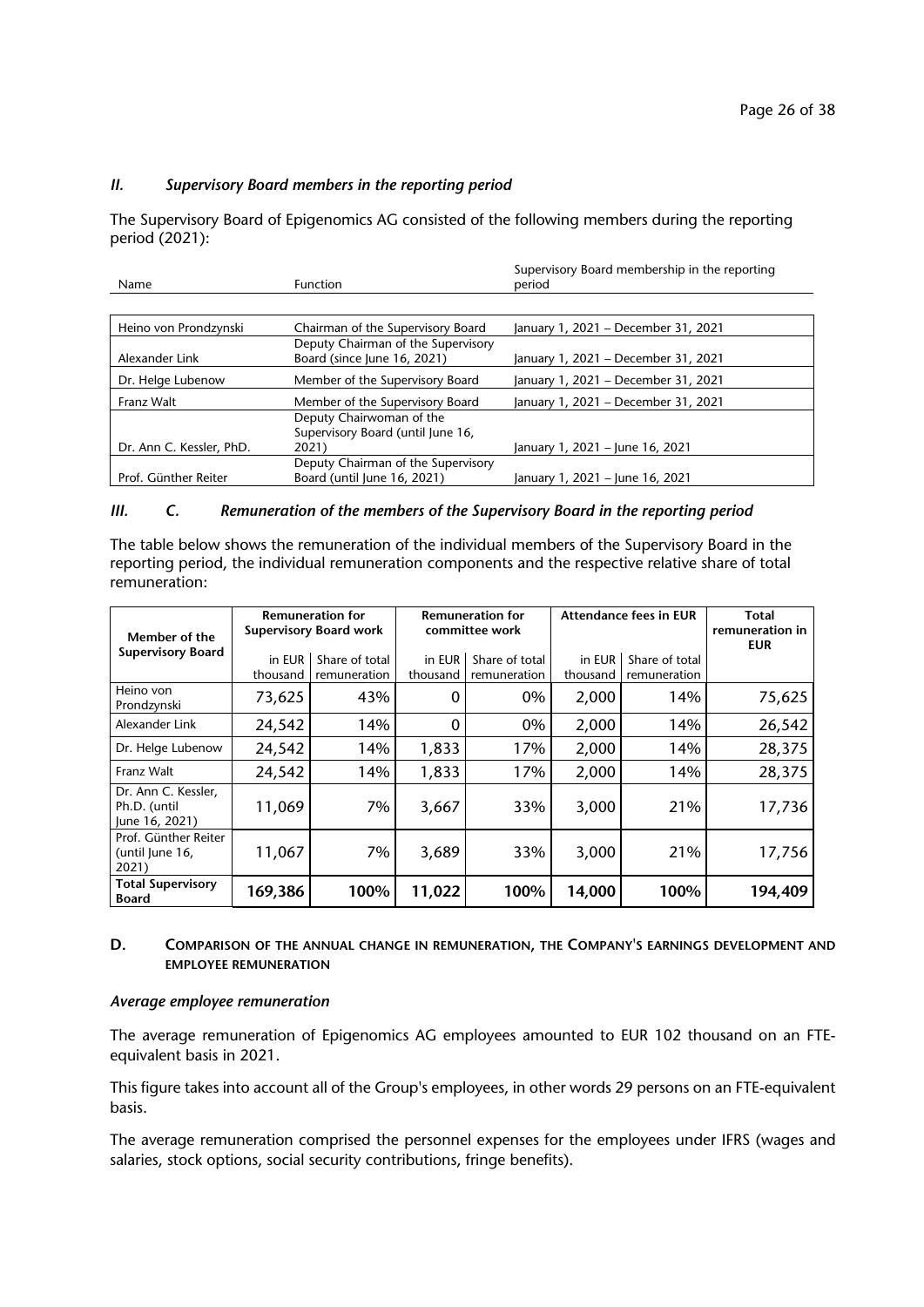| Fiscal year/                                               | 2017     | 2018      | Change | 2019      | Change | 2020      | Change  | 2021     | Change |
|------------------------------------------------------------|----------|-----------|--------|-----------|--------|-----------|---------|----------|--------|
| amount in                                                  |          |           |        |           |        |           |         |          |        |
| <b>EUR</b>                                                 |          |           |        |           |        |           |         |          |        |
| thousand:                                                  |          |           |        |           |        |           |         |          |        |
| Net income                                                 | $-7,028$ | $-10,482$ | $-49%$ | $-9,702$  | 7%     | $-19,987$ | $-106%$ | $-3,074$ | 85%    |
| Consolidated<br>net income                                 | 10,235   | $-12,692$ | $-24%$ | $-17,020$ | $-34%$ | $-11,686$ | 31%     | $-2,428$ | 79%    |
| Average<br>employee<br>remuneration                        | n/a      | n/a       | n/a    | n/a       | n/a    | 106       | n/a     | 103      | $-3%$  |
| <b>Executive Board remuneration</b>                        |          |           |        |           |        |           |         |          |        |
| Greg<br>Hamilton                                           | 909      | 962       | 6%     | 878       | $-9%$  | 806       | $-8%$   | 816      | 1%     |
| Albert Weber<br>(from Jan. $1$ ,<br>2018)                  | n/a      | 422       | n/a    | 328       | $-22%$ | 340       | 4%      | 198      | $-42%$ |
| Jorge Garces<br>(from Dec. 1,<br>2017 to<br>Jan. 31, 2021) | 58       | 935       | 1512%  | 826       | $-12%$ | 413       | $-50%$  | 33       | $-92%$ |
| Andrew<br>Lukowiak<br>(since Dec. 1,<br>2021)              | n/a      | n/a       | n/a    | n/a       | n/a    | n/a       | n/a     | 60       | n/a    |
| <b>Remuneration for Supervisory Board work</b>             |          |           |        |           |        |           |         |          |        |
| Heino von<br>Prondzynski                                   | 102      | 102       | 0%     | 102       | 0%     | 86        | $-16%$  | 76       | $-12%$ |
| Alexander Link<br>(since Jun. 12,<br>2020)                 | n/a      | n/a       | n/a    | n/a       | n/a    | 14        | n/a     | 27       | 93%    |
| Dr. Helge<br>Lubenow                                       | 47       | 47        | 0%     | 47        | 0%     | 39        | $-17%$  | 28       | $-28%$ |
| Franz Walt<br>(since May 15,<br>2019)                      | n/a      | n/a       | n/a    | 28        | n/a    | 39        | 39%     | 28       | $-28%$ |
| Dr. Ann C.<br>Kessler, Ph.D.<br>(until June 16,<br>2021)   | 52       | 52        | 0%     | 52        | 0%     | 43        | $-17%$  | 18       | $-58%$ |
| Prof. Günther<br>Reiter (until<br>June 16,<br>2021)        | 47       | 52        | 11%    | 52        | 0%     | 43        | $-17%$  | 18       | -58%   |

# *Comparison of the annual change in remuneration, the Company's earnings development and average employee remuneration (FTE-equivalent basis)*

The figure given for net income in the table corresponds to Epigenomics AG's net income/net loss for the year (HGB) and the figure for consolidated net income corresponds to the net income/net loss of the Epigenomics Group (IFRS).

Greg Hamilton Greg Hamilton Chairman of the Executive Board Chairman of the Supervention Chairman of the Supervention Chairman of the Supervention Chairman of the Supervention Chairman of the Supervention Chairman of the S Epigenomics AG of Epigenomics AG

On behalf of the Executive Board **On behalf of the Supervisory Board** 

Chairman of the Supervisory Board of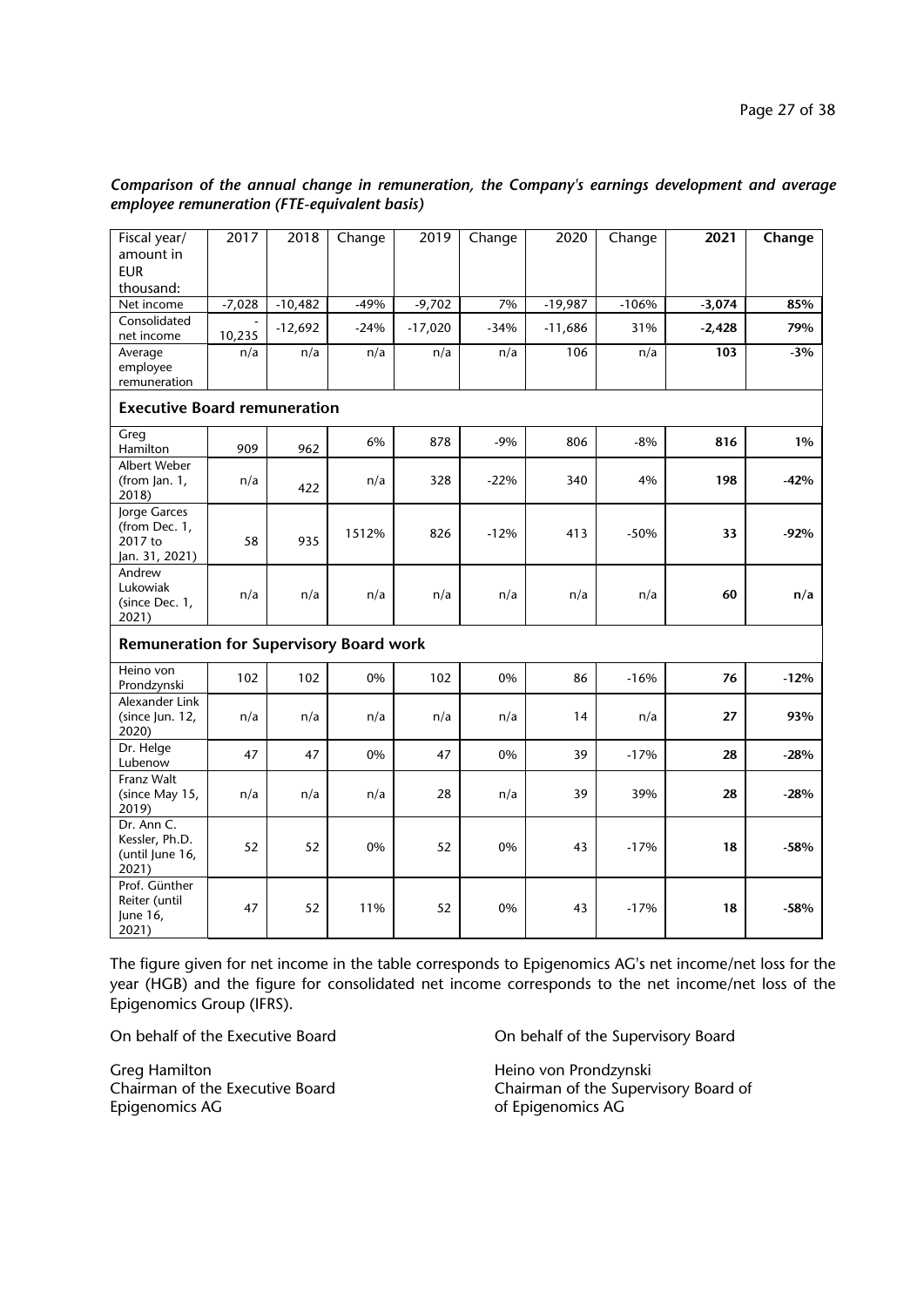# **INDEPENDENT AUDITOR'S ASSURANCE REPORT ON THE EXAMINATION OF THE REMUNERATION REPORT**

To Epigenomics AG, Berlin

# **Opinion**

We have examined the attached remuneration report of Epigenomics AG, Berlin, for the financial year from January 1 to December 31, 2021 which was prepared in accordance with the requirements of Section 162 AktG [German Stock Corporations Act]. The examination of the content of the remuneration report described in this audit report includes the formal examination of the remuneration report required by Section 162 paragraph 3 AktG, including the issuance of a report on this audit.

In our opinion based on our audit findings, the remuneration report for the financial year from January 1 to December 31, 2021 complies, in all material respects, with the disclosure requirements pursuant to Section 162 Akt.

# **Basis for the opinion**

We conducted our audit of the remuneration report in accordance with Section 162 paragraph 3 AktG and in compliance with German Generally Accepted Standards for Financial Statement Audits promulgated by the Institut der Wirtschaftsprüfer [Institute of Public Auditors in Germany] (IDW). Our responsibilities under those requirements and principles are further described in the "Auditor's Responsibilities" section of our auditor's report. We are independent of the group entities in accordance with the requirements of European law and German commercial and professional law, and we have fulfilled our other German professional responsibilities in accordance with these requirements.

# **Responsibilities of the Legal Representatives and the Supervisory Board**

The legal representatives and the Supervisory Board of Epigenomics AG are responsible for the preparation of the remuneration report, including the related disclosures, in accordance with the requirements of Section 162 AktG. The legal representatives and the Supervisory Board are also responsible for such internal control as they have determined necessary to enable the preparation of a remuneration report, including the related disclosures, that is free from material misstatement, whether due to fraud or error.

# **Auditor's responsibilities**

Our objective is to obtain reasonable assurance as to whether the disclosures in accordance with Section 162 paragraph 1 and 2 AktG have been made in the remuneration report in all material respects including the issuance of a report on this audit.

We planned and performed our audit so as to give reasonable assurance on the formal completeness of the remuneration report by comparing the information provided in the remuneration report with the information required in Section 162 paragraph 1 and 2 AktG. In accordance with Section 162 paragraph 3 AktG we have not audited the accuracy of the information, the completeness of the individual information or the appropriate presentation of the remuneration report.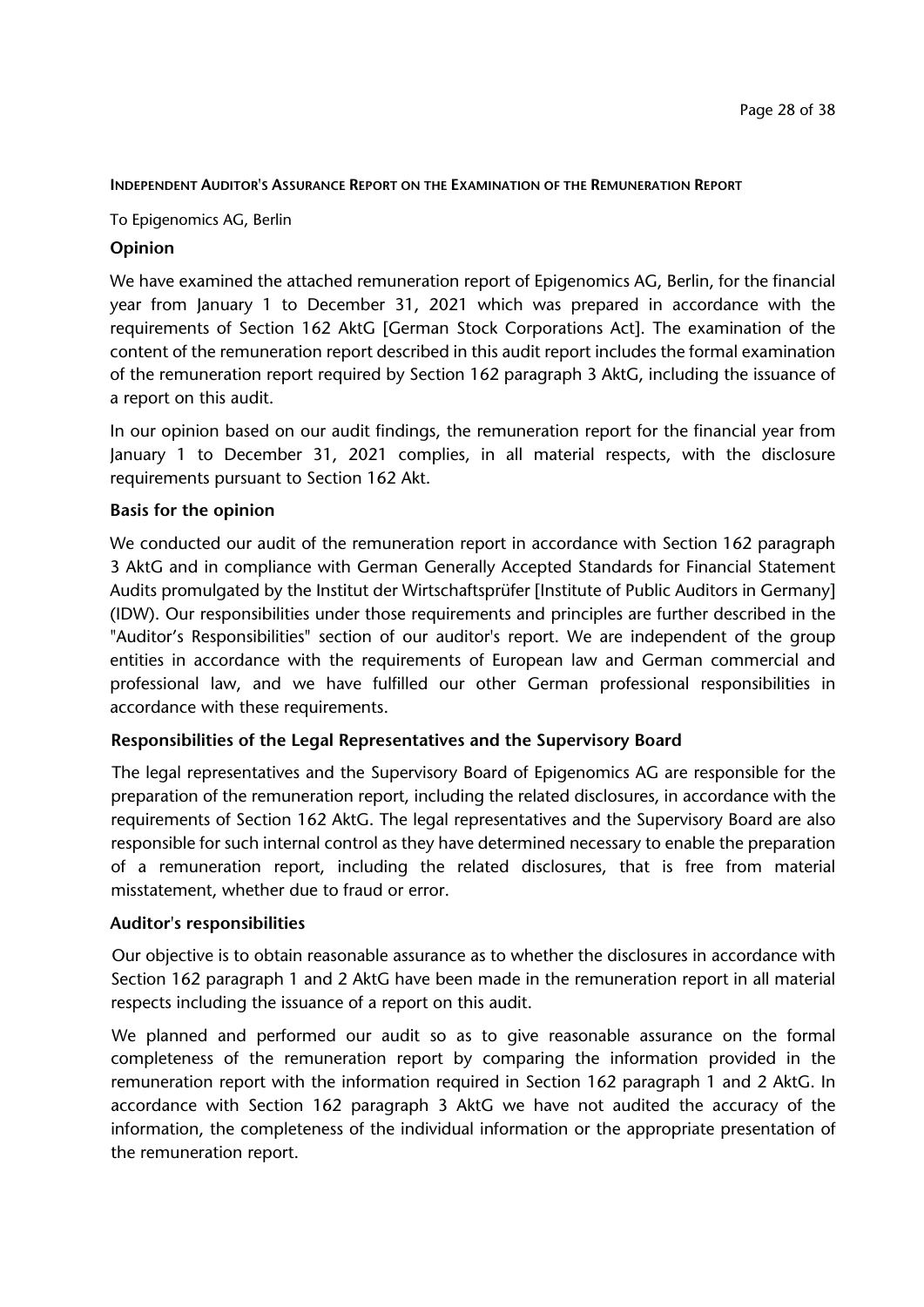Page 29 of 38

München, den 11. März 2022

Baker Tilly GmbH & Co. KG Wirtschaftsprüfungsgesellschaft (Düsseldorf)

Andreas Weissinger Felix Ilg Wirtschaftsprüfer Wirtschaftsprüfer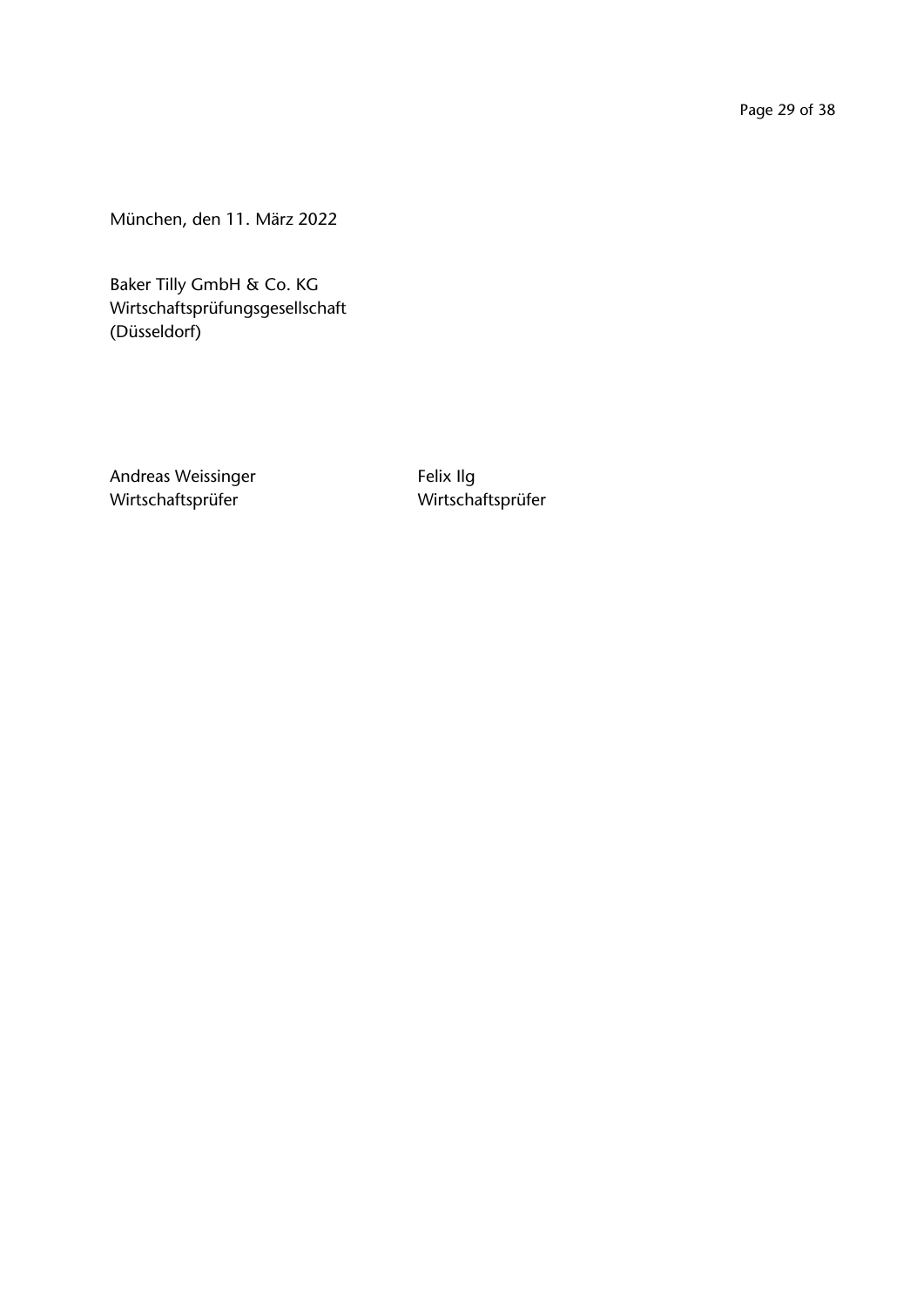### **PART D.**

# **FURTHER INFORMATION AND DETAILS ON THE CONVENED GENERAL SHAREHOLDERS' MEETING**

#### **1. Conducting the General Shareholders' Meeting as a virtual General Shareholders' Meeting**

On the basis of the German Act Concerning Measures Under the Law of Companies, Cooperative Societies, Associations, Foundations and Commonhold Property to Combat the Effects of the COVID-19 Pandemic<br>(Gesetz über Maßnahmen im Gesellschafts-, Genossenschafts-, Vereins-, Stiftungs- und (*Gesetz über Maßnahmen im Gesellschafts-, Genossenschafts-, Vereins-, Stiftungs- und Wohnungseigentumsrecht zur Bekämpfung der Auswirkungen der COVID-19-Pandemie*) (Article 2 of the German Act to Mitigate the Consequences of the COVID-19 Pandemic under Civil, Insolvency and Criminal Procedure Law (*Gesetz zur Abmilderung der Folgen der COVID-19-Pandemie im Zivil-, Insolvenz- und Strafverfahrensrecht*), German Federal Law Gazette Part I 2020, p. 569), last amended by Article 15 of the German Reconstruction Aid Act (*Aufbauhilfegesetz*) of September 10, 2021 (German Federal Law Gazette Part I 2021, pp. 4147 et seqq.) ("German COVID-19 Act"), the General Shareholders' Meeting, with the consent of the Supervisory Board, will be held as a virtual General Shareholders' Meeting without the shareholders or their authorized representatives (except for the proxies nominated by the Company) being physically present. This means the following:

- *No physical attendance*. Physical attendance on the part of the shareholders or their authorized representatives (except for the proxies nominated by the Company) is excluded.
- *Broadcast on the Shareholders' Portal*. Instead, the Annual General Shareholders' Meeting will be broadcast live in the password-protected internet portal of the Company (Shareholders' Portal) on June 15, 2022 starting at 10.00 a.m. (CEST) at http://www.epigenomics.com/de/newsinvestors/general-shareholder-meeting/. The live broadcast via the Shareholders' Portal does not allow for a participation in the Annual General Shareholders' Meeting within the meaning of Section 118 (1) sentence 2 AktG.
- *Access to the Shareholders' Portal*. For access to the Shareholders' Portal, the shareholders require their shareholder number and the related login password. The shareholder number and the login password are contained in the materials sent to the shareholders with the invitation to the Annual General Shareholders' Meeting; shareholders who are already registered in the Shareholders' Portal will also receive a new password. If shareholders do not receive the convening documents unsolicitedly - for example because they are not yet entered in the share register on the date relevant for sending the documents - they will be sent to the shareholders upon request. Such request must be sent to the registration address stated below under 2.
- *Registration requirement*. Shareholders who merely wish to follow the broadcast of the Annual General Shareholders' Meeting in the Shareholders' Portal only require access to the Shareholders' Portal and do not need to register for the Annual General Shareholders' Meeting. Shareholders who do not merely wish to follow the Annual General Shareholders' Meeting via the Shareholders' Portal but intend to participate in the virtual Annual General Shareholders' Meeting (and to, e.g., exercise their voting rights, to pose questions or to raise objections) must register for the Annual General Shareholders' Meeting on Wednesday, June 8, 2022, 24:00 hours (CEST), at the latest (see section 2 below).
- *Exercising voting rights*. Shareholders or their authorized representatives can exclusively exercise their voting rights via absentee ballot (postal vote) (see section 5 below) or by issuing power of attorney to the proxies nominated by the Company (see section 6 below). In addition, power of attorney may also be granted to third parties. Authorized third parties (except for the proxies nominated by the Company) may, however, not physically attend the Annual General Shareholders' Meeting either, and may exercise the voting rights on behalf of the shareholders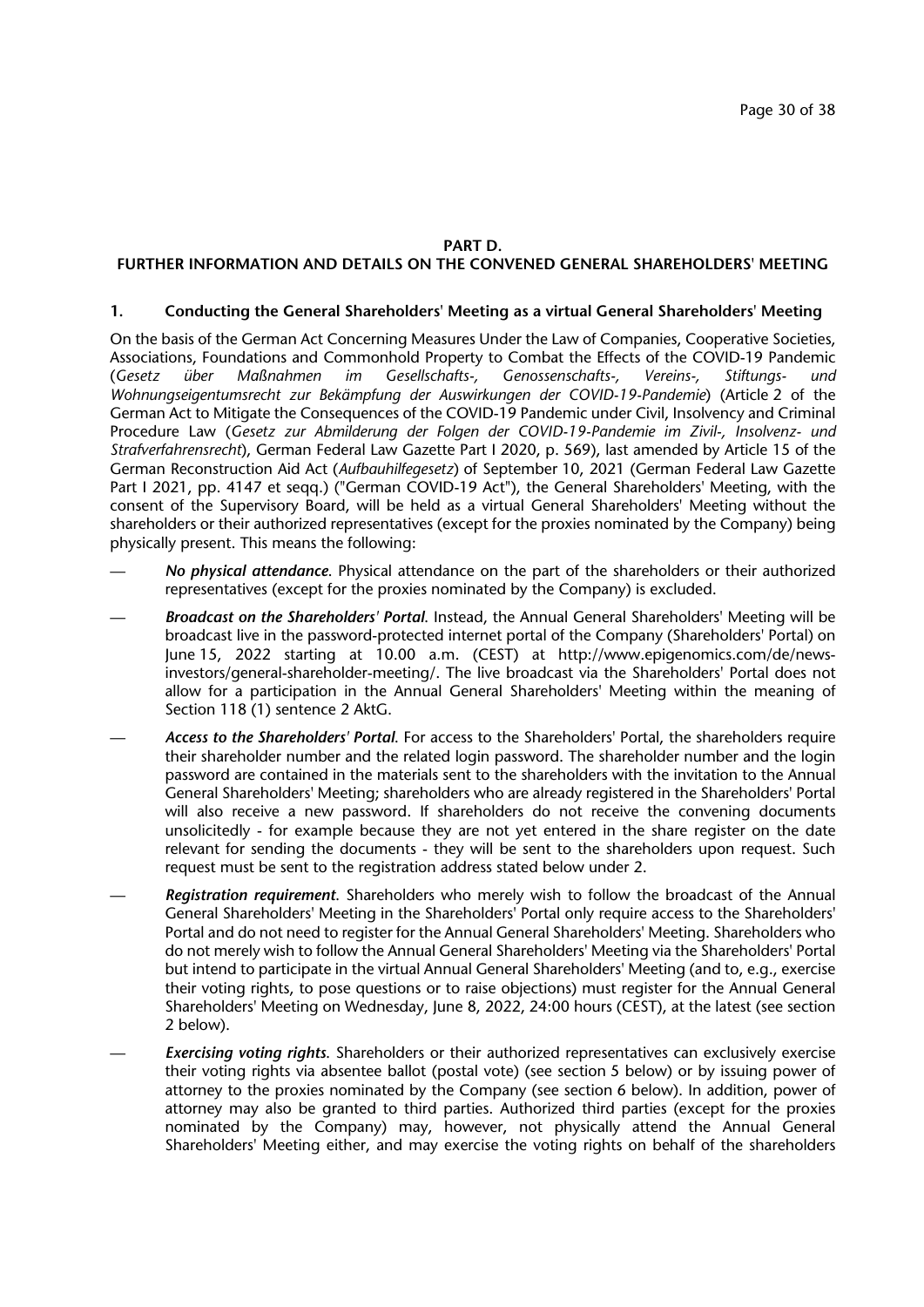represented by them only by way of absentee voting or by granting a (sub-)power of attorney to the proxies nominated by the Company (see section 7 below).

- *Questions*. Questions of the shareholders must be submitted by way of electronic communication to the Executive Board by Monday, June 13, 2022, 24:00 hours (CEST) at the latest (see section 8.3 below).
- *Raising objections*. Shareholders that have exercised their voting rights may, by way of derogation from Section 245 no. 1 AktG, electronically raise an objection against a resolution adopted by the Annual General Shareholders' Meeting (see section 9 below).

### **2. Attendance at the virtual Annual General Shareholders' Meeting**

Shareholders who merely wish to follow the broadcast of the Annual General Shareholders' Meeting in the Shareholders' Portal do not need to register for the Annual General Shareholders' Meeting. Rather, access to the Shareholders' Portal is sufficient.

However, shareholders of the Company who do not merely wish to follow the broadcast of the Annual General Shareholders' Meeting in the Shareholders' Portal but intend to participate in the virtual Annual General Shareholders' Meeting and, in particular, to exercise their voting rights will be entitled to do so only if they are entered as shareholders into the Company's share register and register with the Company to attend the Annual General Shareholders' Meeting.

The registration must be made in text form in German or English and must be received by the Company by Wednesday, June 8, 2022, 24:00 hours (CEST), at the latest.

In particular, the registration may be made via the internet using the password-protected Shareholders' Portal at https://www.epigenomics.com/news-investors/general-shareholder-meeting-2/. Shareholders gain online access by entering their shareholder number and the related access password.

If registration is not made using the Shareholders' Portal, registration in text form must be received by the Company in German or English

at the following address:

Epigenomics AG c/o Computershare Operations Center 80249 Munich

or by email to anmeldestelle@computershare.de.

Intermediaries are not entitled to exercise the voting rights associated with shares not owned by them but recorded under their name in the Company's share register unless they have been authorized to do so by the relevant owner of the shares. The same applies to persons and associations within the meaning of Section 135 (8) AktG, which include in particular shareholders' associations and proxy voting advisory firms.

# **3. Entering changes in the share register**

As stated in section 2 above, only those shareholders who are entered in the share register and have properly registered in due time with the Company to attend the Annual General Shareholders' Meeting are authorized to participate in the virtual Annual General Shareholders' Meeting and to exercise their voting rights. In this respect, entry in the share register at the time of the Annual General Shareholders' Meeting is the relevant point in time. In order to ensure proper preparation and conduct of the Annual General Shareholders' Meeting, the Company will not make any changes to the entries in the share register, i.e., it will not perform any cancellations or add new entries, if the request for a change of a register entry is received by the Company after the end of June 8, 2022, i.e., after June 8, 2022, 24:00 hours (CEST). If a request for a change of a register entry is received by the Company after June 8, 2022, the entry in the share register will be changed only after the Annual General Shareholders' Meeting has ended; the right to attend and vote at the Annual General Shareholders' Meeting pertaining to the shares affected by the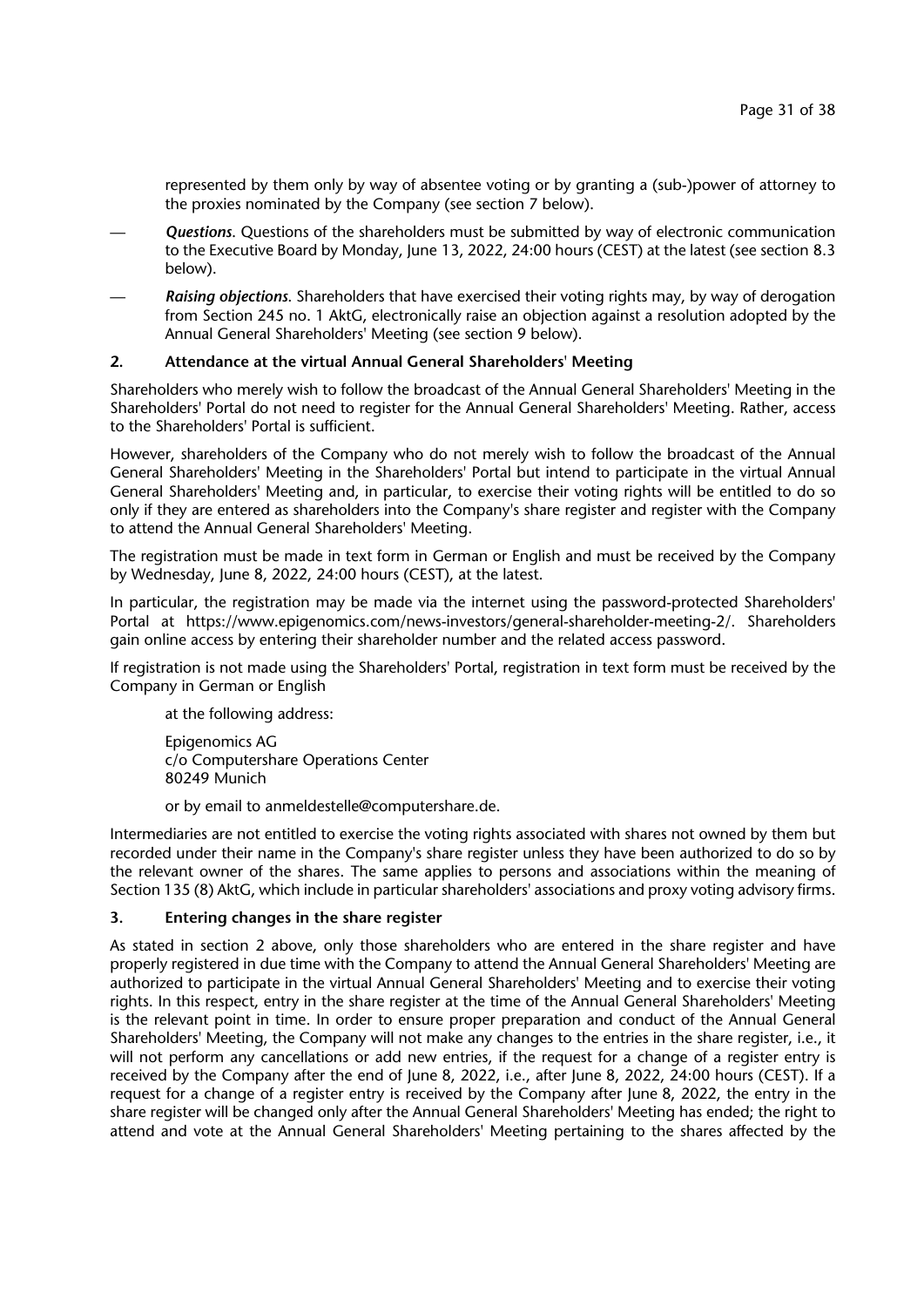change of the register entry will remain with the person whose name is to be canceled in the share register based on such request for a change of the register entry.

It is therefore recommended to file requests for changes of share register entries in good time before the date of the Annual General Shareholders' Meeting.

# **4. Holders of American Depositary Receipts (ADRs)**

Holders of American Depositary Receipts (ADRs) can obtain further information from

BNY Mellon Shareowner Services P.O. Box 30170 College Station, TX 77842-3170 U.S.A. Tel. +1 888-269-2377 (toll-free number in the U.S.) Tel. +1 201 680 6825 (international) Website: www.mybnymdr.com Email: shrrelations@cpushareownerservices.com

#### **5. Absentee voting**

Shareholders may cast their votes via absentee voting (postal vote). Shareholders must duly register in order to be able to exercise their voting rights.

Votes can be cast by absentee voting in writing or electronically:

— For the casting of absentee votes in writing, shareholders may use the form provided with the invitation to the Annual General Shareholders' Meeting. Absentee votes submitted in writing must be received by the Company in text form by the end of June 14, 2022, 24:00 hours (CEST) at the latest,

by mail at the following address

Epigenomics AG c/o Computershare Operations Center 80249 Munich.

— For the casting of absentee votes electronically, the internet-based Shareholders' Portal will be available at https://www.epigenomics.com/news-investors/general-shareholder-meeting-2/. Votes may be cast electronically via the internet-based Shareholders' Portal up until the time voting begins at the virtual Annual General Shareholders' Meeting. Shareholders and shareholder representatives are requested to cast their votes at an early point in time, if possible.

If differing declarations for the exercise of voting rights by absentee voting (postal vote) are received via different means of transmission, the declaration that was submitted last will be given priority. In the event that it is not clear in which order the declarations were submitted, the declarations which were submitted via the internet-based Shareholders' Portal will be given priority.

If, for a specific resolution proposal, both postal votes and a power of attorney with instructions are received from a shareholder, the postal vote will be given priority. The same shall apply in the event that postal votes and powers of attorney/instructions are received and it cannot be determined which was submitted last. Otherwise, the declaration last made will be given priority.

#### **6. Absentee voting by granting power of attorney to the proxies nominated by the Company**

Shareholders have the option to grant power of attorney to proxies nominated by the Company, who will be bound by the instructions given to them. In the case of voting by the proxies nominated by the Company, the conditions for attending the virtual Annual General Shareholders' Meeting and for exercising voting rights as stated in section 2 above must likewise be observed.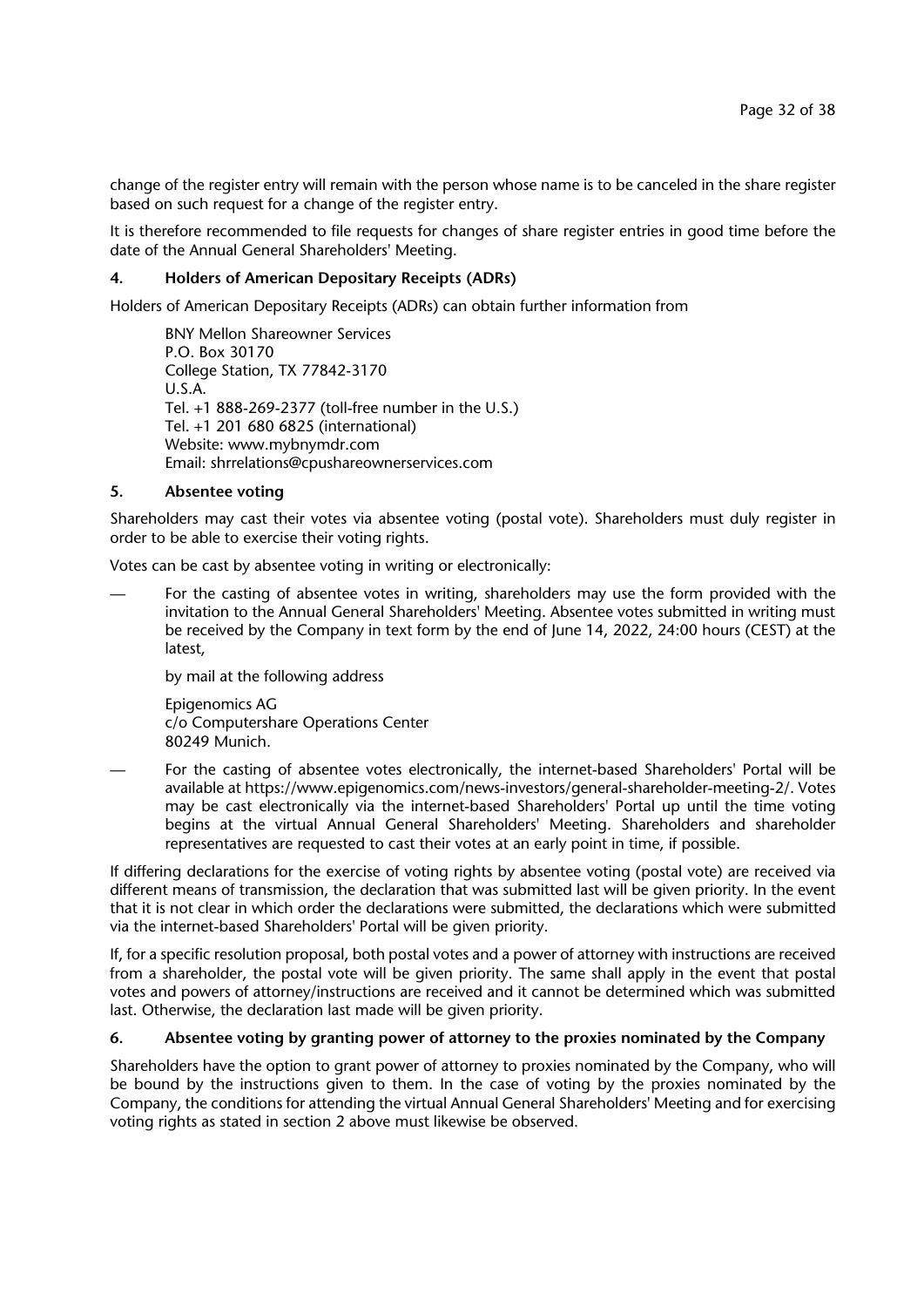Powers of attorney granted to the proxies nominated by the Company must be issued in text form. Instructions must be given to the proxies nominated by the Company; the instructions must likewise be given in text form. The proxies nominated by the Company are obliged to exercise the voting rights in accordance with the instructions. Accordingly, the proxies nominated by the Company will only exercise voting rights on those items of the agenda on which they receive instructions from the shareholders. The proxies nominated by the Company will not make any proposals or ask any questions; they will also not declare any objections.

Powers of attorney and instructions may be issued via the Shareholders' Portal or outside the Shareholders' Portal:

- Shareholders (or their authorized representatives) may grant power of attorney and give instructions to the proxies nominated by the Company via the Shareholders' Portal at https://www.epigenomics.com/news-investors/general-shareholder-meeting-2/ until the voting starts at the virtual Annual General Shareholders' Meeting. Up to this point in time, powers of attorney and instructions (granted or given via the Shareholders' Portal, by email or in writing) may be amended or revoked via the Shareholders' Portal under the aforementioned internet address. The details for the registration to the Annual General Shareholders' Meeting via the Shareholders' Portal set forth under section 2 above apply accordingly if registration is made using the Shareholders' Portal.
- On the other hand, shareholders may grant power of attorney and give instructions in text form to the proxies nominated by the Company also outside of the Shareholders' Portal, in particular using the form for the granting of power of attorney and the giving of instructions to proxies nominated by the Company, which is sent to the shareholders together with the invitation to the Annual General Shareholders' Meeting. The same applies to any revocation of a power of attorney and any revocation or change of the instructions that have been given to the proxies nominated by the Company. The power of attorney and the instructions as well as any revocation thereof or changes of instructions must be received by the Company, in this case, in text form, by June 14, 2022, 24:00 hours (CEST) at the latest,

by mail at the following address:

Epigenomics AG c/o Computershare Operations Center 80249 Munich

or by email to anmeldestelle@computershare.de.

In case of differing declarations regarding the granting and the revocation of a power of attorney to the proxies nominated by the Company or regarding the issuing, changing and revocation of instructions to the proxies nominated by the Company, in each case, the declaration that was submitted last will be given priority. In the event that it is not clear in which order the declarations were submitted, firstly, the declarations which were submitted via the internet-based Shareholders' Portal will be given priority, then those submitted via email and, finally, those submitted in paper form.

If, for a specific resolution proposal, both postal votes and a power of attorney with instructions are received from a shareholder, the postal vote will be given priority. The same shall apply in the event that postal votes and powers of attorney/instructions are received and it cannot be determined which was last submitted. Otherwise, the declaration last made will be given priority.

# **7. Authorizing third parties**

Shareholders may exercise their voting rights in the virtual Annual General Shareholders' Meeting also by authorized representatives, e.g., an intermediary, a shareholders' association, a proxy voting advisory firm or any other person of their choice. In the case of proxy voting, too, as stated in section 2 above, shareholders must be registered in the share register of the Company and must have registered themselves or their authorized representatives in due time.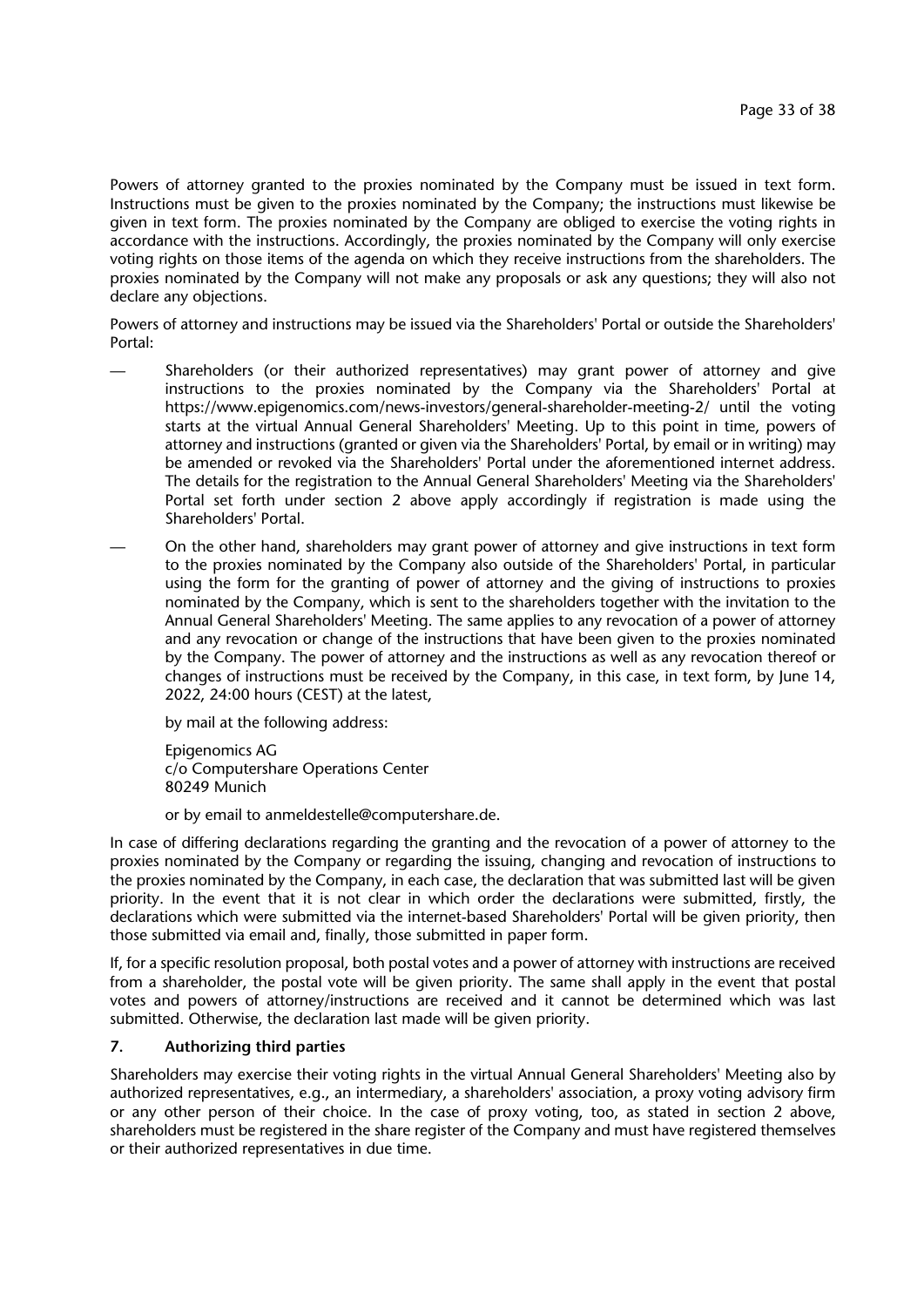Authorized representatives (except for the proxies nominated by the Company) cannot physically participate in the Annual General Shareholders' Meeting. They may exercise voting rights for the shareholders whom they represent by way of absentee voting only, as described in section 5 above, or by issuing (sub-)power of attorney to proxies nominated by the Company, as described in section 6 above.

The granting and revocation of power of attorney and proof of authorization of third parties to the Company must be in text form. Where power of attorney is granted to intermediaries or any persons and associations pursuant to Section 135 (8) AktG (which include in particular shareholders' associations and proxy voting advisory firms), the provisions of Section 135 AktG must be observed. Section 135 AktG provides in particular that the authorized representative must keep a verifiable record of the power of attorney granted to it. Furthermore, the power of attorney must be complete and may only contain declarations relating to the exercise of voting rights. In addition, any rules that are relevant to the authorized representative with respect to its authorization must be observed and should be clarified with the authorized representative.

The participation of the authorized representative via the Shareholders' Portal requires that the authorized representative has the information required for access. The authorized representative may obtain the information in three ways. First, the shareholder may provide the authorized representative with his/her shareholder number and access password. The use of the access password by the authorized representative also serves as proof of authorization. Second, if the power of attorney granted to the authorized representative is communicated to the Company, the authorized representative will receive an individual access password to the Shareholders' Portal, which allows the authorized representative to participate on behalf of the shareholder. In this case, in order to ensure that the access password is received in good time, the shareholders are requested to communicate the granting of power of attorney to the Company at an early point in time and, if possible, to provide an email address to which the access password for the authorized representative can be sent. Third, the proxy can also be issued until the voting starts at the virtual Annual General Shareholders' Meeting via the Shareholders' Portal. In this case, the proxy will receive the details by e-mail.

The granting of power of attorney to the Company and the transmission to the Company of the proof of power of attorney granted to the authorized representative and of a possible revocation thereof, may be effected in text form as of June 14, 2022, 24:00 hours (CEST) at the latest,

to the following address:

Epigenomics AG c/o Computershare Operations Center 80249 Munich

or by email to anmeldestelle@computershare.de.

Forms for granting power of attorney and giving instructions are sent to the shareholders together with the invitation.

#### **8. Shareholders' rights**

#### **8.1. Request to include items on the agenda pursuant to Section 122 (2) AktG**

Shareholders whose shares in the aggregate amount to no less than one twentieth of the share capital or represent a proportional amount of no less than EUR 500,000.00 may request that items be included on the agenda and be published. Each new item must be accompanied by an explanation or a proposal for a resolution. Any such request must be received in writing by the Company by the end of May 15, 2022, i.e., by May 15, 2022, 24:00 hours (CEST). The request must be addressed in writing to the Executive Board of Epigenomics AG. Please address any such request exclusively to:

Epigenomics AG Executive Board Attn.: Jens Ravens Geneststraße 5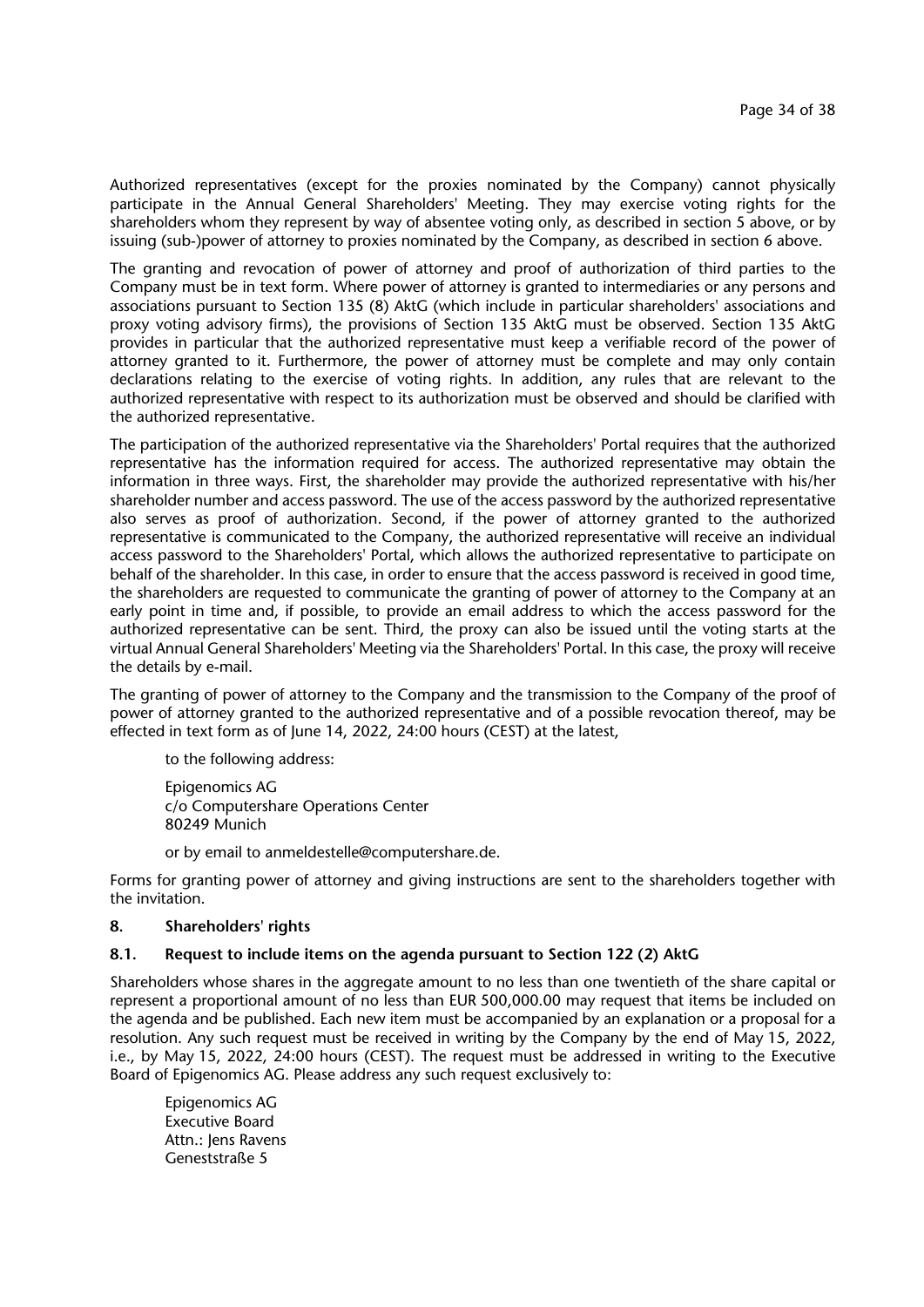### 10829 Berlin

Additions to the agenda that are to be published will be published in the German Federal Gazette (*Bundesanzeiger*) without undue delay after receipt of the request unless they have already been published together with the invitation to the Annual General Shareholders' Meeting. In addition, these requests will be made accessible on the internet at https://www.epigenomics.com/news-investors/general-shareholdermeeting-2/ and communicated in accordance with Section 125 AktG.

Shareholders requesting to have an item added to the agenda must provide proof that they have held the shares for at least 90 days prior to the day of receipt of the request by the Company and that they will hold the shares until the request has been decided upon by the Executive Board. Section 70 AktG applies to the calculation of the shareholding period. In all other respects, Section 121 (7) AktG applies mutatis mutandis when calculating the time limit. Accordingly, the day on which the request is received by the Company is not to be counted. Any postponement from a Sunday, Saturday or public holiday to a preceding or subsequent working day is not possible. Sections 187 to 193 of the German Civil Code (BGB) do not apply *mutatis mutandis*.

### **8.2 Motions by shareholders and election proposals pursuant to Section 126 (1) and Section 127 AktG, Section 1 (2) sentence 3 of Article 2 of the German COVID-19 Act**

No counter-motions or election proposals may be submitted during the virtual Annual General Shareholders' Meeting.

However, each shareholder is entitled to file counter-motions against the proposals made by the Executive Board and/or the Supervisory Board with respect to certain items on the agenda and election proposals even before the Annual General Shareholders' Meeting. Such counter-motions and proposals for election by shareholders, including the name of the shareholder, are to be made accessible by the Company pursuant to Section 126 (1) and Section 127 AktG if they are received by the Company

to the following address:

Epigenomics AG Geneststraße 5 10829 Berlin

or by email to HV@epigenomics.com

by the end of May 31, 2022, i.e., by May 31, 2022, 24:00 hours (CEST), at the latest, and comply with the statutory requirements in all other respects. In addition, Section 126 (2), Section 127 sentences 1 and 3 AktG govern the preconditions for not having to make counter-motions and election proposals accessible. Counter-motions and election proposals will be made accessible in compliance with the statutory provisions on the Company's website at https://www.epigenomics.com/news-investors/general-shareholdermeeting-2/. Any comments by the management on received counter-motions and election proposals will likewise be published under the internet address stated above.

Counter-motions and election proposals of shareholders that are to be made accessible by the Company pursuant to Section 126 AktG or Section 127 AktG will be treated at the Annual General Shareholders' Meeting as if they had been raised orally in the Annual General Shareholders' Meeting, provided that the shareholder who makes the counter-motion or the election proposal – as set forth above in section  $2 - is$ listed in the share register, and has duly registered for the virtual Annual General Shareholders' Meeting, at the time of the virtual Annual General Shareholders' Meeting.

### **8.3 Right to submit questions pursuant to Section 1 (2) sentence 1 no. 3, sentence 2 of Article 2 of the German COVID-19 Act**

Shareholders who are registered for the Annual General Shareholders' Meeting are entitled to ask questions by way of electronic communication via the Shareholders' Portal under https://www.epigenomics.com/news-investors/general-shareholder-meeting-2/.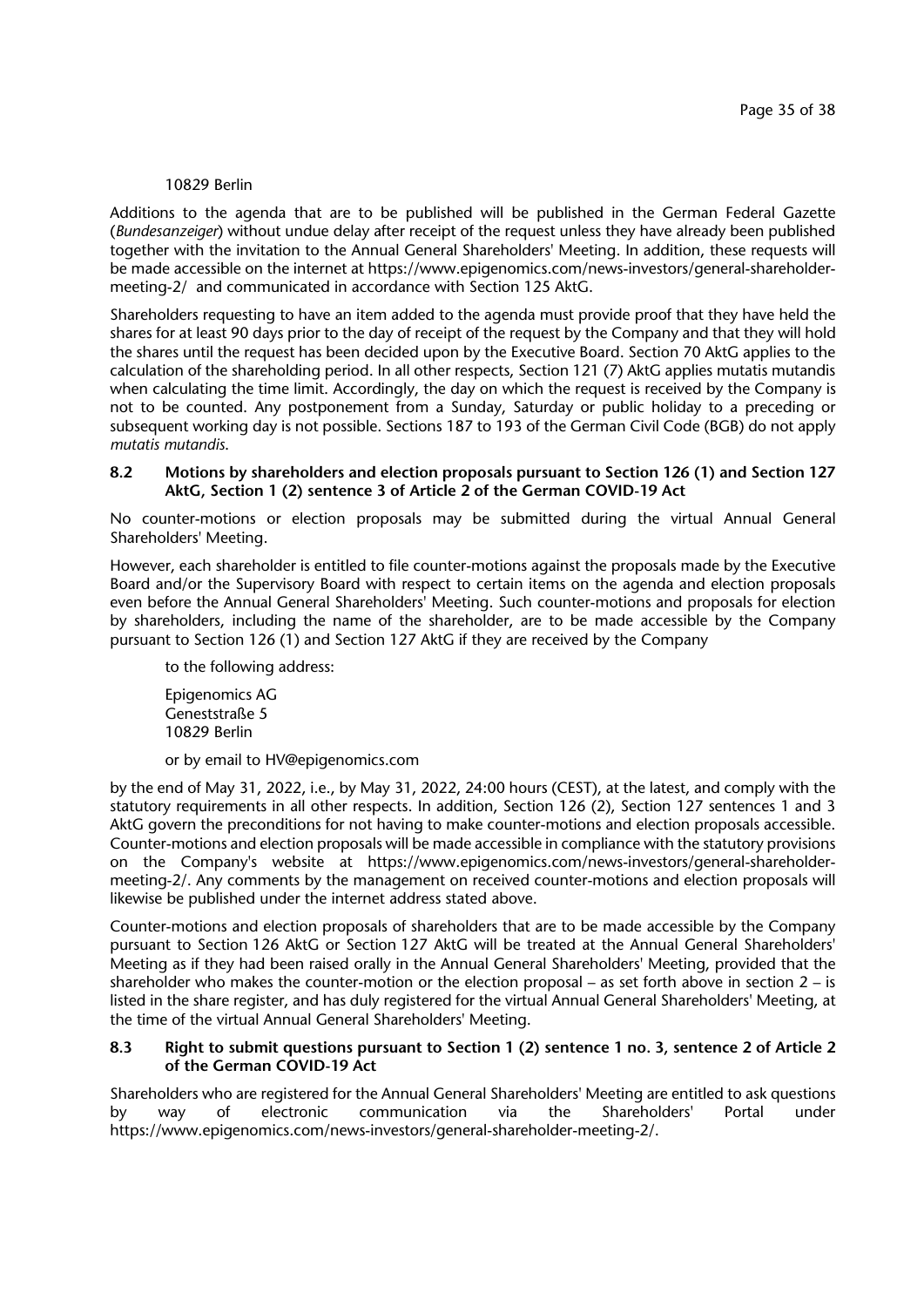Questions from shareholders must be received by the Company by June 13, 2022, 24:00 hours (CEST) at the latest, via the Shareholders' Portal. Any other form of transmission is excluded. For technical reasons, the length of the individual question may be limited to a certain number of characters under certain circumstances; however, the number of possible questions is not limited thereby.

No questions may be asked during the virtual Annual General Shareholders' Meeting.

The Executive Board will decide at its due and absolute discretion how to answer questions. In particular, it may summarize questions and the answers to them if this appears reasonable to it.

When questions are answered during the Annual General Shareholders' Meeting, the name of the shareholders who submitted the questions will only be disclosed by the Company, if the shareholders expressly requested or agreed to such disclosure when submitting the questions.

Shareholders who wish to ask questions are requested to do so as early as possible via the Shareholders' Portal in order to facilitate the answering of the questions.

# **8.4 Additional explanations**

Additional explanations regarding shareholders' rights pursuant to Section 122 (2), Section 126 (1) and Section 127 AktG, Section 1 (2) sentence 3 of Article 2 of the German COVID-19 Act and Section 1 (2) sentence 1 no. 3 and sentence 2 of Art. 2 of the German COVID-19 Act can be found on the website of Epigenomics AG at https://www.epigenomics.com/news-investors/general-shareholder-meeting-2/.

# **9. Objections to resolutions of the virtual Annual General Shareholders' Meeting**

Shareholders who exercised their voting rights by voting by absentee ballot or by granting power of attorney to proxies nominated by the Company have the possibility of objecting to resolutions of the virtual Annual General Shareholders' Meeting. Objections may be raised once the virtual Annual General Shareholders' Meeting has commenced and until its end by sending an email to notar-hauptversammlung-2022@epigenomics.com. The objection must contain the name and shareholder number of the shareholder as proof of share ownership.

# **10. Total number of shares and voting rights at the time of convening the Annual General Shareholders' Meeting**

As at the date of convening the Annual General Shareholders' Meeting, the Company's share capital amounts to EUR 16,357,301.00 divided into 16,357,301 registered non-par value shares. Pursuant to § 18 (1) of the Articles of Association, each share entitles to one vote in the General Shareholders' Meeting. Accordingly, as at the date of convening this Annual General Shareholders' Meeting, the total number of voting rights amounts to 16,357,301. The Company does not hold any treasury shares.

# **11. Reference to the Company's website**

This invitation to the Annual General Shareholders' Meeting, the documents with respect to the items on the agenda, in particular with respect to item 1 of the agenda, the other documents pursuant to Section 124a AktG as well as further information relating to the Annual General Shareholders' Meeting can be downloaded from the website https://www.epigenomics.com/news-investors/general-shareholdermeeting-2/ as of the date on which the Annual General Shareholders' Meeting is convened.

The documents that are required to be made available to the Annual General Shareholders' Meeting will also be available during the Annual General Shareholders' Meeting on June 15, 2022 on the abovementioned website*.*

# **12. Information on data protection for shareholders**

As data controller, Epigenomics AG processes personal data relating to the shareholders (e.g., surname and first name, address, email address, number of shares, type of share, type of share ownership and shareholder number) and, if applicable, personal data relating to shareholder representatives on the basis of the applicable data protection laws. The Company is required to maintain a share register.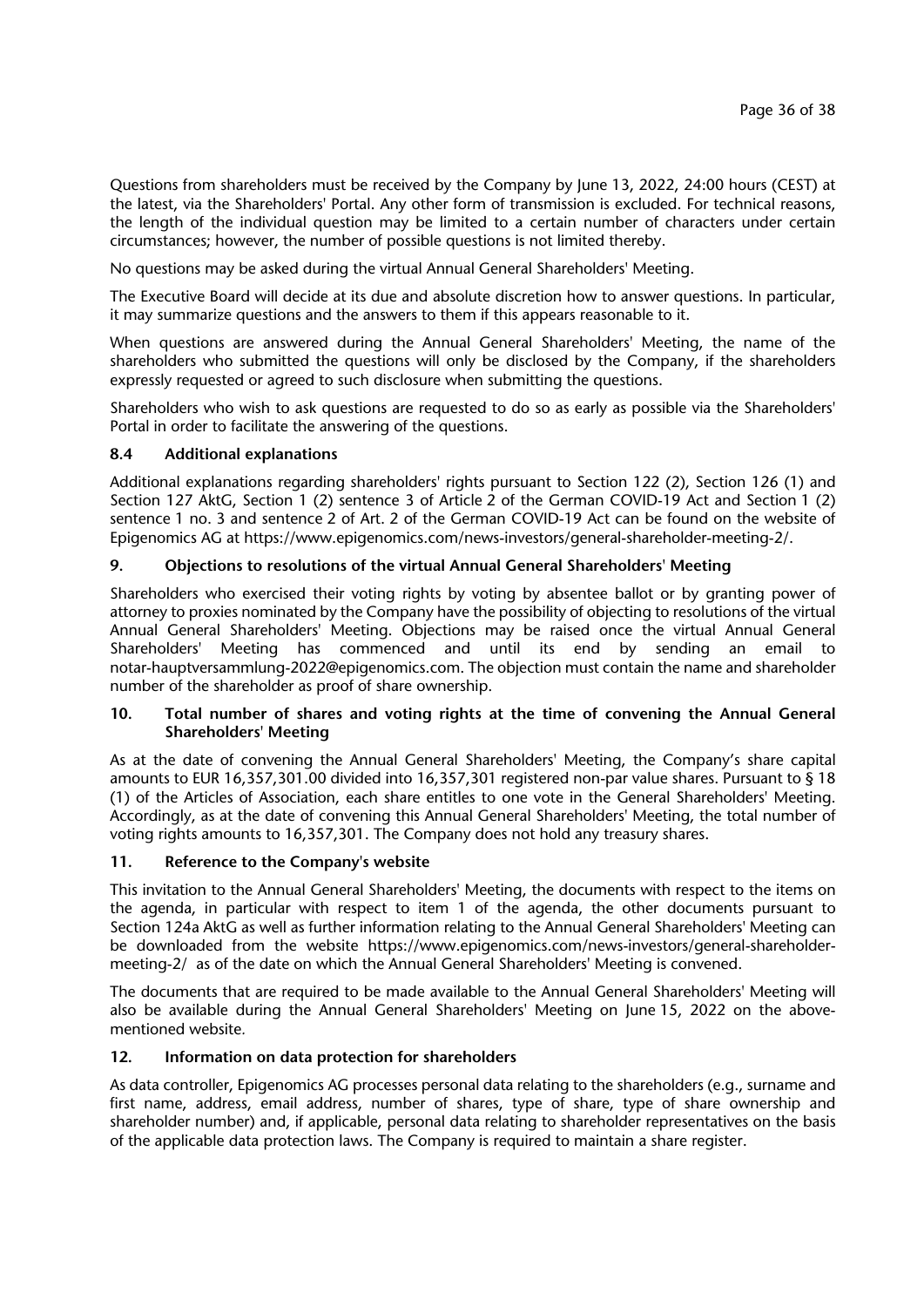The processing of personal data of shareholders and shareholder representatives is mandatory under applicable law for the proper preparation and conduct of the virtual Annual General Shareholders' Meeting, for the exercise of shareholders' voting rights, for the tracking of electronic participation and for the maintenance of the share register. The processing is based in legal terms on Sections 67, 67e AktG and point (c) of Article 6(1) sentence 1 GDPR in conjunction with Sections 118 et seqq. and in conjunction with Section 1 of Article 2 of the German COVID-19 Act. In addition, personal data that is necessary for the organization of the virtual Annual General Shareholder's Meeting can be processed on the basis of prevailing legitimate interests (Article 6 (1) sentence 1 lit. f) GDPR). Insofar as shareholders do not provide their personal data themselves, the Company will generally obtain these via the registration office and, if applicable, from the last intermediary that held the shares in custody on behalf of the relevant shareholder.

The service providers commissioned by Epigenomics AG for the purpose of organizing the Annual General Shareholders' Meeting will process the personal data of the shareholders and shareholder representatives exclusively in accordance with the instructions of the Company and only to the extent that this is necessary for the performance of the commissioned service. All employees of the Company and the employees of the commissioned service providers who have access to and/or process the personal data of the shareholders or shareholder representatives are obliged to treat this data confidentially. In addition, personal data of shareholders and shareholder representatives exercising their voting rights will be made available to other shareholders and shareholder representatives subject to the statutory requirements (in particular the list of participants, Section 129 AktG). This also applies to questions that shareholders or shareholder representatives have submitted, where applicable, in advance (Section 1 (2) sentence 1 no. 3 of Article 2 of the German COVID-19 Act) and in connection with the announcement of a shareholder's request to include additional items on the agenda, and of counter-motions and election proposals.

The Company will erase the personal data of the shareholders and shareholder representatives in accordance with the statutory provisions, in particular if the personal data are no longer necessary for the original purposes of collection or processing, if the data are no longer required in connection with any administrative or court proceedings and if no statutory record retention requirements apply.

Subject to the statutory requirements, shareholders and shareholder representatives have the right to receive information about their processed personal data and to request the rectification or erasure of their personal data or the restriction of the processing thereof. In addition, the shareholders or shareholder representatives, as the case may be, have the right to lodge a complaint with the supervisory authorities. If personal data are processed on the basis of Article 6(1) sentence 1 lit. f) GDPR, shareholders or shareholder representatives, as the case may be, also have a right of objection subject to the statutory requirements.

For comments and queries regarding the processing of personal data, shareholders can contact the data protection officer of the Company: Dr. Uwe Schläger, datenschutz nord GmbH, Niederlassung Berlin, Reinhardtstr. 46, 10117 Berlin; email: office@datenschutz-nord.de; phone: +49 30 30877490.

Additional information on data protection is available for shareholders on the Company's website at https://www.epigenomics.com/imprint/data-protection-statement/.

Berlin, in May 2022

Epigenomics AG The Executive Board